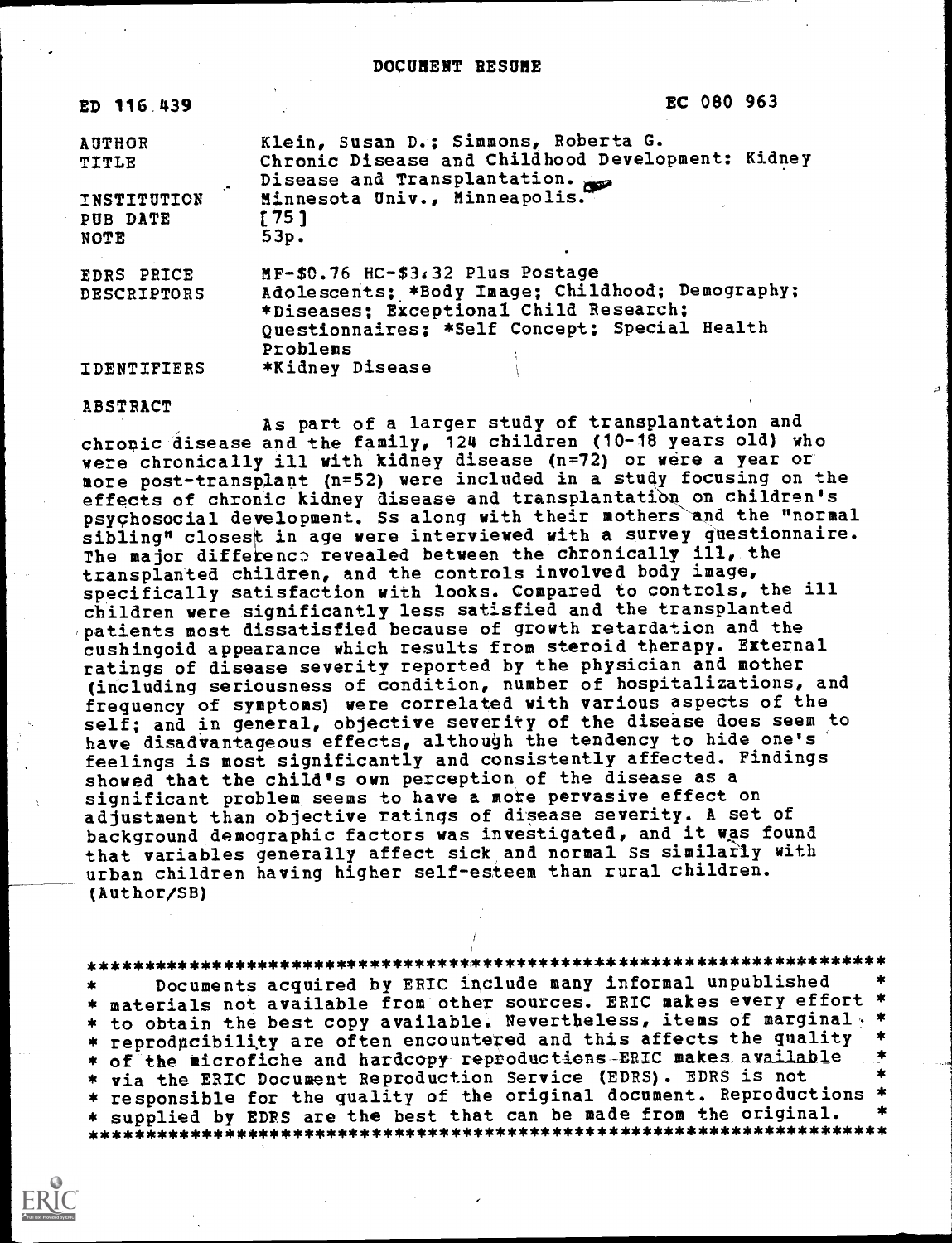US. DEPARTMENT OF HEALTH,<br>
EDUCATION A WELFARE<br>
NATIONAL INSTITUTE OF<br>
EDUCATION A WELFARE<br>
NATIONAL INSTITUTE OF<br>
THIS DOCUMENT HAS BEEN REPRO<br>
DUCED EXACTLY AS RECEIVED FROM<br>
ATING IT POINTS OF VIEW OR OPINIONS<br>
STATED D

# Chronic Disease and Childhood Development:

Kidney Disease and Transplantation

Susan D. Klein

Roberta G. Simmons, Ph.D.

University of Minnesota

Supported in part by USPHS Grants 5 Kl-MH-41 688, MH-AM 18135 and a Social Science Research Training Grant 5-To 1 MH08357.

 $\boldsymbol{\mathcal{N}}$ l.  $\sim$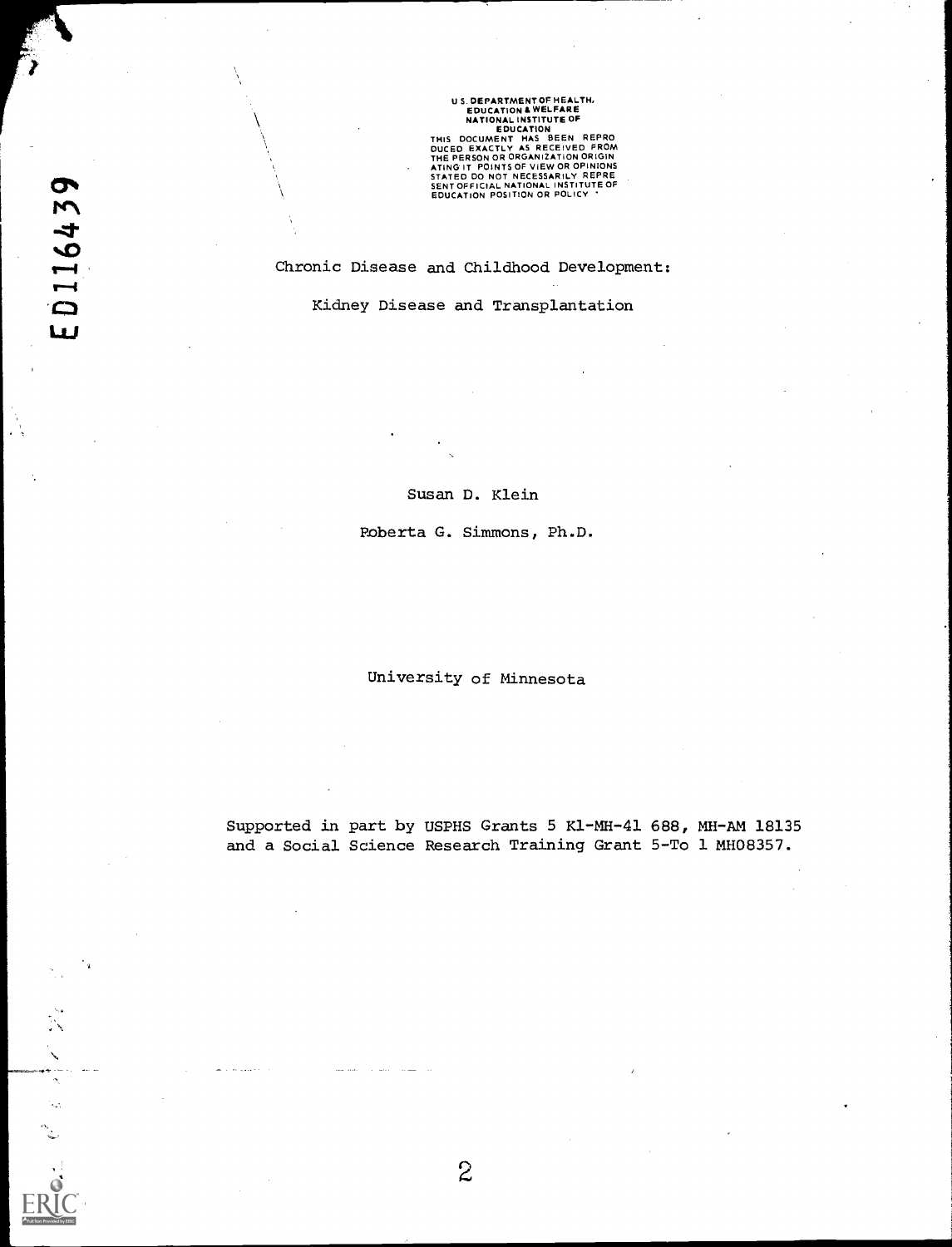### INTRODUCTION

Chronic illness is a significant problem in childhood with one out of ten children chronically ill by age 15 (Pless and Roghmann, 1971). Such long-term disease would be expected to challenge the coping mechanisms of both the child and his family. Pain, fatigue, and other symptoms, the trauma of hospitalization and treatment procedures, uncertainty of prognosis, and changes in the child's treatment by family and peers all would appear to provide sources of stress for the child (Mattsson,1972).

The purpose of this research is to explore the effects of chronic illness on several dimensions of the child's socio-psychological development, particularly on multiple aspects of the self-image. As part of a .larger study on the impact of kidney+transplantation, this project focuses on chronic kidney disease and kidney transplantation in children. Major kidney disease is one of the serious chronic illnesses in childhood, and at least 10-15% of all kidney transplants are being given to children (Bernstein, 1971). Kidney transplantation in children, although much rarer than chronic kidney disease, is such an expensive new technology that ethical questions have been raised about its pyschological consequences and many centers have been reticent to transplant children (American Journal of Public Health, 1969). It would make little sense to spend huge sums of money on a method of physical rehabilitation which produced psychologically crippled youngsters.

ı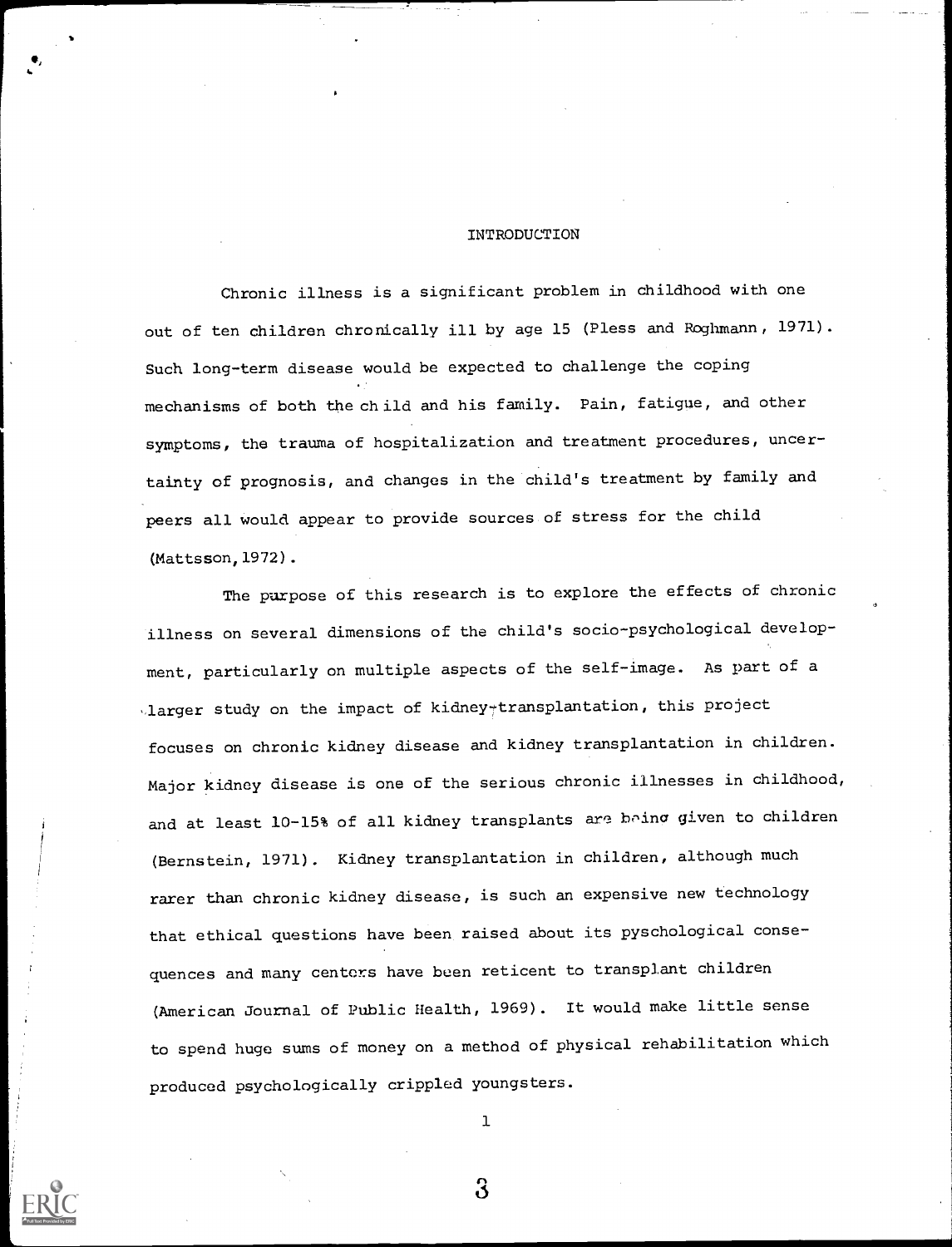Although there is a sizable literature on the chronically ill child, most of it is based on case-study type material and small samples, and unlike this study lacks standardized, quantitative measurement and normal controls (Richardson, 1961, Litman, 1974). A major exception is a large survey by Pless and Roghmann (1971), which does not explore multiple aspects of the self-image but does use quantitative measurement, and concludes that one-third of all chronically ill children develop secondary social and psychological problems. Kcrsch et al. (1973) use the California Test of Personality to measure a group of post-transplant children  $(N=51)$ , and find that the overall adjustment scores of the patients did not differ from normal standard scores, but that social adjustment was significantly lower in the post-transplant group. 'And according to the Piers-Harris scale, there is some indication the patients may suffer lower self-esteem, although the control-group for this test was not really of adequate size  $(N=8)$ . (See Bernstein 1971a, 1971b and Khan et al. 1971, fox psychiatric studies of post-transplant children.)

2.

The major focus of this study is upon the self-image of the ill child with the dual purpose of learning more  $\epsilon$  bout the impact of chronic disease, and of gairing a better understanding of the environmental factors that affect the various diwensions of the self-image itself. As a pervasive influence on a person's mental health and general adjustment, there are probably few factors as important as his picture of himself (See Rosenberg, 1965, Wiley 1961).

In a large study of 1918 normal school children in Baltimore, Simmons, Rosenberg, and Posenberg (1973) showed that several dimensions of the self-image were particularly vulnerable to the stress of adolescence, and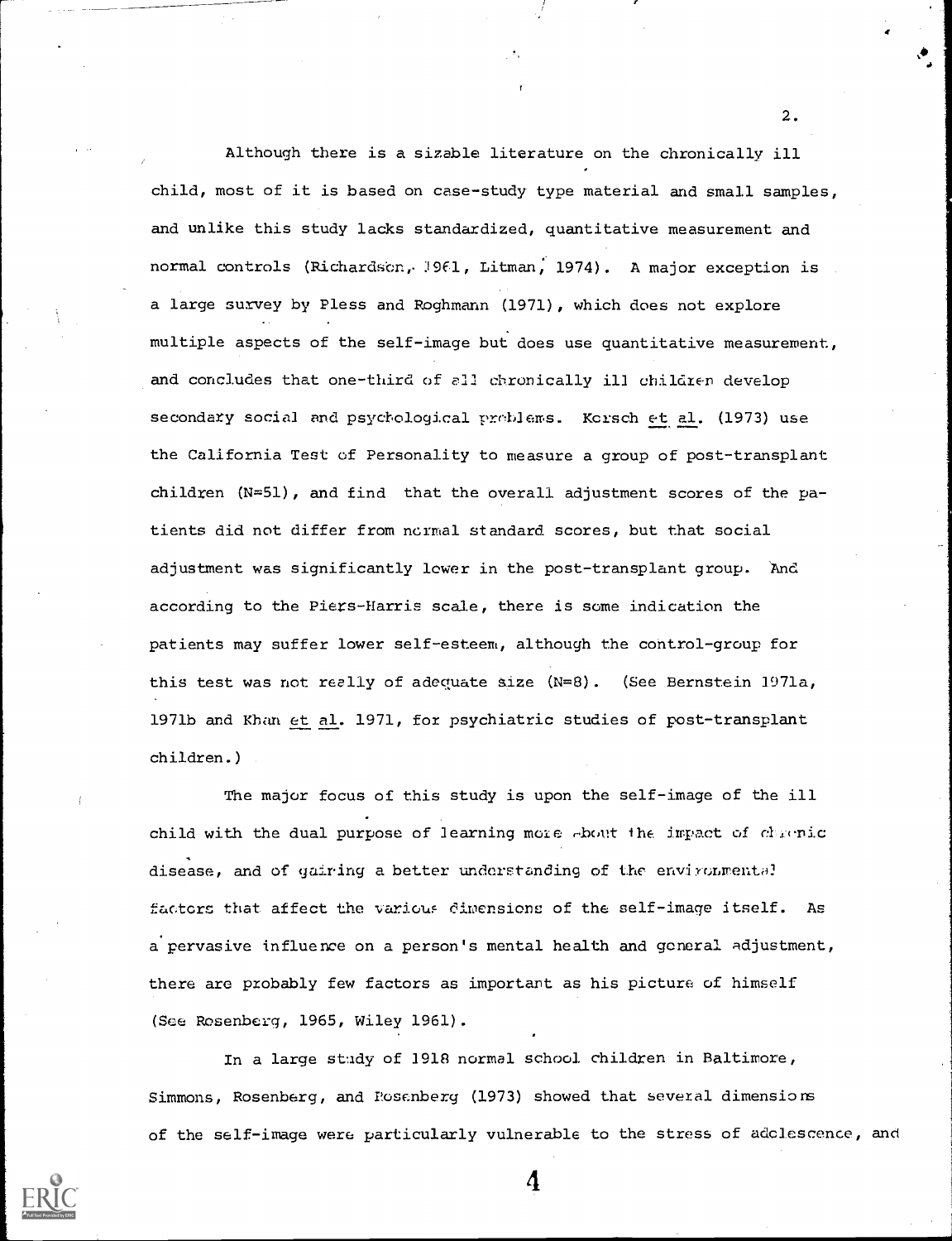therefore we might expect illness in adolescence to intensify the problem. First of all, global self-esteem, that is the child's overall positive or negative evaluation of himself, might be adversely affected by being impaired and different. Secondly, an increase in painful self-consciousness may accompany illness as it does normal adolescence. The self, which is different, may become so salient in interaction with others that the interaction becomes embarrassing for the individual. Third, the question arises whether the stability and certainty of the self-picture, the sense of identity, is shaken with the uncertainties related to changed health status, just as it is with the changes of early adolescence (See Lecky, 1945, Erikson, 1956). The body-image, or the child's satisfaction with his looks, may also be affected; since chronic kidney disease often retards growth and since the steroid medication given to the transplant patients frequently produces acne, a moon-face and a rotund figure, at least temporarily. Finally, the accorded self, the opinions he believes others hold of him, his estimates of his own popularity, which take a negative turn in normal adolescence might also respond unfavorably to the stress of being ill and different.

3

Other dimensions of the self-image will also be explored including the extent to which the ill child reveals his true feelings about himself to others, and his sense of being distinctive, or different. Aside from the self-image, the ill child will be compared to others in terms of his overall level of depressive affect.

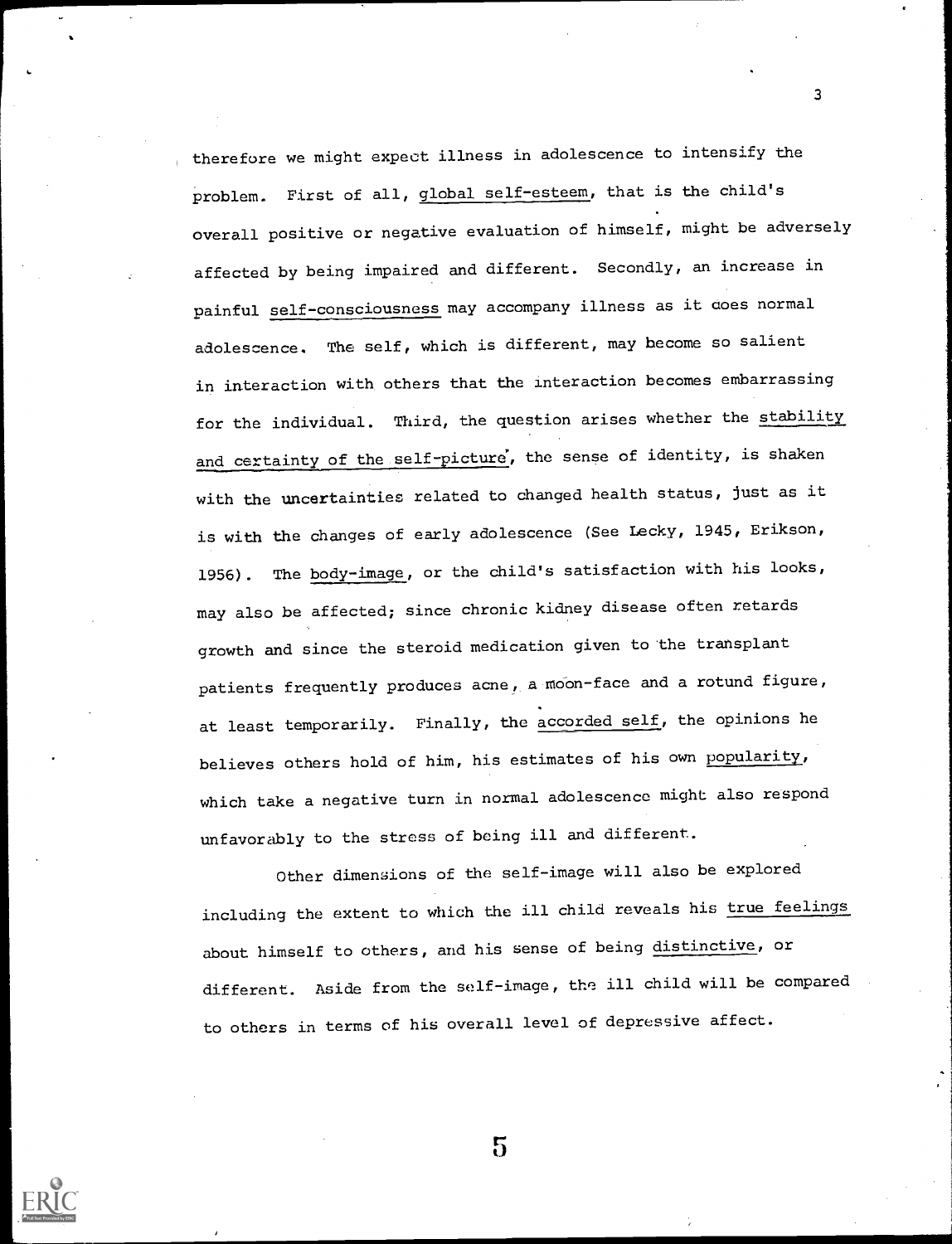METHOD

# Subjects

The data reported in this paper are part of a larger study to assess the impact of chronic kidney disease upon the child and his family. A sample of 72 children, aged 10 to 20, were designated as having a significant and chronic disease by attending physicians from the University Renal Kidney Clinic. Many of the other children who attended this clinic had only acute and non-serious conditions, while we wished to study only those whose disease was chronic and serious. Therefore we interviewed only those children who had been under treatment for a year or more. This time criterion helped to insure that the disease was chronic, and also enabled us to concentrate on children and families whose coping mechanisms were likely to have achieved some stability. The physicians were asked to classify every patient who had an appointment at the Renal Clinic within the designated time period, and his identification of seriously ill children was largely based on the existence of the following major diseases: chronic pyelonephritis, chronic glomerulonephritis, polycystic kidney disease, congenital interstitial nephritis, diabetic glomeruscleroses, chronic endstage renal disease, hypoplasia, aplasia, or lupus erythematosis.

All Children who were so identified by the pediatricians between May, 1972 and October, 1973 and whose mothers confirmed on the telephone the child's age and the duration of treatment were interviewed, except one family which refused to cooperate. Hence we

4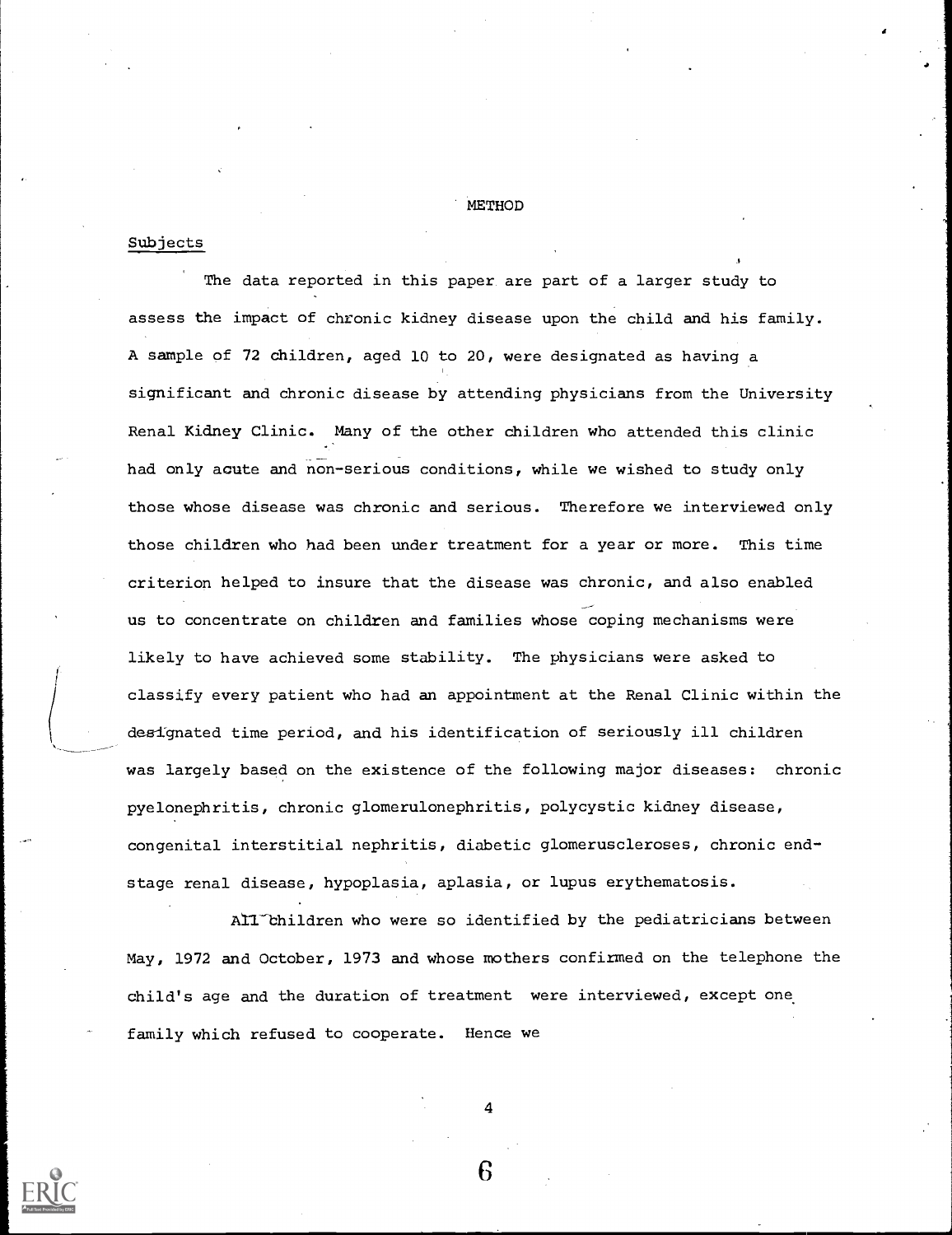have interviewed an entire population, rather than a sample, of the more seriously ill patients attending this clinic.

In addition, all children, age 8 to 20, who had received a kidney transplant at the University before June, 1973 and had maintained it for at least a year were interviewed with the same questionnaire. This part of the study involved 52 post-transplant children.

In addition to the chronically ill patients themselves, 44 "normal siblings" closest in age to the sick child were interviewed with a similar schedule, and served as a control group. In 16 of the 72 families there were either no siblings at home or no siblings between the ages of 9 to 21. In 7 cases the out-of-town family could not arrange to have a normal sibling travel the long distance to the clinic, and in 2 cases an in-town sibling could not seem to arrange the time. Three other cases in which the sibling was not interviewed involved out-of-town children soon to receive a kidney transplant, and since the family members were being extensively studied quantitatively and qualitatively as part of the larger transplant study, we did not feel we could ask them to complete these questionnaires as well. Sixty-five mothers were also interviewed, thus providing three separate perspectives on the meaning of the disease to the child and his family. In one case, there was no mother; in another case the mother could not travel the long-distance to clinic, and 5 cases involved soon-to-be transplanted children whose mothers were being extensively studied in the larger research.

Since normal siblings may themselves be affeczed socially and psychologically by the disease in the home, an additional control group was used from a prior study of one of the authors (Rosenberg and Simmons, 1972). In a two-stage random sample study of Baltimore school children, 25 schools had been sampled and 1918 children from grades 3-12 had been interviewed,<sup>\*\*</sup> with many of the same measures to be used here. Since

- \* Only two of these children are below 10.
- \*\* One school -- a combined elementary and junior high school --

(cont.)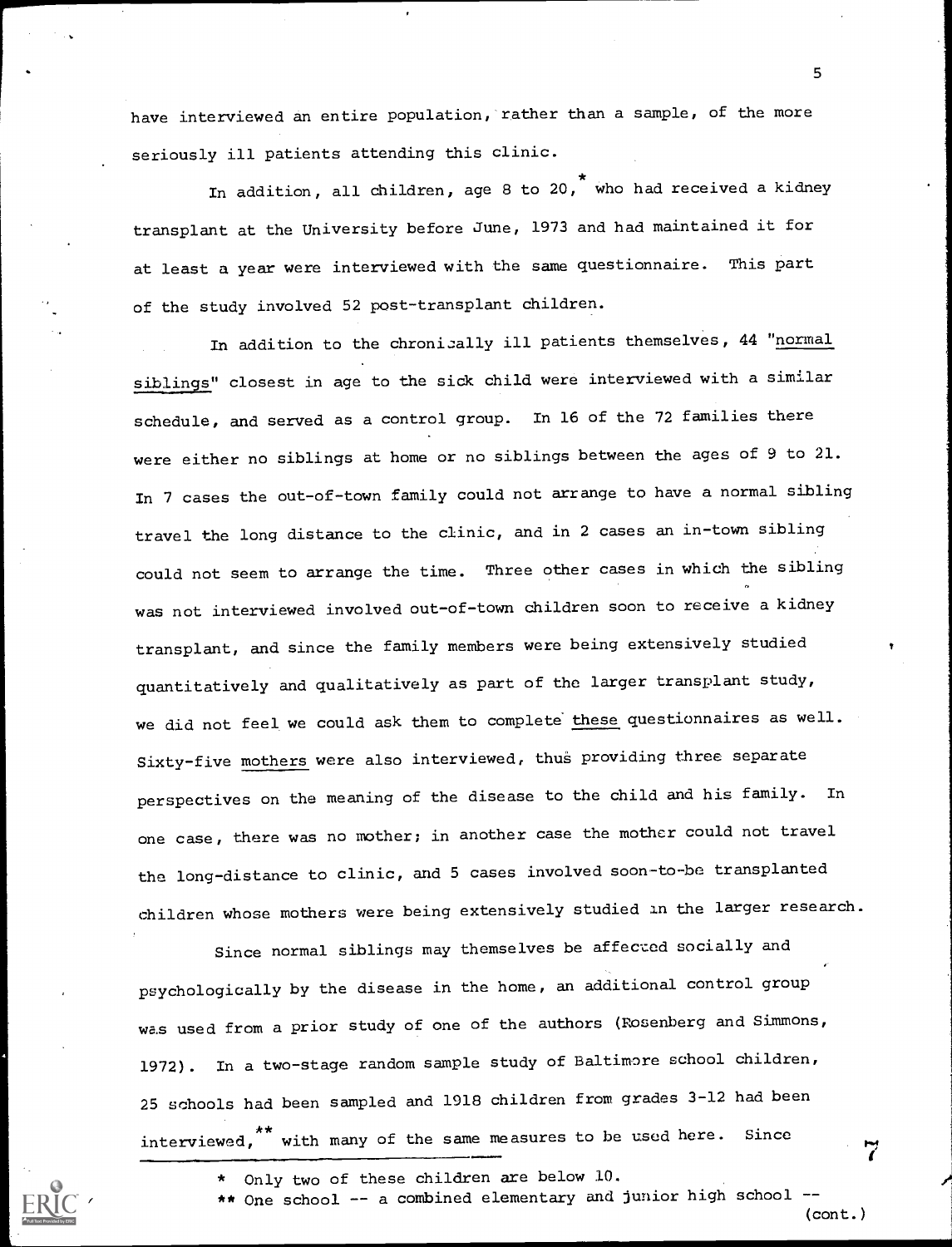the Baltimore sample is  $63\$  black, we have attempted to make the sample more comparable by using only whites age 10-18.

Although this is a study of chronic kidney diseases, these illnesses seem similar to other chronic non-crippling diseases like asthma and diabetes. Like these diseases, the symptoms may vary widely among children with some children being actually asymptomatic and others suffering frequently from the disease. Number of hospitalizations, frequency of illness, degree of feeling sick, extent of therapy, and'effect upon physical appearance vary from extreme to minimal. Prognosis and severity of the disease also vary among children, and do not correlate perfectly with symptomology. In some the disease is almost certain to progress to a terminal stage and to potential kidney transplantation; among other children, like those with lupus erythematosis, additional aspects of the disease are also life-threatening and may not be alleviated by a transplant. In still other cases the prognosis is completely uncertain with serious deterioration and fairly normal function both being possible. In many cases the child is unlikely to have severe problems, but must be treated or watched in case.

The kidney transplant patient is a special type -- supposedly returned from near death to normal health and activity levels, but tied like the diabetic patient to a daily regimen of medication, frequent medical check-up, and uncertain long-term prognosis.



8

was entered twice in the total population of schools and, by chance, was selected in both categories. It was not practicable to double the sample size of this school; hence, the responses of these thirty-five elementary school children and those of the thirty-six junior high school children were doubled in weight to better represent the total population. In analysis, the sample was thus treated as 1988 children.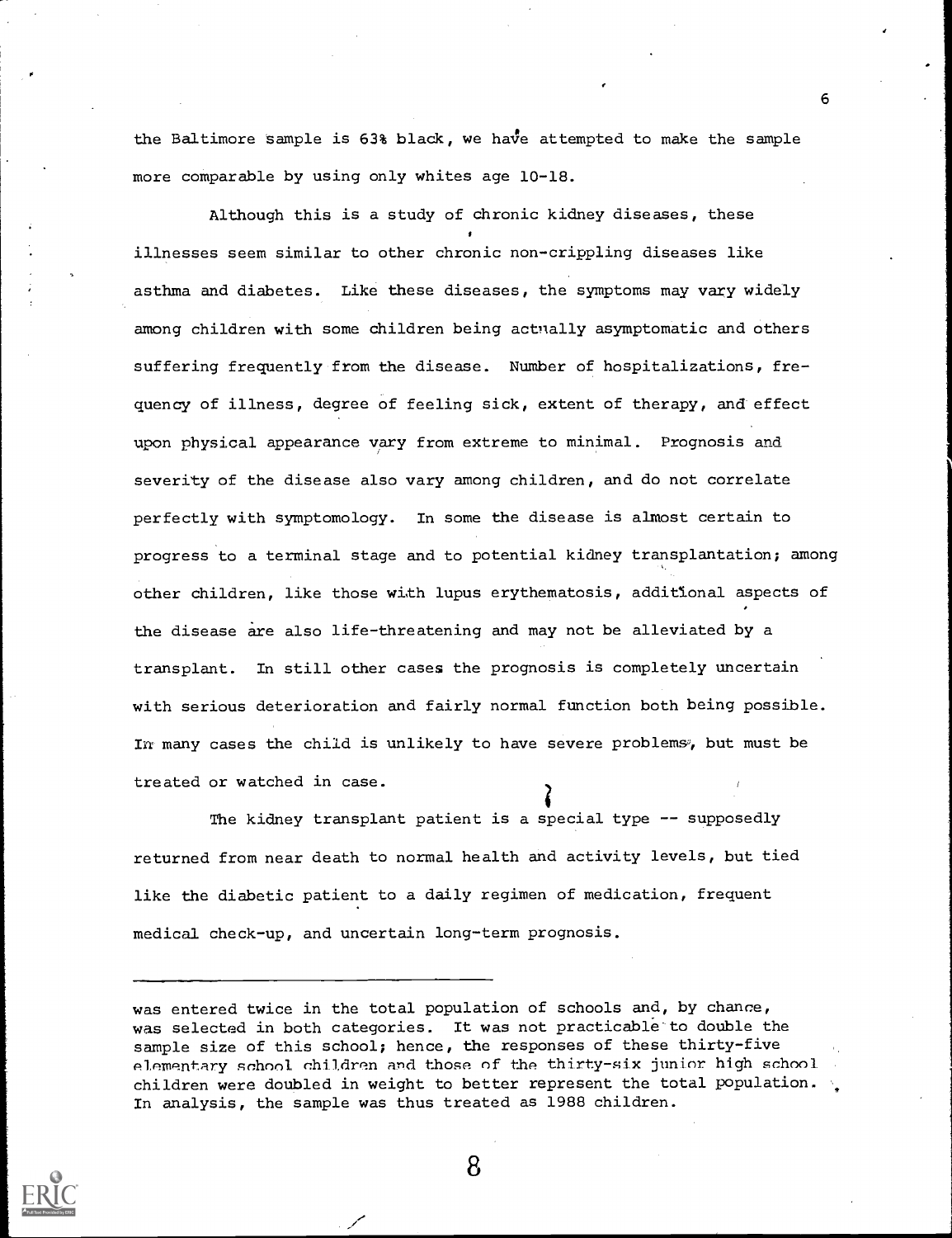# Procedure and Measures

Family members were interviewed with survey questionnaires, including closed as well as open-ended items. The mothers also completed a written questionnaire which provided background data. The mothers were interviewed extensively regarding their reactions to the disease, its impact on the child and family. The children's interview forms were in two parts. The first part contained scales and scores derived from the Baltimore study to measure depressive affects and various aspects of the self-image: self-esteem, stability of the selfconcept, self-consciousness, estimate of popularity and satisfaction with looks. (See Appendix for the exact items in the scales and scores.)

7

'Table 1 summarizes the reliability of the scales in terms of scalability and Cronbach's alph (See Bohrnstedt, 1969). For the most part the scales seem satisfactory either in the Guttman coefficients or in Cronbach's alpha. However, "stability of self" does considerably less well in this study than in the prior Baltimore research. It should be noted that the Guttman scales were developed on a very large sample, and in consequence there were sizable numbers of children at both extremes. The cutting-points for many items on these scales were designed to be sensitive to those particularly distressed children who scored at the least favorable extreme. In a smaller sample, the same percentage may score. at the unfavorable extreme but the numbers become very small and the scale coefficients therefore are somewhat less good in places. <sup>A</sup> cutting-point in one item in the Baltimore depression scale was changed so that there would be enough cases classified as "depressed" for subsequent analysis. As a result, the Baltimore scalability coefficient dropped, while that of the ill children remains satisfactory. For



 $\Omega$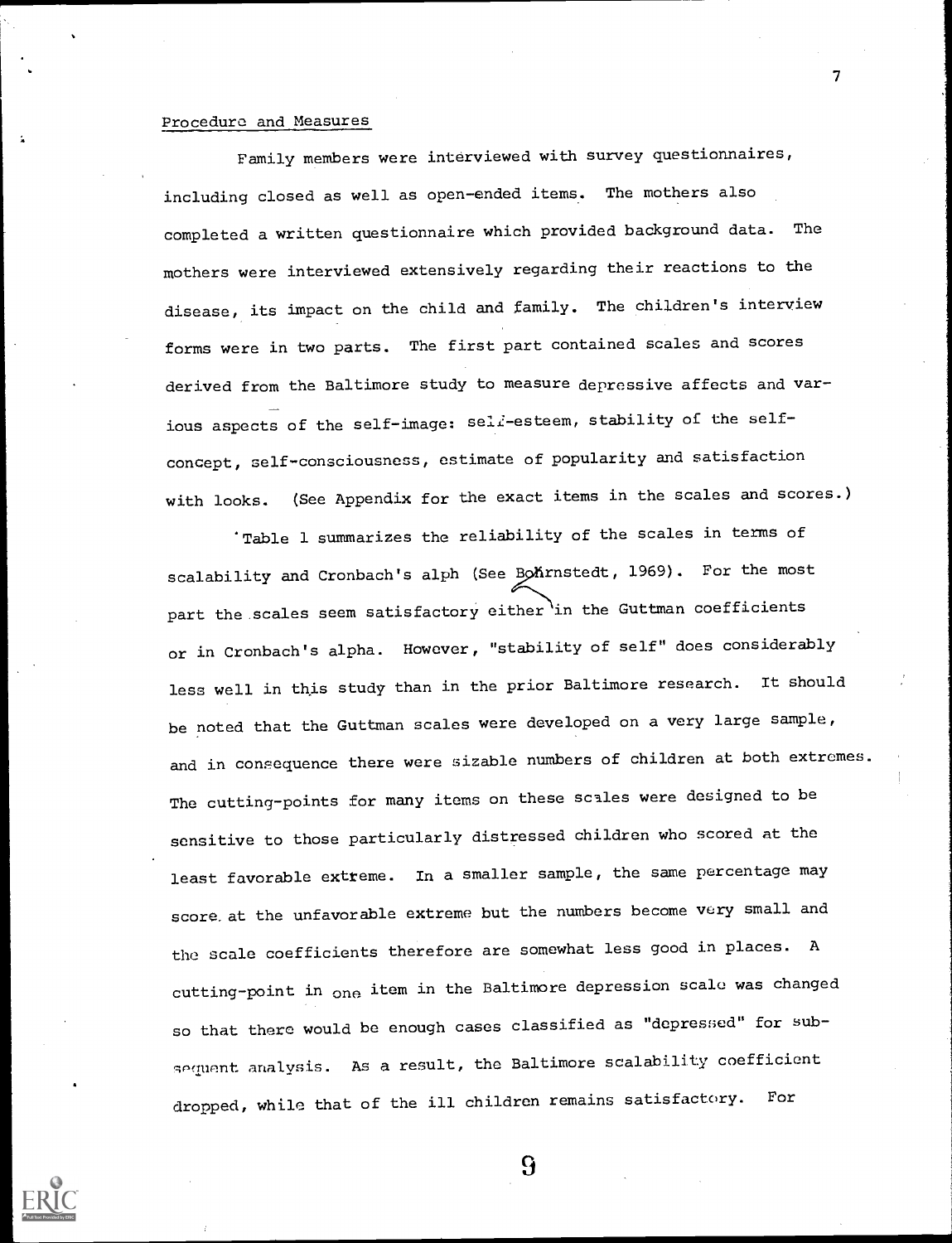discussions of validity of some of these scales see Rosenberg and Simmons (1972) and Simmons, Rosenberg, and Rosenberg, 1973.

In addition to self-image scales and scores, the children's and siblings' questionnaires dealt specifically with the disease and the problems it caused the child and, family.

10

A physician rating form provided an external rating of the severity of the child's medical condition and prognosis.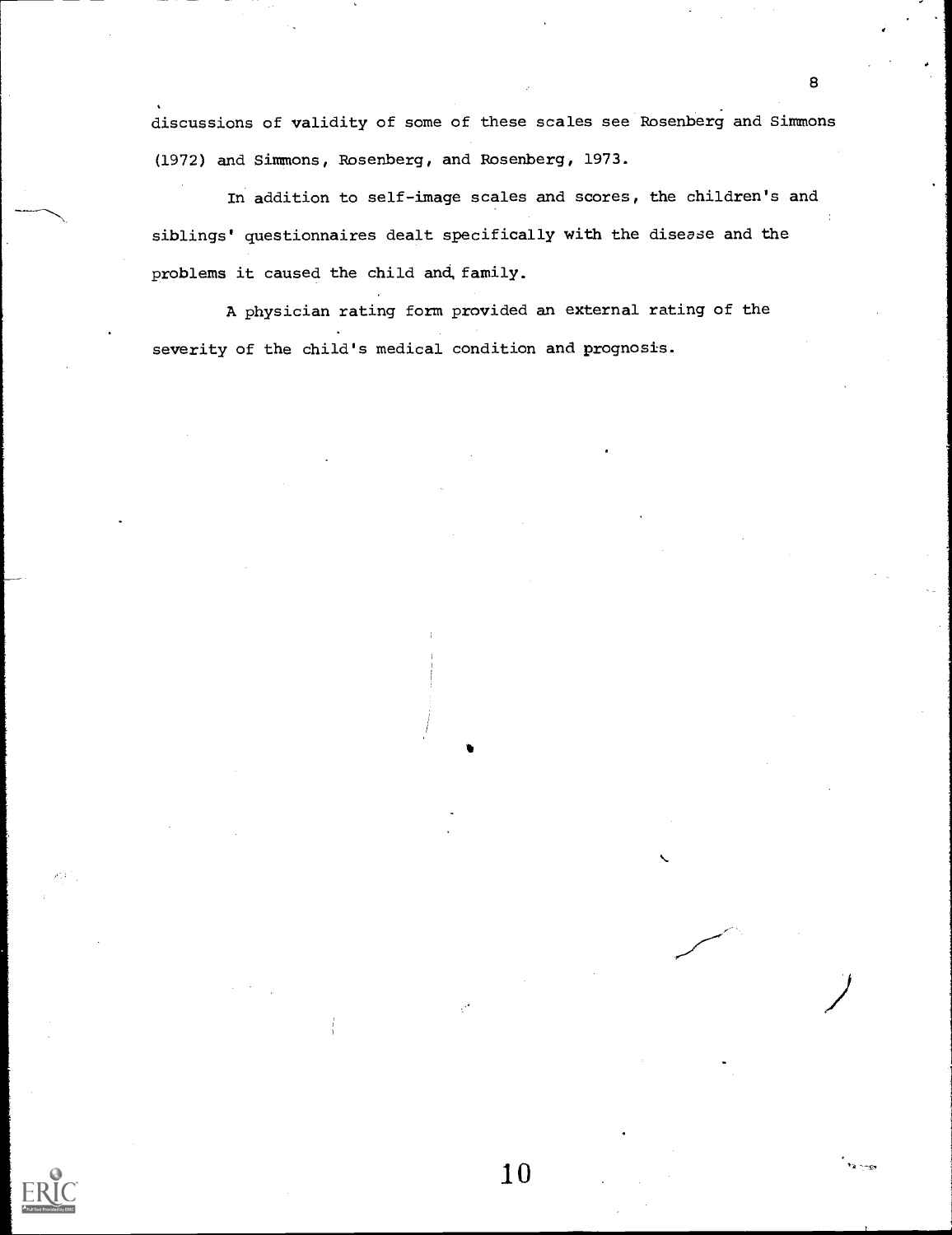### RESULTS

How does the child with chronic disease fare in terms of his socio-emotional adjustment: The major difference between the ill and healthy children involves their body-image, their satisfaction with their locks. (See Table 2) Only along this dimension do the ill and transplanted children appear to suffer. The greatest degree of dissatisfaction with looks is demonstrated by post-transplant children: 55% of them and 39% of the chronically ill are classified as "not satisfied" compared to only 28% of the siblings and 22% of the Baltimore controls  $(p_1, .001)$ . The transplanted children are undoubtedly distressed by the side effects of  $\mathcal{L}_{\text{their}}$  steroid medication--the "cushingoid" moon face and rotund figure. The growth of the adolescent girls is likely to be retarded if the . kidney disease has occurred before the pubertal growth spurt.

Apart from dissatisfaction with looks, other dimensions of the self-image appear surprisingly undamaged in the total sample of ill children. Self-esteem, self-consciousness, self-image stability, a sense of distinutiveness,  $^*$  felt ability to reveal \* \* trae feelings and estimates of popularity are all unhurt.

 $\mathbf{\hat{r}}$  Table 2 does show that the Baltimore children are significantly more likely than any of the Minnescta groups to score high in self-consciousness. If a Chi Square test is performed on the other there groups, eliminating the Baltimore sample, there is no significant difference.





<sup>\*</sup>In fact Table 2 indicates that transplant children are significantly less likely than other youth to admit to being different. Whether denial or some other mechanism is operating here is unclear.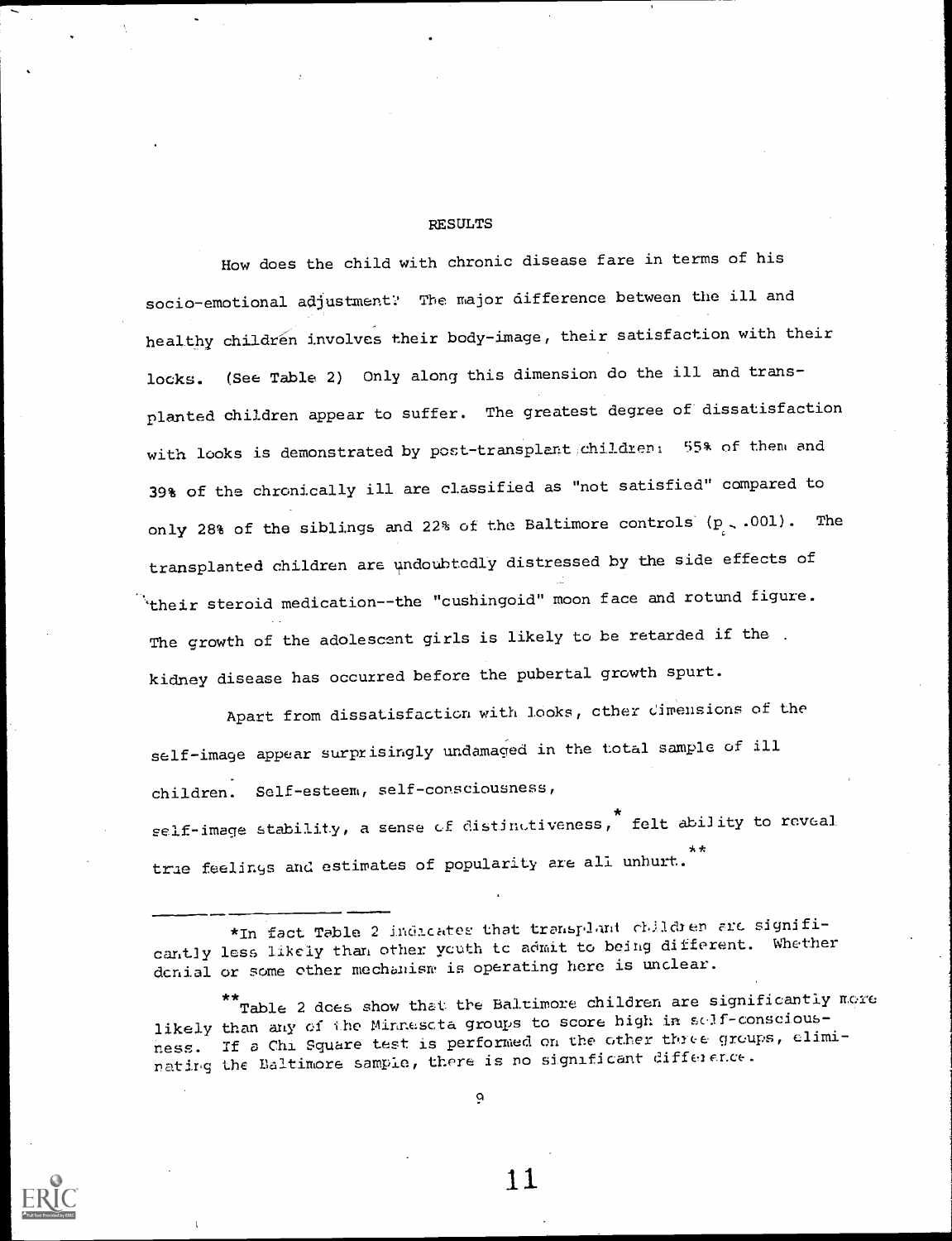For the bulk of the chronically ill children, the level of depression also appears no worse than that of the controls (See Table 2). Yet there are a very few patients who show severe evidence of depression, according to their mothers or physicians. Four chronically ill adolescents made suicidal attempts or threats, as did three post-traneplart adolescents, one of whom actually committed suiciCe after Ils rew kidrey was immunoicgically rejected and surgically removed. Among the four chronically ill suicidal patients were two yourgsters heading for kidney transplantaticn, each of whom had watched a relative die after an unsuccessful transplant. The other two suicidal patients were among the ten patients who had lupus erythematosis, a particularly severe disease affecting the kidney as well as other systems.

Other than for a few extreme cases then, is the stress of chronic illness and kidney transplantation exaggerated? It would be premature to reach this conclusion before investigating whether certain sub-grcupe within the rcpulation of ill children are more severely affected by the disease than others. The literature suggests certain factors which may impinge on the sick child's adjustment: the seriousness of the disease (Pless et al., 1971), the actual symptomatology of being sick (Eichorn and Andersen, 1962), the visibility of the disease (McAnarney et al, 1974, Goldberg, 1974), the patient's perception and definition of the illness (Eichorn and Andersen, Offord and Aponte, 1967) ..

# Objective Severity of the Disease

The first set of factors explored were those which could be judged relatively objectively by external persons--in this case the child's



12

11;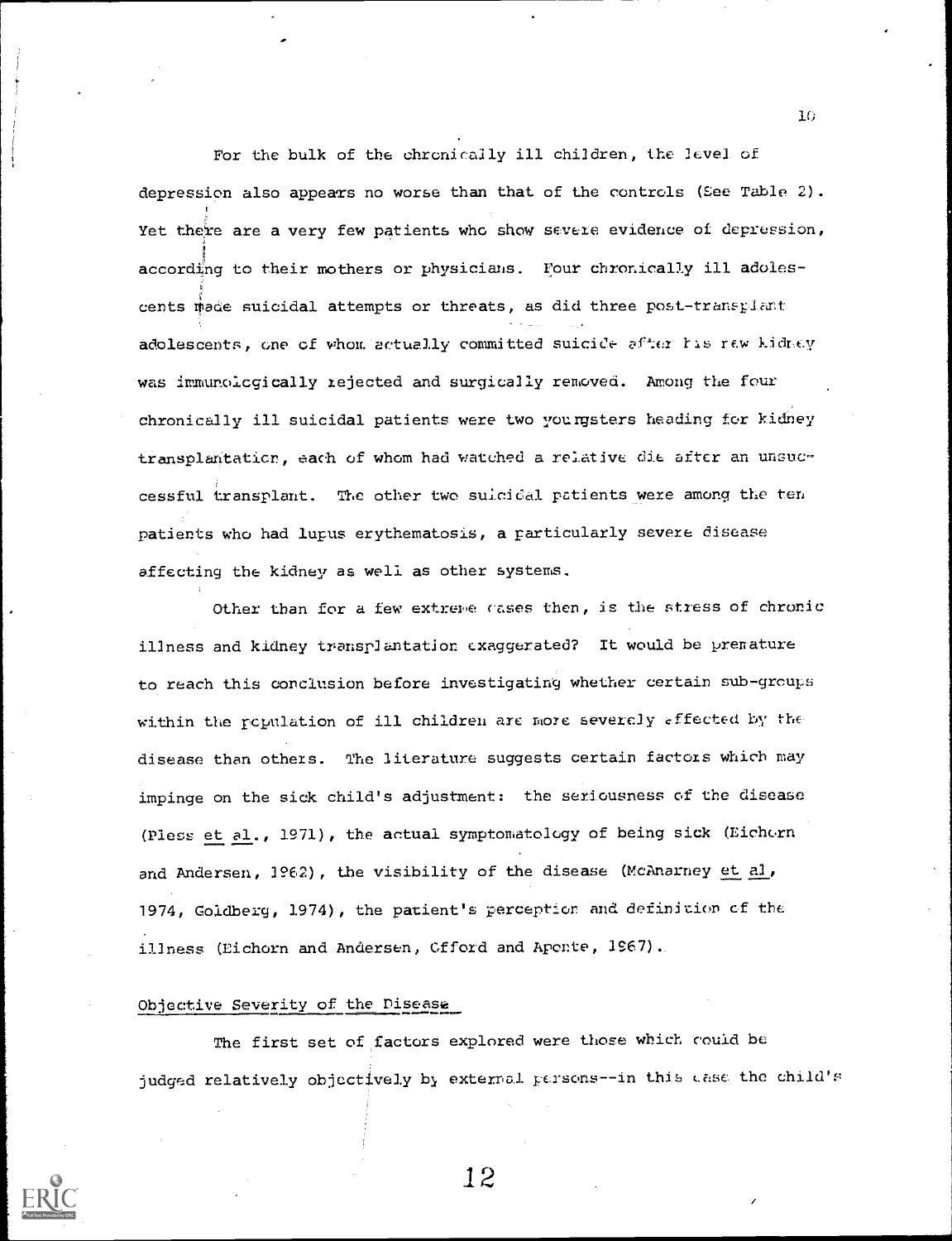mother and physician (See Table 3). Do those children who in reality are sicker show greater disturbance of the self-picture and greater depressive affect? Table 3 presents the effect of objective illness on those variables where there is a clear direction of association, negative or positive.  $*$  The physician was asked to classify the seriousness of  $\hspace{0.2cm}$ each child's illness. Those children who suffer from more serious diseases show somewhat higher depression, a higher level of self-con sciousness, and a greater tendency to hide their innermost thoughts from others. Children. who have been hospitalized more frequently are the ones whose level of depression is highest, and who suffer on a variety of selfimage variables.

The mother was asked how often the child was ill. As Table 3 shows, those children who are ill more frequently are again more depressed, again less likely to reveal their true feelings to others, and they also believe themselves to be less popular with others. If the child's looks have been affected by the disease, according to an outside observer, he is-considerably more dissatisfied with his looks and he is less likely to exhibit high self-esteem (although his level of depression is not consistent with these findings). In general then, the objective severity of the disease seems to have disadvantageous effects, although the tendency to hide one's true feelings are more consistently affected than any other dimensions of the self-picture. Several aspects of the self-image are unaffected either by being ill frequently or by the objective seriousness of the disease.

# The Child's Perception of the Disease

The next set of factors examines the importance of the child's

\*ThoSe variables presented in Table 2, but not in Table 3 are ones which show no clear relationship to the measures of objective severity of the disease.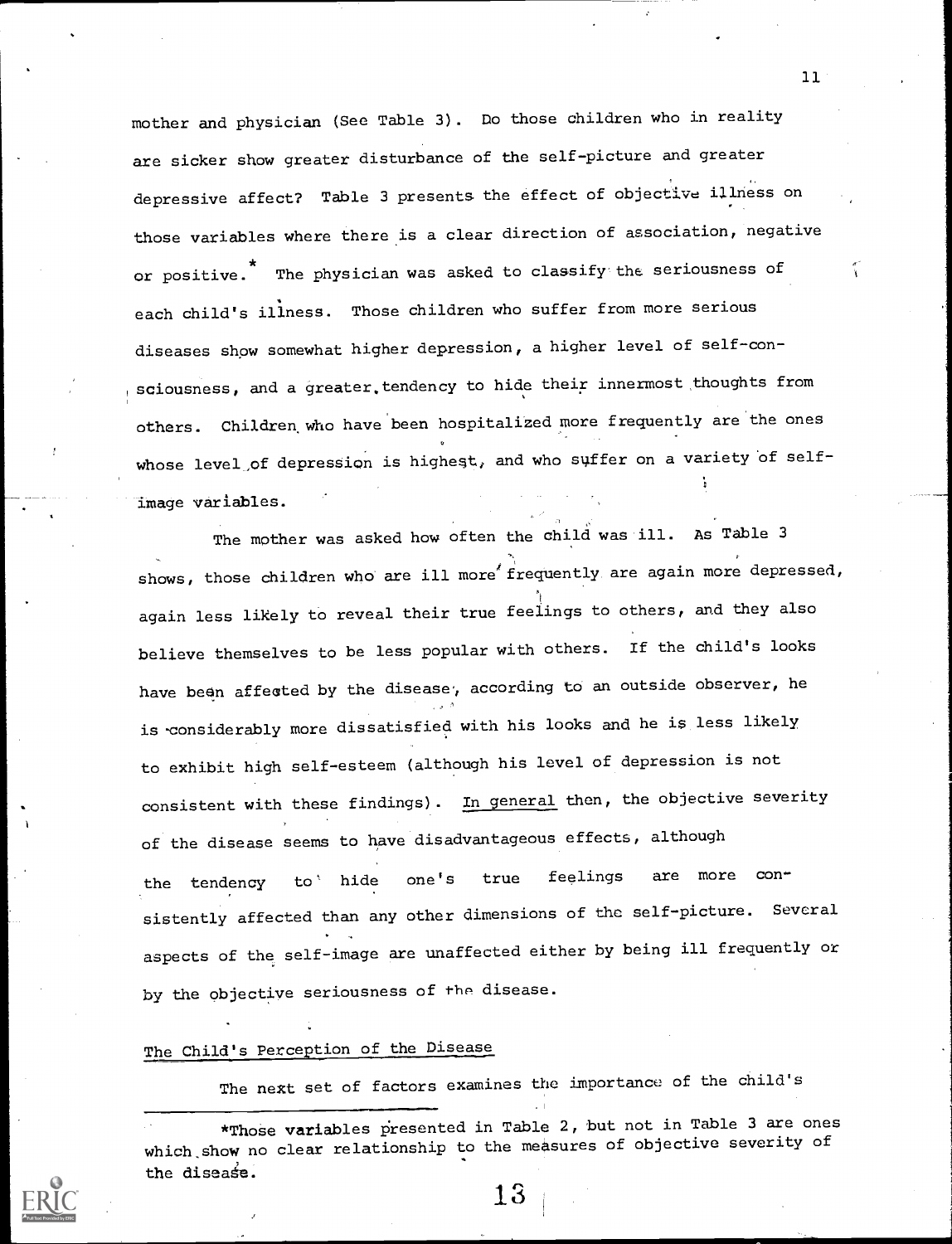perception of his disease. We asked the child

How great a problem-is it for you that you have something wrong with your kidney? Is it a very big problem, a little -problem, or no problem for you?

When you are feeling very sick because of your kidney disease, how badly do you feel? Do you feel very sick, somewhat sick, or a little sick?\*

12

Do you think that (your kidney disease) affects the way you look? Does it make you look different or not?

Table 4 shows that the children's perception of the impact of their disease is associated with depressive affect and almost all of the dimensions of the self-picture originally listed in Table 2. If the children perceive their disease as having negative effects, they-are-more likely to be depressed and more likely to show self-image disturbance. First of all, they indicate a lower self-esteem: 64% of the children who see their disease as a great problem exhibit low self-esteem compared to 18% of those who say their disease is "no problem;" 36% of those who say they feel very badly when sick score low in self-esteem in contrast to only 24% of those who say they do not feel ill. They are also more likely to feel self-conscious and unpopular, and they are less likely to be willing to reveal true feelings, to others. If the children perceive their disease to be a great problem, adverse adjustment occurs in Bout of the 9 dependent variables. If they feel very sick when ill, again 6 of the dependent variables are disturbed. (One additional variable, however, that is, "satisfaction with looks" appears to be related to perceived illness but in a direction opposite from predicted). The children who feel that the $/$  disease has made them

In dichotomizing this item -- "very and somewhat" were collapsed and contrasted to "a little sick."

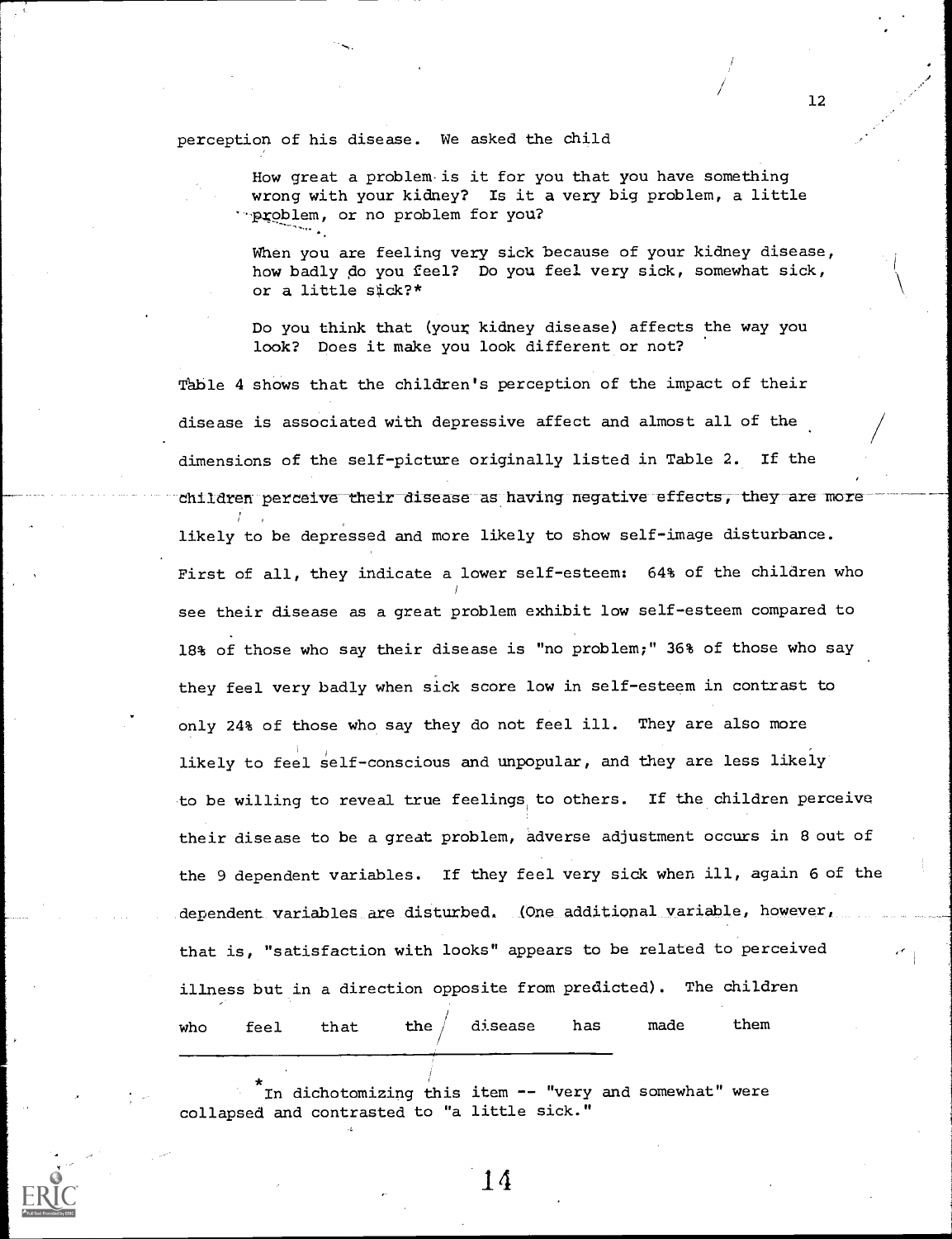look different show more evidence of low self-esteem and low satisfaction with their looks.

With a cross-sectional study it is impossible to be certain of the causal direction here. Perhaps those children who perceive the disease to be a great problem react to this perception with a less favorable selfimage and level of happiness. If the above is the major causal direction, then we could conclude that the child's own subjective experience has more extensive and pervasive effects than thp objective severity of his disease. However, it is also possible that those children who previously suffered from low esteem and a high degree of depression are the ones who are least able to cope with the disease and are most likely to perceive it as a major problem.

# Status and Demographic Factors

Other than differences due to disease severity, is the adjustment of these children related to their major statuses or to their background? In the Baltimore study, Simmons, Rosenberg and Rosenberg (1973) found that disturbance in the self-image was related to age. Early adolescents showed higher self-consciousness, greater instability of the self-image, slightly lowered self-esteem, and greater depression than children from age 8-11. All differences were particularly marked at the point of transition into junior high school, and the drop in self-esteem occurred only during that one year. In later adolescence (age 15-18), some of these negative changes (self-esteem, stability) reversed themselves and improved, and others (self-consciousness, depression) leveled off and remained as they were in early adolescence without either further



15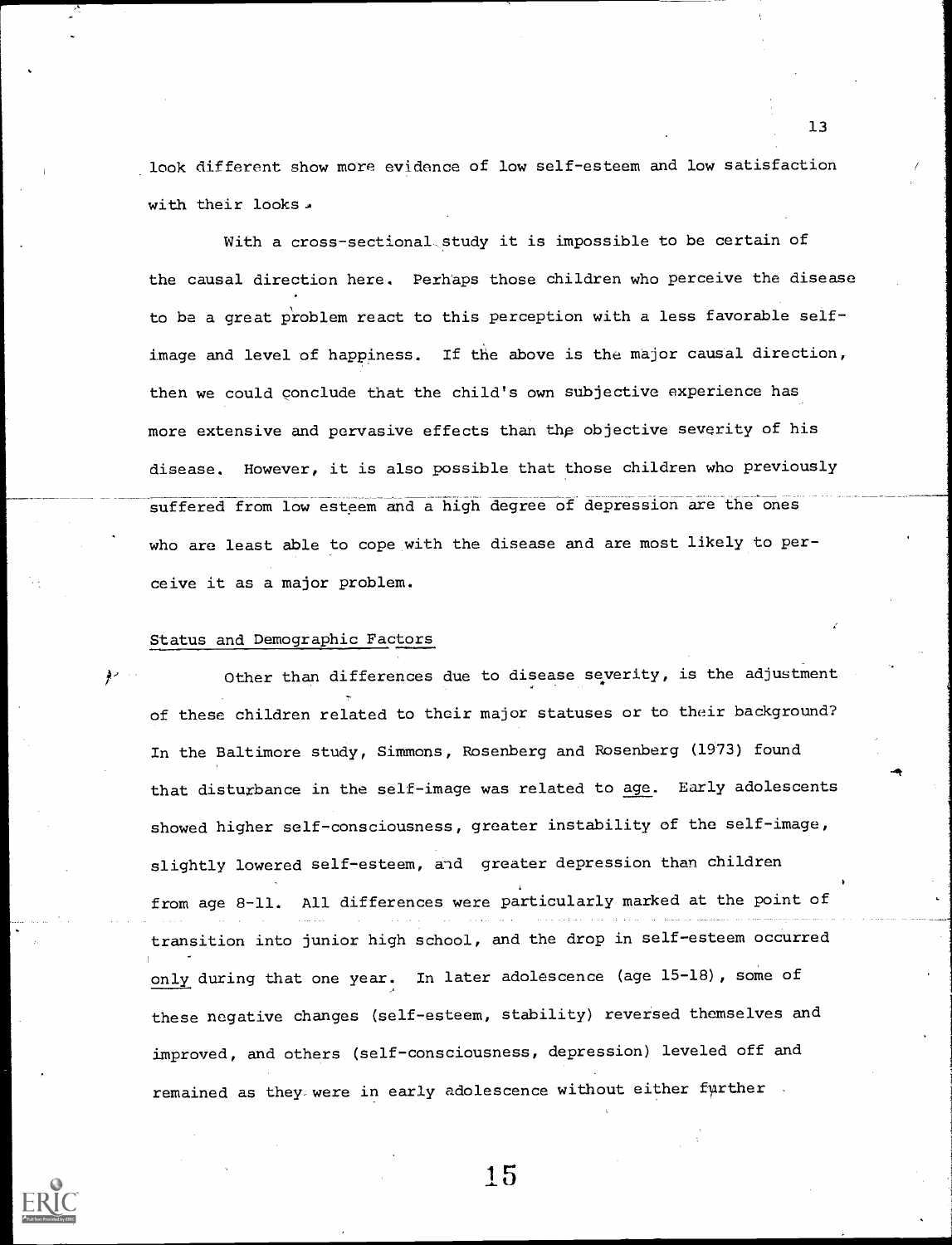deterioration or improvement. Global self-esteem, unlike any other dimension, became more favorable in late adolescence than it had been in childhood (age 8-11).

In this study of chronically ill children.we find that age significantly affects three indicators of adjustment: depression, self-' consciousness and global self-esteem (Table 5). As in the Baltimore sample, depression and self-consciousness increase among the chronically ill children in adolescence, with the big increase occurring in the early teenage years. Among the siblings also, the o]der adolescents are more self-conscious and depressed than the young children. However, the role of early adolescence in changing the level of self-consciousness is less clear among the siblings  $-$ -there is a decrease in both the proportion who demonstrate high self-consciousness and the proportion at the other extreme who are low in self-consciousness.

Both the sick children and their siblings show a steady increase in self-esteem with age. Whether or not these findings are masking a short one-year drop in self-esteem at age 12 when the children move into junior high school is impossible to tell with these small numbers of cases. In any case, like the Baltimore children, the older adolescents demonstrate higher self-esteem than any other age child. The improvement appears more dramatic for the siblings than for the ill children. In childhood the siblings seem to show lower self-esteem than their ill brothers and sisters; in late adolescence the situation is reversed with the ill patients more likely to exhibit low self-esteem. Based on these findings, one could hypothesize that having an ill sibling is more detrimental for the self-image of the . young child and early adolescent, than it is for the older adolescent.

14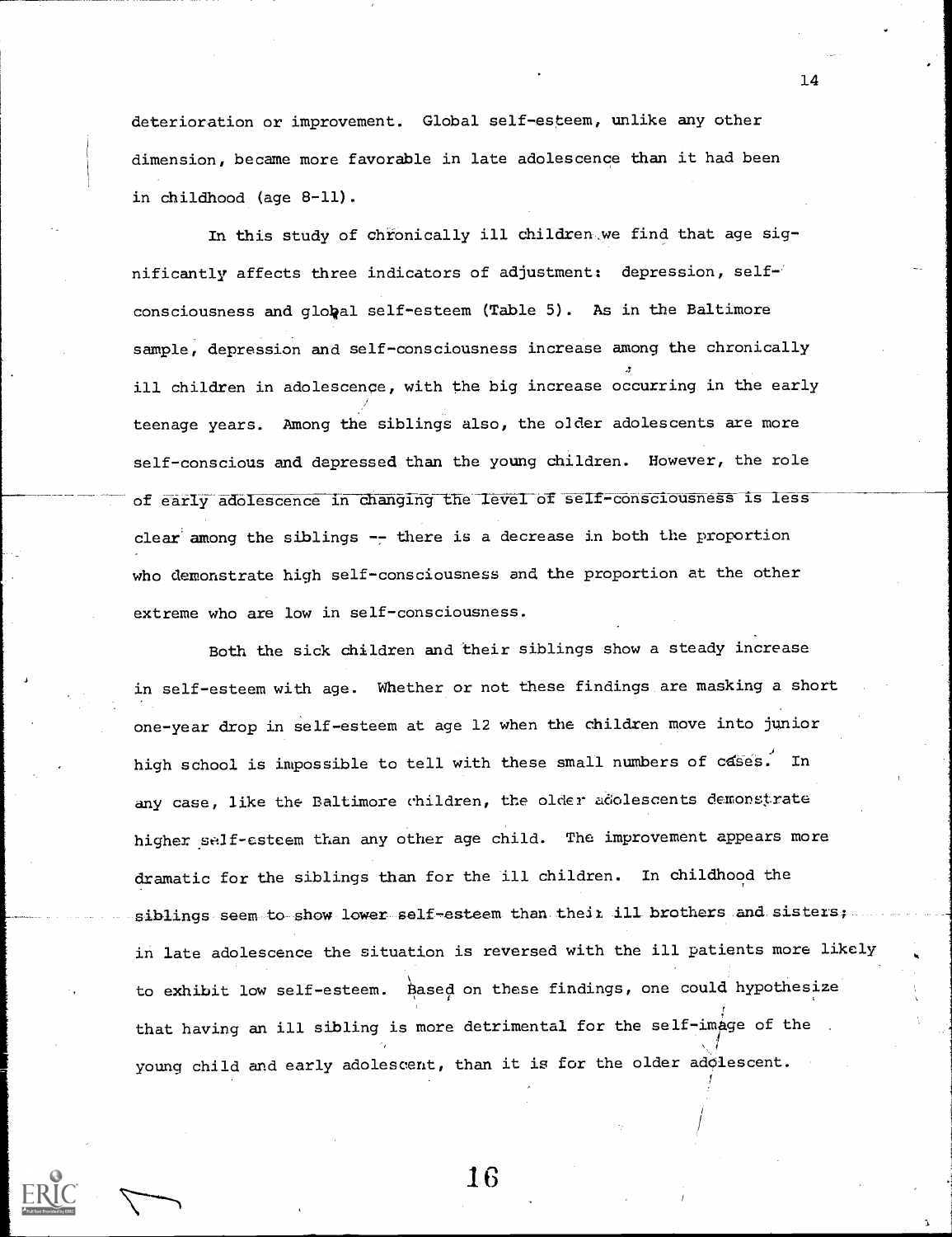In general, however, the effects of age upon the self-image appear to be reflective of general differences found among all children, rather than a consequence of chronic illness in particular.

The sex of the child might also be expected to have a general impact upon his or her self-image regardless of the illness. In the Baltimore study (See Simmons and F. Rosenberg, 1975), adolescent girls (particularly white girls) exhibited markedly higher self-consciousness, lower stability of the self-picture, slightly lower self-esteem, and a greater dissatisfaction with their looks, than did adolescent boys. Although girls exhibited more disturbance in their self-image, they were not more depressed than boys. In fact, Hathaway and Monachesi (1963) found that girls showed less depression on the MMPI.

In this study the child's sex is also found to be associated with his or her satisfaction with looks,' stability of the self-concept and level of depressive affect. (Table 5). For both the sick children and their siblings, once again females are generally less well off than the male children on the self-image and body-image variables but better off in terms of depression. For example, 49% of the sick girls are dissatisfied with their looks, in contrast to only 26% of the sick boys.

# Family Size and Place of Residence

Several studies conducted in the 1930's and '40's hypothesized that rural life would be more beneficial than urban for the adjustment of the child (Mangus, 1949). Yet these studies did not show rural children scoring higher than big city children in the California Test of Personality (Mangus, p. 14), although they do better than youngsters in

We indicated earlier that a major difference between the ill child and his sibling involved satisfaction with looks, with the ill child scoring more adversely. However, this difference only holds for boys. Normal girls (siblings) are actually more dissatisfied with their looks than are the ill girls.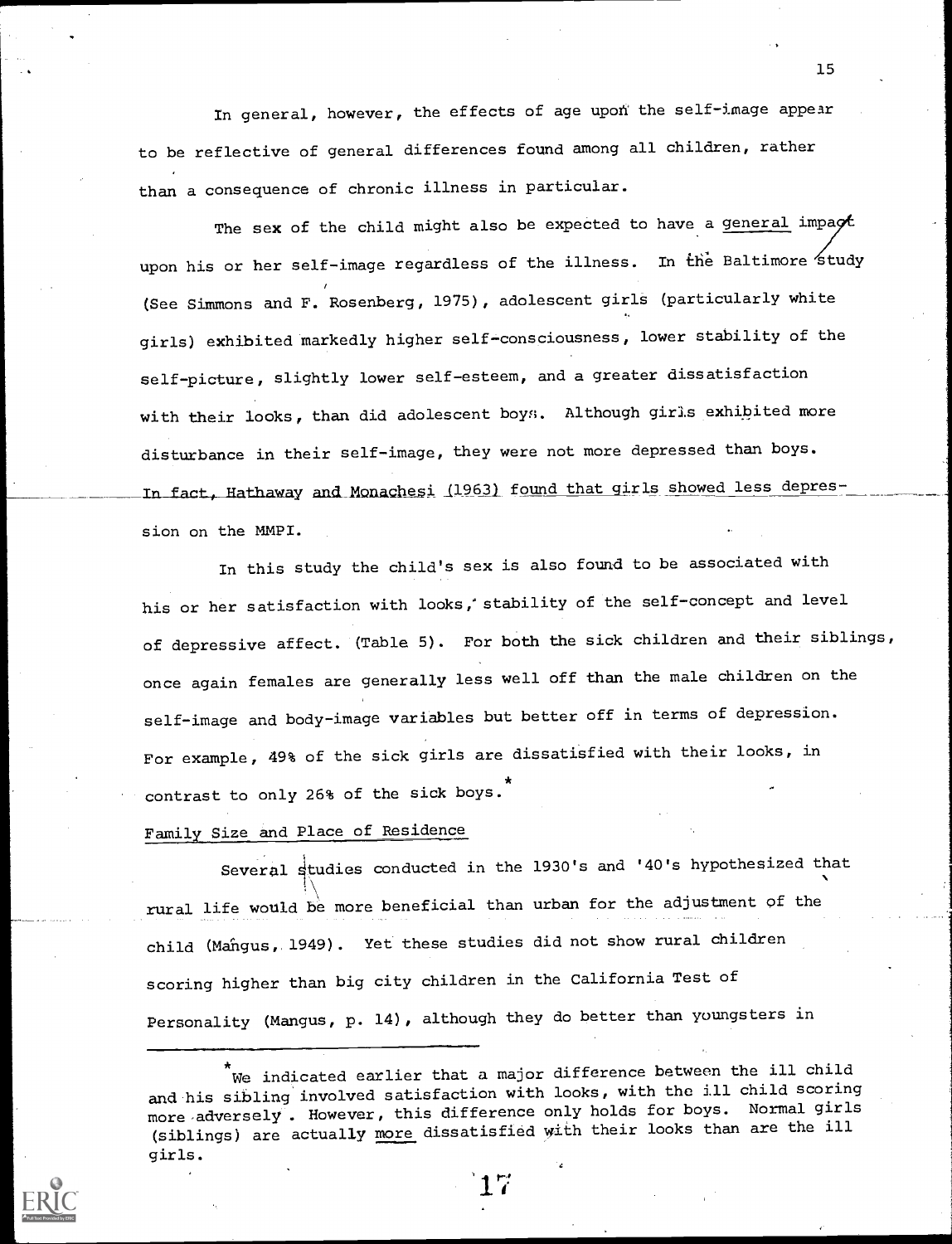a small city. Since Minnesota is largely a rural state and the clinic draws patients from throughout the state, it seems reasonable to further explore rural-urban differences. Table 6 shows that rural youngsters (both the ill children and the siblings) score lower in self-esteem, are more dissatisfied with their looks, and are less likely to reveal their true feelings to others. This difference between the self-esteem of the urban and rural child begins in adolescence -- there is little difference between the 8-11 year olds based on residence. Clearly rural life does not protect the self-image of the child; on the contrary, it appears detrimental. Once again, although there are some differences between the siblings' and the ill children's response to rural residence, the data **પ્રે**∡્રા સા suggest that the disadvantage of rural life is a general one for all children, rather than a particular reaction to chronic illness.

Why should rural residence be associated with lower self-esteem? We could hypothesize that it is due to the fact that rural families tend to be larger (our data do show the farm families to be larger). Perhaps in small families, which are more common in the city, children receive more parental attention to the benefit of their self-esteem.

Table 6 indicates that large family size does appear to be associated with detrimental self-image effects, although not totally consistently. Both sick children and their siblings are much less likely to reveal their true feelings if they live in a large family. Likewise, children from large families, whether sick or healthy, are more likely to be highly self-conscious. Also, sick children are less likely to perceive themselves as popular with peers if they come from a large family (80% vs. 54%), although siblings do not show a consistent pattern. The self-esteem

\*The effect of residence on depression and stability are less clear: Among the ill children, the findings are consistent with the above. The rural youngsters are slightly more likely to show high depression (41% vs. 32%), and less likely to show stable self-images (32% vs. 44%). But among the siblings, the rural children are slightly more likely to show low depression (23% vs. 14%), and the stability findings are unclear and inconsistent.  $\quad\quad\, 18$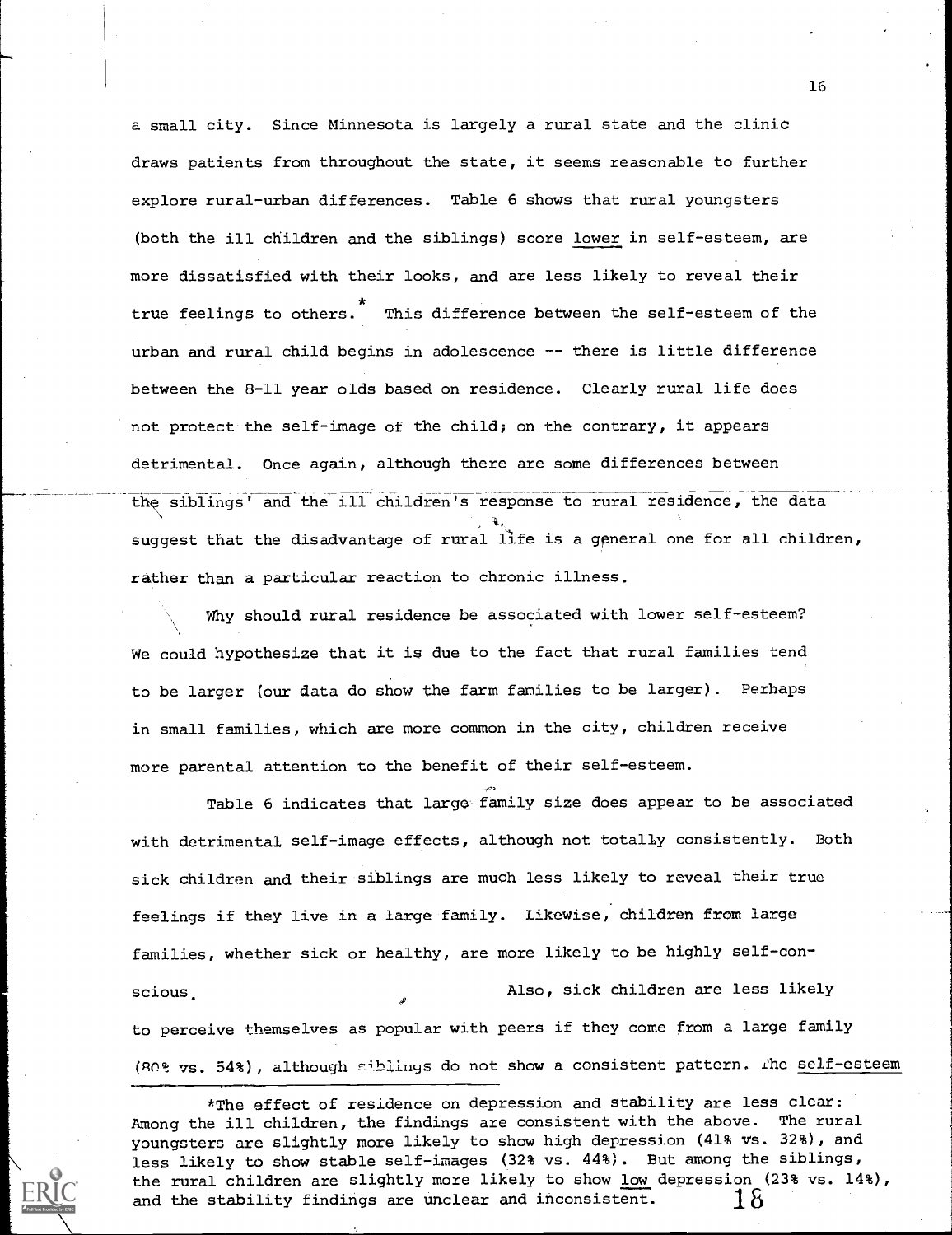of the siblings is Also negatively affected by being in a large family: 46% of siblings from large families have low self-esteem in contrast to only 33% from small families. However, the self-esteem of the ill children is unaffected by family size, and thus the rural-urban differences in their self-esteem could not be due to family size differentials.

Table 7 demonstrates the interaction between rural-urban residence and family size in affecting the self-esteem. The numbers of cases in the cells, however, become small; and therefore results must be interpreted cautiously. However, it appears`clear that regardless of family size, and regardless whether one is ill or not, self $^\lambda$ esteem is lower in the rural environment than it is in the urban environment. Furthermore, the data suggest that this tendency toward lower selfesteem is worse in <u>small rural</u> families: sick children seem to fare worst in small rural families in terms of self-esteem, and best in small urban families. Although the number of cases becomes small, we, can see that among the children who live in the rural areas 71% of those from small families have low self-esteem in contrast to only 40% from larger families. On the other hand, in the city 47% of children from small families demonstrate high self-esteem in comparison to only 30% of those from large families.

One could hypothesize that, if true, such findings could be due to the differing roles children play in rural and urban families. In the rural family the sick child is more likely to fill an important productive role, that is, to help with farm and household chores, particularly in adolescence. In a small family, where there is no substitute, the loss of

19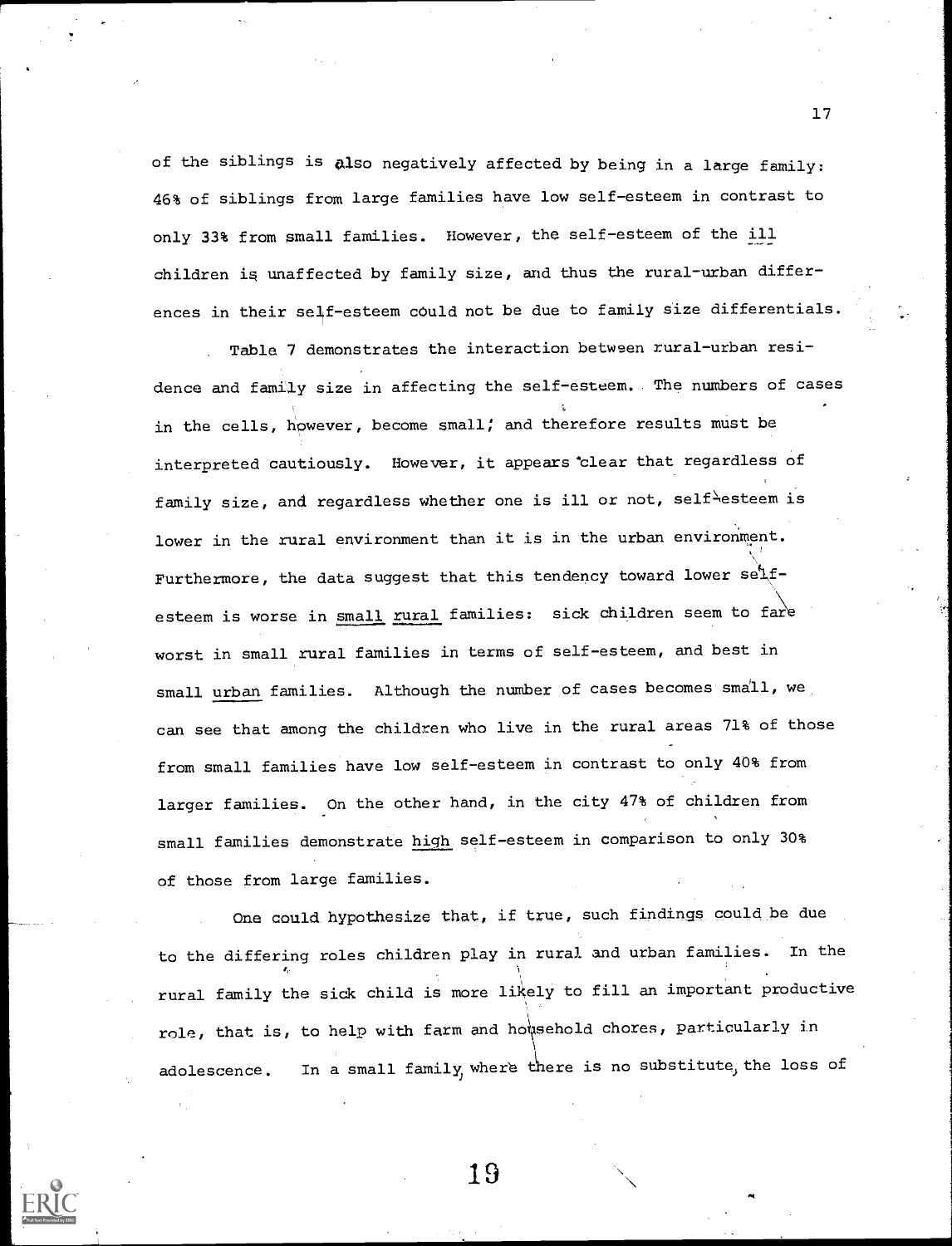this role, the inability of the sick child to carry his weight, may be felt more acutely and may make him feel less worthwhile as a person. If he is sick enough to also draw another family, member, like the mother, away from full participation in household or farm chores, the problem may be intensified. On the other hand, a large family on the farm can probably absorb one unproductive member, and it can better distribute any caretaking load among the several members available.

In the city, the child is not needed to help in the economic activities of the family, and a small family may be beneficial because it allows him more parental attention. The mother has fewer other children to whom she must give her time. In the city, the sibling's self-esteem also appears to benefit from being in a smaller rather than larger family. There are too few cases of siblings living in the rural area to examine the effect of rural family size upon the normal child's self-image.

Since the urban small family seems better able to cope with the disease at least in terms of the ill child's self-etteem, we were interested in the extent to which family size and residence might affect the child's perception of his or her disease as a problem. (See Table 8) The child in an urban small family.is indeed least likely to define the disease as a problem. Sixty-five percent of such children say the disease is "no problem" in contrast to 43%, 40%, and 20% of the other family types. Regardless of family size, rural children are more likely than urban to describe their disease as a "very great problem."

20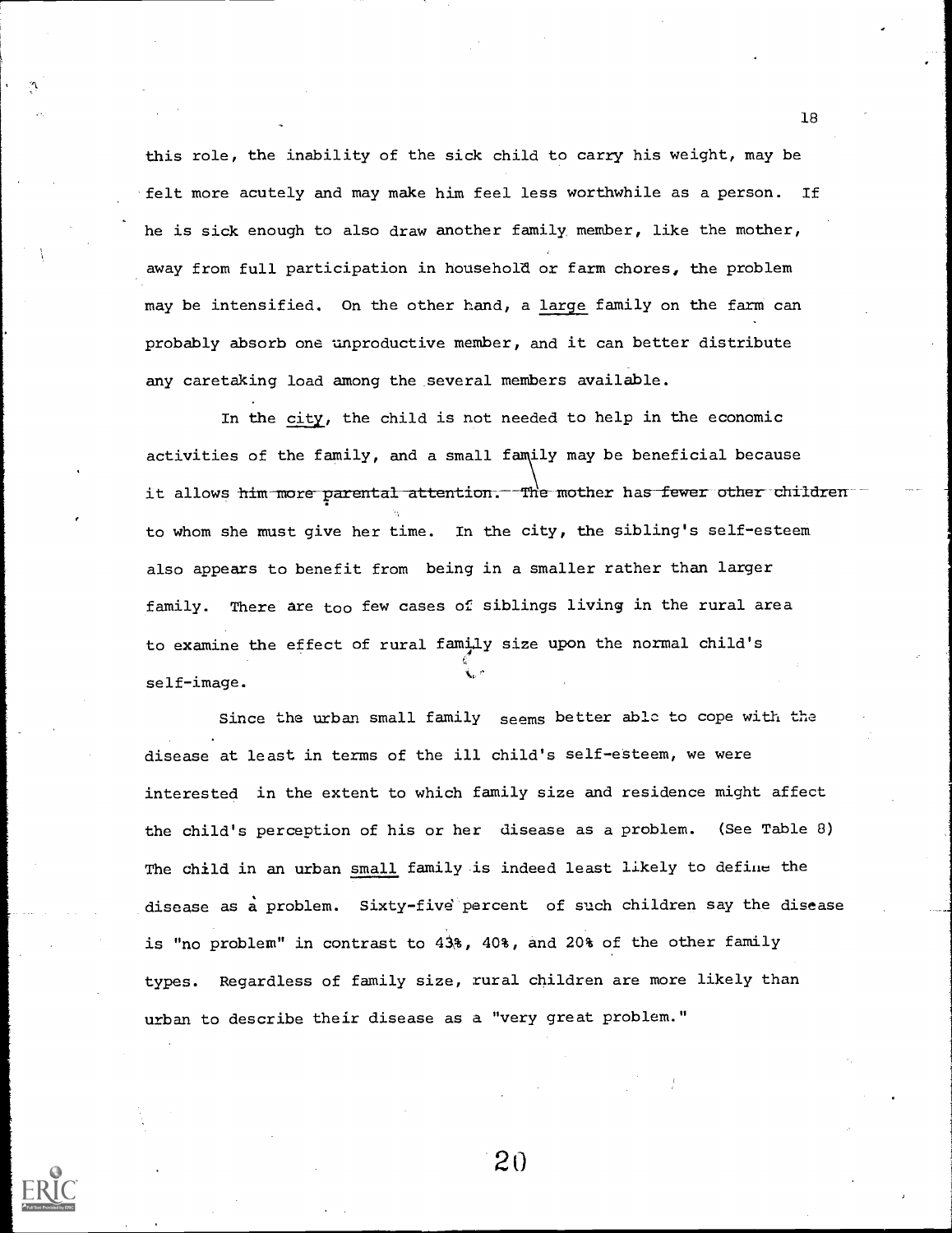# Father's Education

If differences in family size do not explain the greater disadvantage of rural life for the child's self-picture, it is possible that social class differences may. Rosenberg and Simmons (1972) showed that among the white children from Baltimore, a higher social class background was associated with higher self-esteem -- presumably because of the social comparison processes that occur in the schools. Using father's education as an indicator of social class, we find that the rural fathers are less educated than the urban fathers: 50% of the rural fathers have not graduated from high school in contrast to only 18% of the urban

### fathers.

Do those ill children from less educated families demonstrate a more unfavorable self-picture? Overall, Table 9 indicates that the results are inconsistent for the ill children. While ill children from less educated backgrounds are less likely to reveal their feelings to others (just like the rural children), and are less likely to perceive themselves as popular, the effects on self-esteem and depression are unclear; and a lower education, if anything, appears favorable in terms of the stability of the self-picture. Siblings from less educated families do show lower self-esteem and a lesser tendency to reveal their feelings to others (Table 9); they also are more likely to exhibit high selfconsciousness, high depressive affect, and a greater feeling of being different. However, education differences cannot explain why ill children have lower self-esteem in the rural area, since educational background is not clearly. related to self-esteem for them.

In fact, when education is controlled for both the siblings and the children, the difference between rural and urban children remains.



21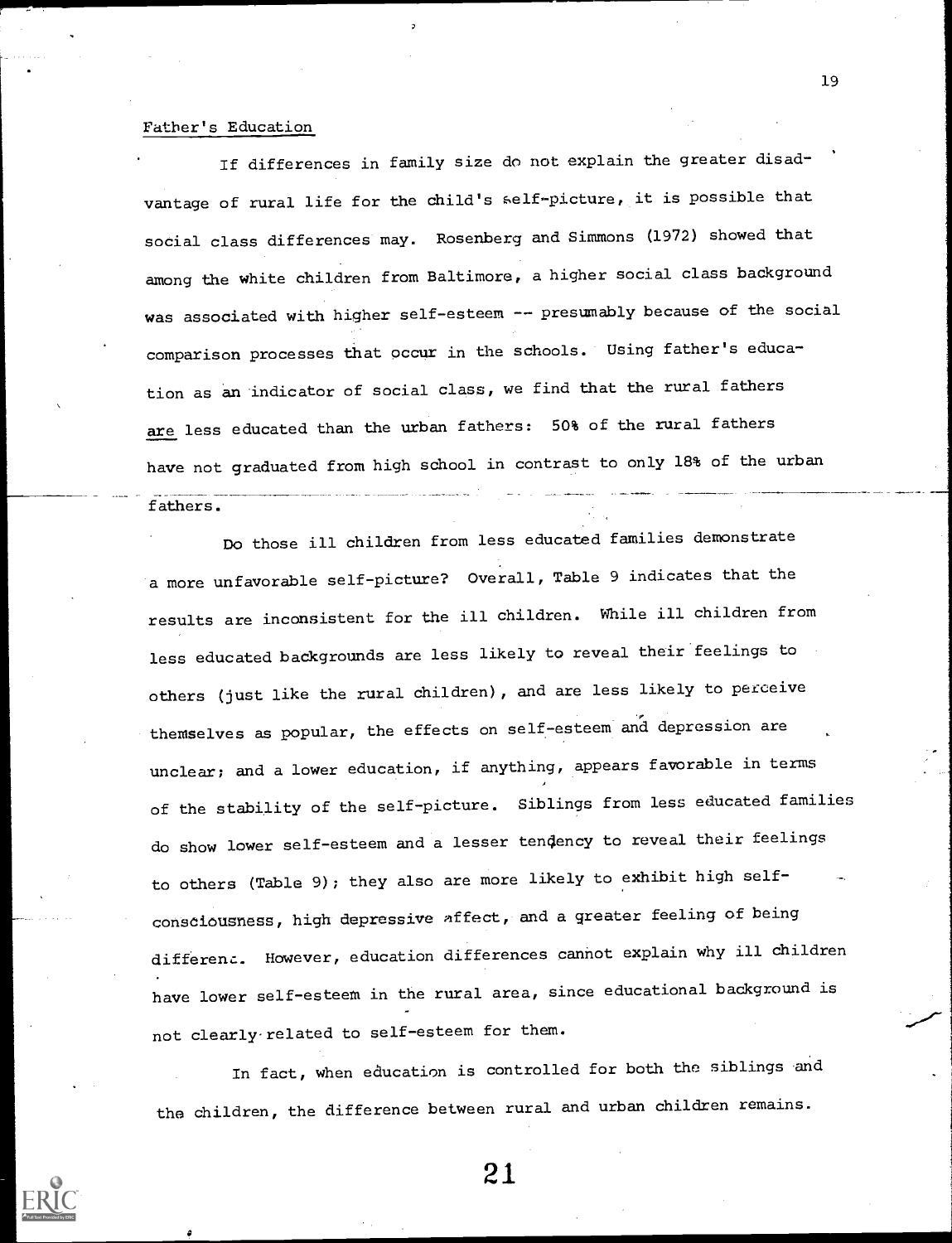### DISCUSSION AND CONCLUSION

In summary both the chronically ill children as a group and the children with long-term kidney transplants appear to be quite healthy in terms of their self-image and socio-emotional adjustment. Although they are clearly more dissatisfied with their physical appearance, these children are not more disturbed than normal controls in regard to their level of self-esteem, self - consciousness, self-image stability, sense of distinctiveness, ability to reveal true feelings to others, or level of depressive affect. Yet there is some indication that among the chronically ill, those who are more seriously ill according to objective standards fare less well emotionally; they are particularly more likely to demonstrate high depressive affect.

The child's perception of the impact of this disease is, however, associated more pervasively with the self-image variables than is the objective reality. If the child perceives himself to have a greater health problem, he is also likely to show disturbance on almost all aspects of his self-picture. With a cross-sectional study, we cannot be certain whether the child's perception is itself damaging his self-attitudes, or whether those children who originally had unfavorable self-pictures are the ones who cope least well with the disease and define it as a greater problem.

20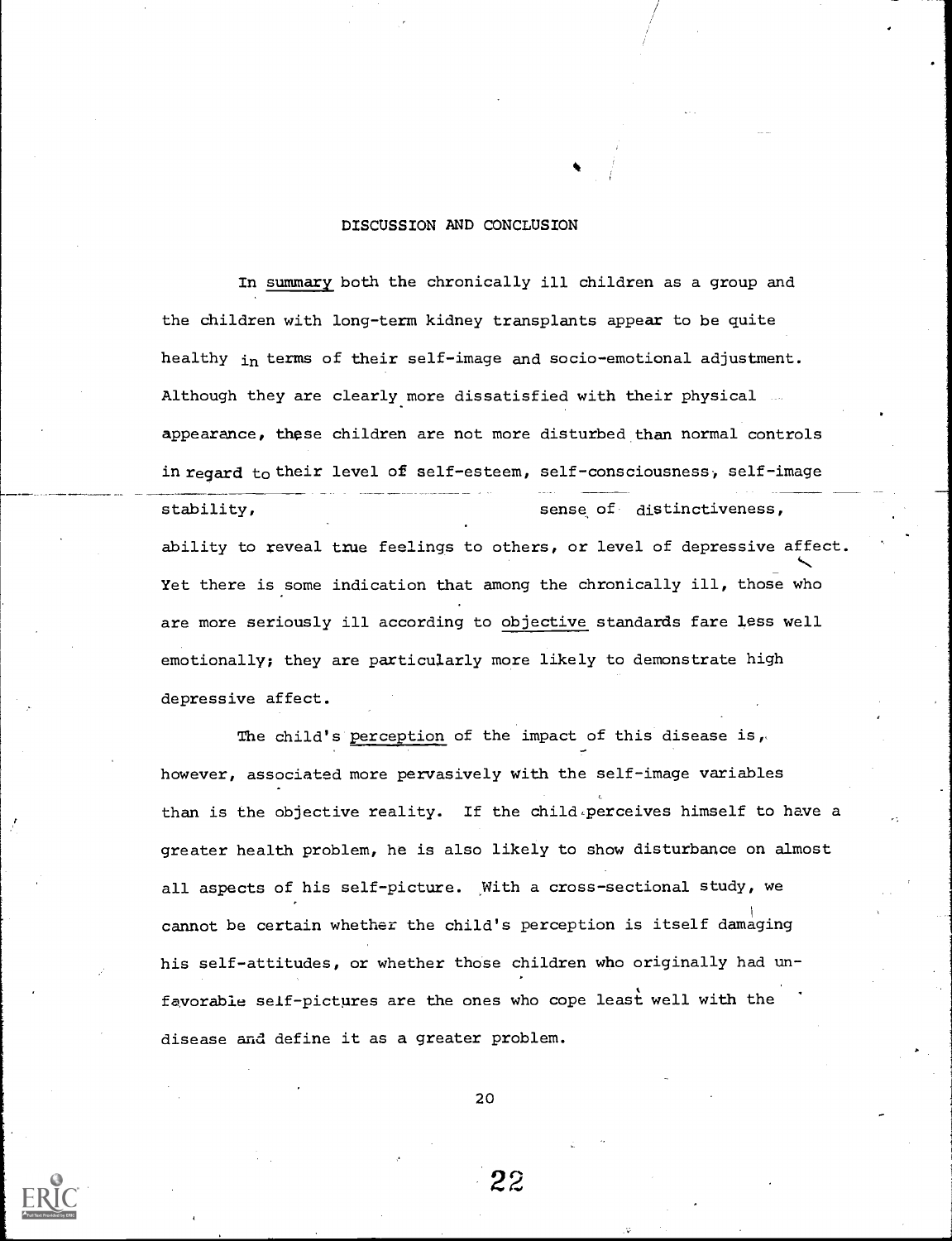There are many status and background factors which appear to be detrimental for the ill child's adjustment; but they also appear disadvantageous in the control groups for the normal child's well-being. It is likely then that most of these differences among the chronically sick are reflective of general childhood differences rather than of special processes occurring in chronic illness. Thus, adolescents are more self-conscious and depressed than young children, older adolescents have a more favorable self-esteem, boys show more favorable adjustment than girls along some self-image dimensions, and children from rural families have less high self-esteem than urban children.

Family size, however, may have a differing impact depending on whether the child is ill and whether he comes from a rural or urban area. In terms of self-esteem, all children from the urban areas, whether ill or "normal siblings," fare better in small families probably due to increased attention from the parents. In the rural area there are only a few children from small families in the sample, but they appear to show. lower self-esteem than those rural children who are from large families. If such a finding is replicable, we would hypothesize that the child's self-picture suffers from his being unable to participate in the normal economic roles expected of a farm child but not of an urban child.

Differences in father's education (as an indicator of social class) do not explain the rural-urban differences in self-esteem. Lower social class background appears to be detrimental for the self-image of the normal sibling, but does not have  $c\downarrow$  ear effects upon the ill child.

23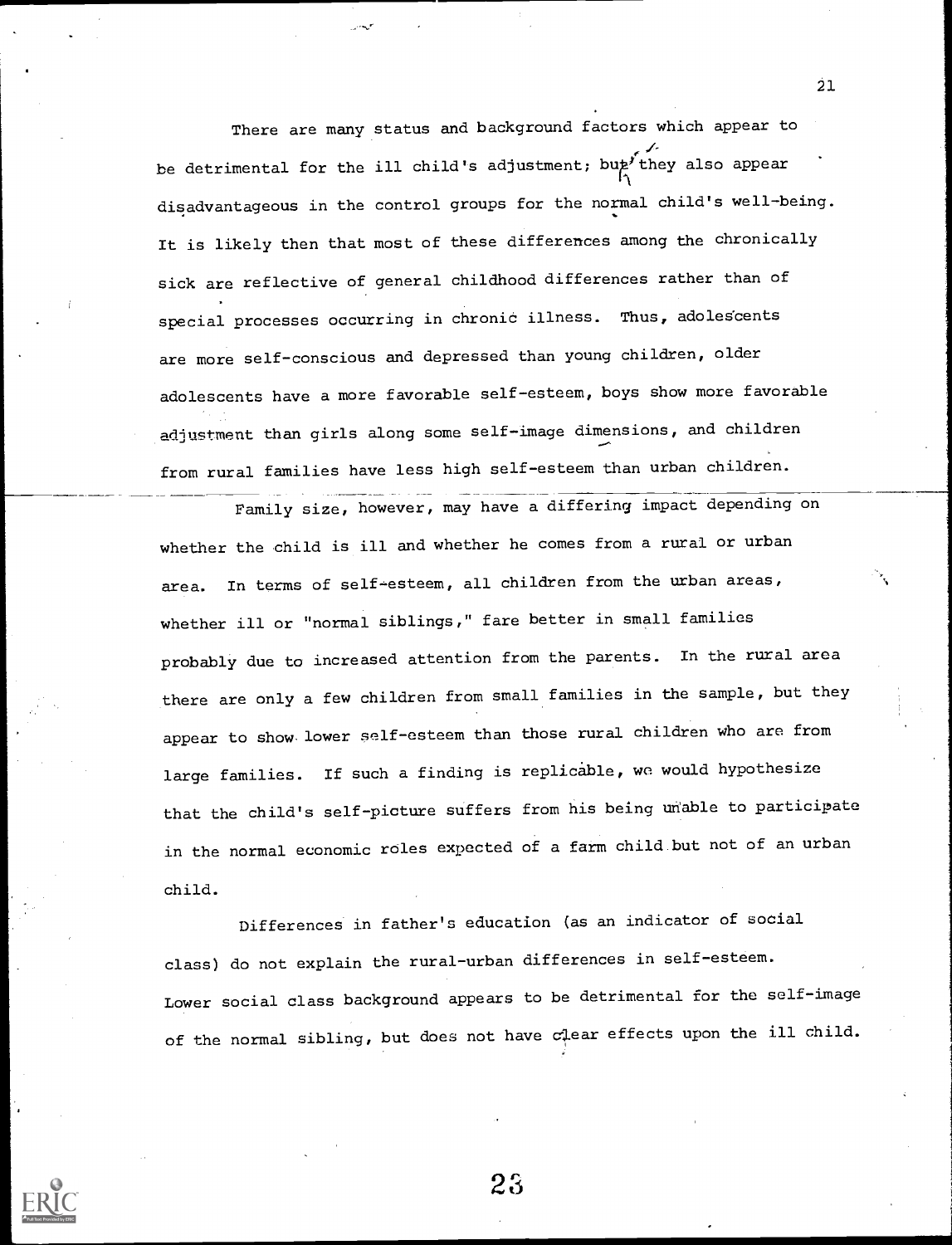The findings leave us then with a puzzle. Why do the ill children dc so well in terms of their self-picture? Simmons and Schilling (1974) show that on almost all these same dimensions pre-transplant adults who were suffering from end-stage kidney disease showed considerably less favorable adjustment than did the same patients after the kidney transplant. Why don't the chronically ill children demonstrate a less favorable self-picture than the kidney transplant youngsters?

We can offer several hypotheses. First, the majority of these children were considerably less ill and less symptomatic than the pretransplant adults, and we have seen that those children who suffer from more serious disease do show more socio-emotional disturbance (See McAnarney, 1974, Goldberg, 1974 for discussions of the importance of the visibility of the disease). Secondly, it may be easier for ill children to be protected than for adults.  $\lambda$ An ill adult is less likely to be able to continue his major functional- $\dot{r}$ ole. For the most part, a chronically ill child can still attend school, even if restrictions or absenteeism are more frequent. An ill adult may not be able to maintain a full-time job or adequate house and child care activities. Such curtailing of the major functional role would be expected to be detrimental for the self-picture (as we have suggested in the specific case of rural children in a small family).

In addition, the parents can give the child emotional protection that is unavailable for the adult. First of all, the parent can help the child to deny the seriousness of his condition (Salk et al, 1972,Mattscan and Gross, 1966). Along with this denial is a philosophy endorsed by physicians to treat the child "normally" (Collier, 1969;

24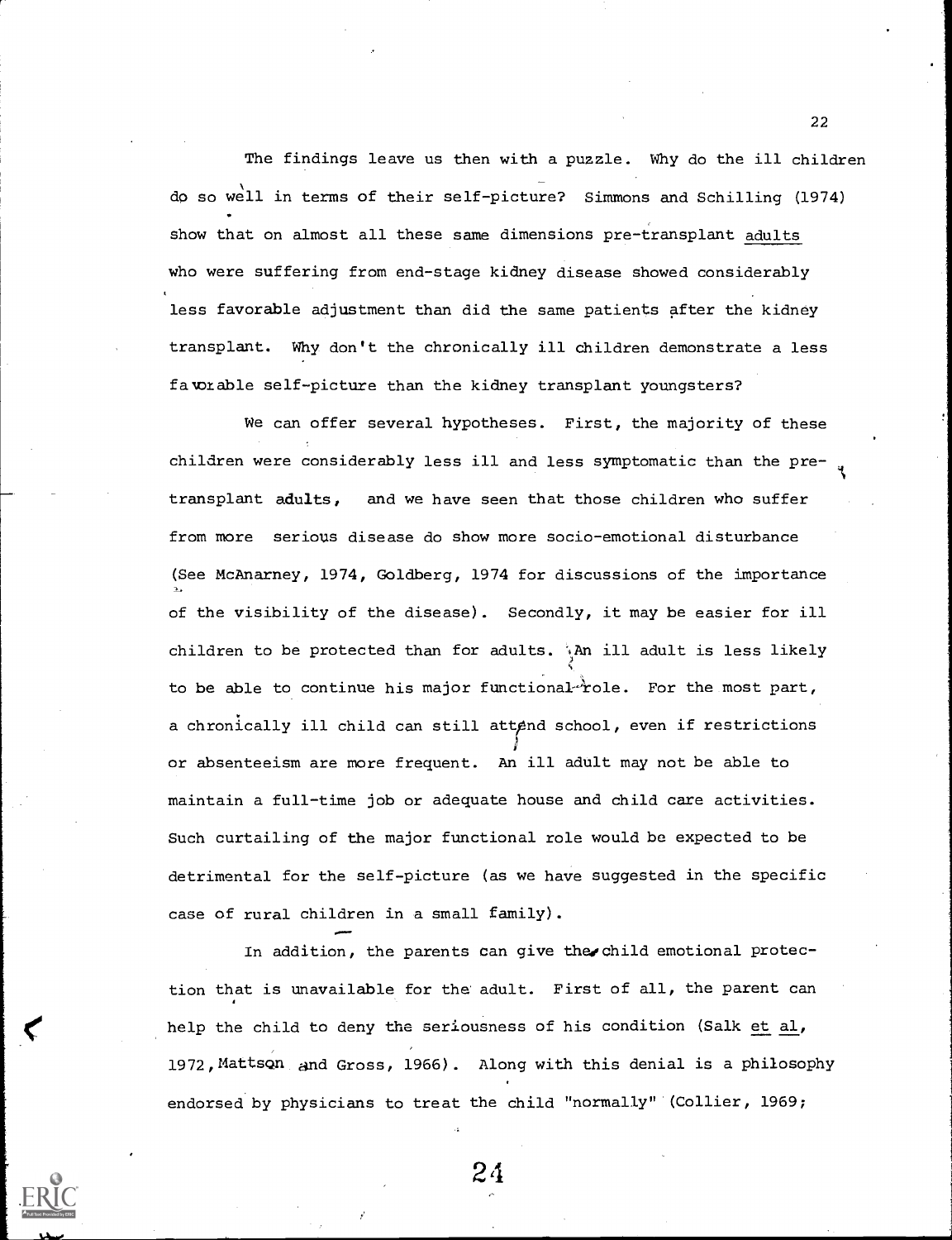Mattson and Gross, 1966; Minde, 1972). In fact, the mothers in this study almost universally agree with the statement that the patient "should be treated completely the same as other children." Despite this ideology, however, these children were given extra attention to maintain their normalcy.

In addition to the ability of the, parents to label the ill child as "normal," they can also protect them through extra love and attention. Rosenberg (1965) and Rosenberg and Simmons (1972) show that the most powerful variables affecting children's self-images are the perceived opinions of significant others. If children believe that others rate them highly, they rate themselves highly. We have already seen that the ill children do not perceive themselves to be any less popular among peers. What is probably more important is that they are even more likely than the controls to see their mothers rating them highly. In answer to a multiple-choice question, fortythree percent of the chronically ill children report that their mothers think of them as a "wonderful person," in comparison to 36% of their siblings and only 26% of the Baltimore control children. In addition, when asked to which family member they are closest, 29% of the sick children in contrast to 18% of the siblings choose their mother. They are also somewhat more likely than their own siblings to see themselves as -the mother's favorite (14% versus 7%). The siblings, in contrast, are more likely to choose the father as closest (7% versus 20%). The interaction pattern in the family is thus altered by the illness with the ill children perceiving a special alliance to their mother.

Would you say your mother think you are a wonderful person, a pretty nice person, a little bit of a nice person, or not such a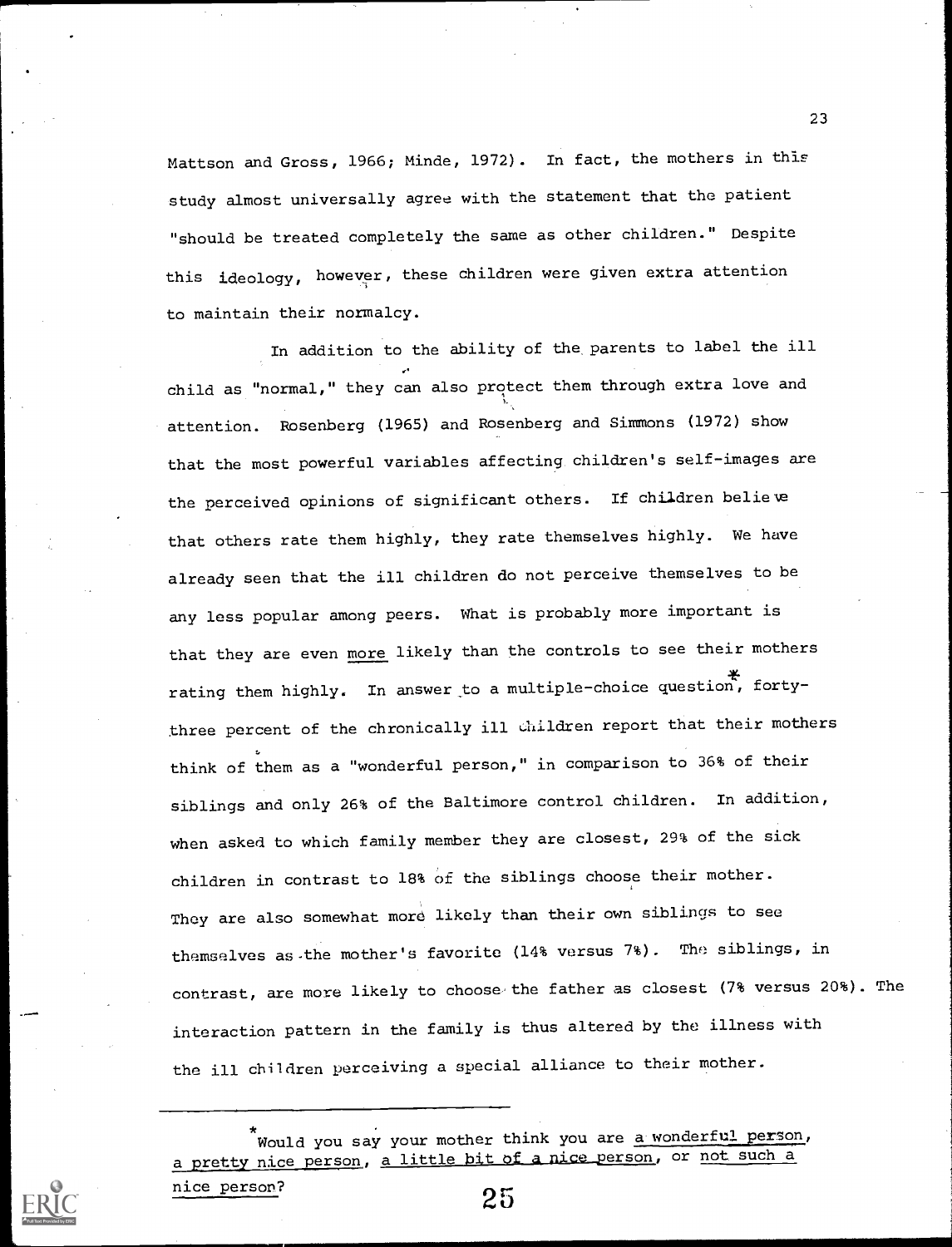This favorable opinion of the mother .s undoubtedly protective for the children's self-image; our data indicate that those children who report that their mothers think they are "wonderful person(s)" score more favorably in terms of their self-esteem, level of selfconsciousness, stability of the self-picture, satisfaction with looks, and ability to reveal their true feelings to others.

Crain et al. (1966) did a similar study of the sociopsychological functioning of 19 diabetic children and 16 of their siblings. They too found that the functioning of the sick children did not differ sighificantly from that of their siblings. Furthermore, in trying to explain the lack of difference they showed that 1) the diabetic children were closer than their siblings to the mother, and 2) the mother's behavior was significantly related to the ill children's performance. Both studies suggest that there are costs for siblings in a family with a sick child, and that closeness with the mother helps the ill child himself to cowpensate for the potential stress of chronic ill-health. That the sibling and loses some maternal attention also helps to explain why the differences between siblings and ill children are not greater, or always in the predicted direction.

A Final factor which may help explain the lack of difference between the chronically ill children and the healthy controls involves unexpected personality gains resulting from the illness. We asked the mothers, siblings, and children what changes the disease had affected in the child. Although 14 siblings and 19 mothers mention negative personality changes (touchiness, irritability, withdrawal) in the ill child, 21 mothers commented on positive personality changes including

26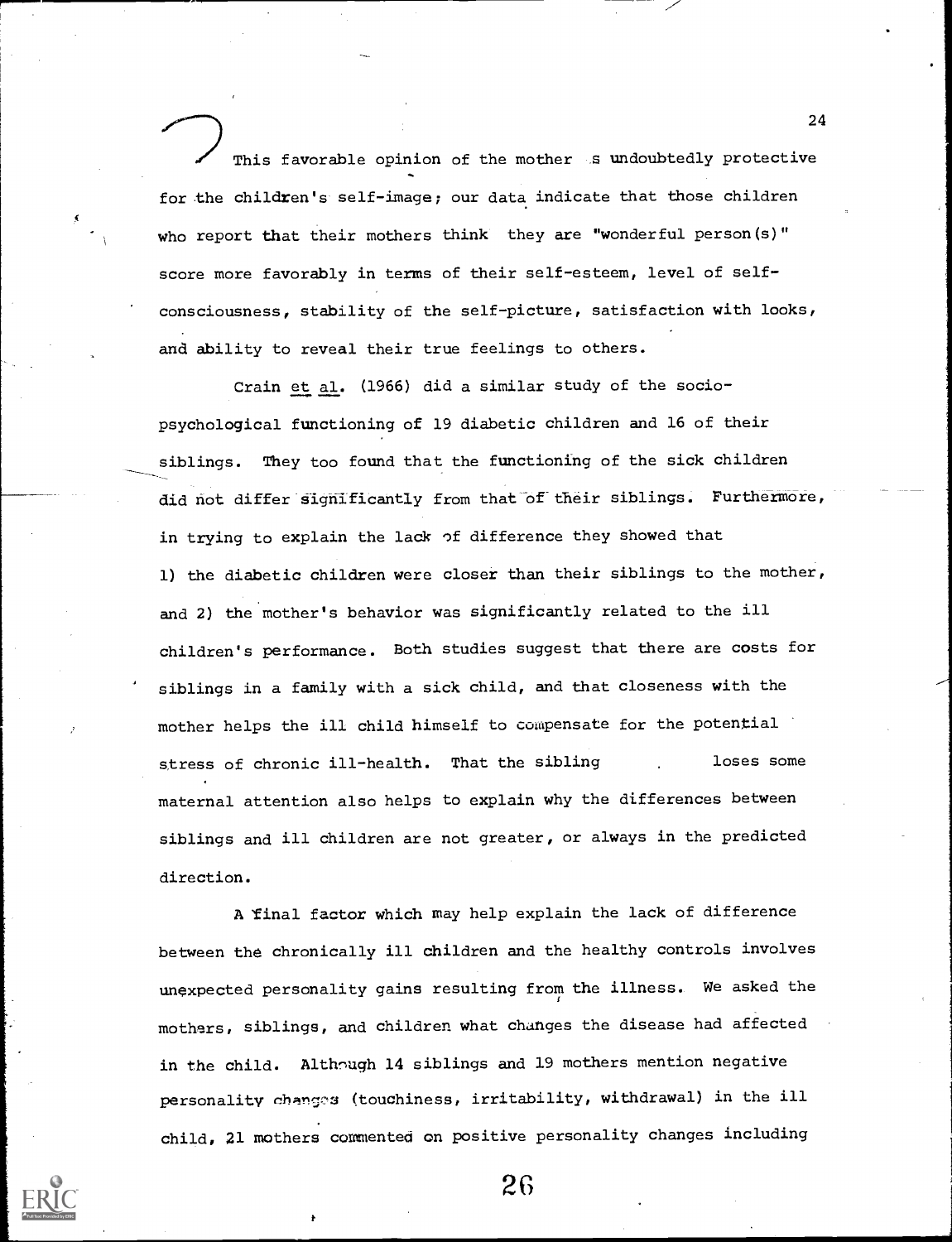increased maturity and appreciation of life. Among the children themselves, 8 also mention this new maturity and life-appreciation, while only 2 admit to negative personality Changes. More important than either for the children seemed to be negative body changes (10 cases), decreased energy (10 cases), and activity restrictions (10 cases). In terms of personality impact, however, the child and his mother tend to perceive the effects as more positive than negative.

In sum, the frequent low visibility character of the disease, the fact that many children lack extensive symptomatology, the continuing high opinion of significant others, the special emotional closeness to the mother, and an increased appreciation of life may all mediate to protect many of the chronically ill children against self-image deterioration. In addition, in terms of a social-psychological evaluation of kidney transplantation, our evidence indicates that despite the stresses of transplantation most children emerge psychologically healthy.

 $2^{\sim}$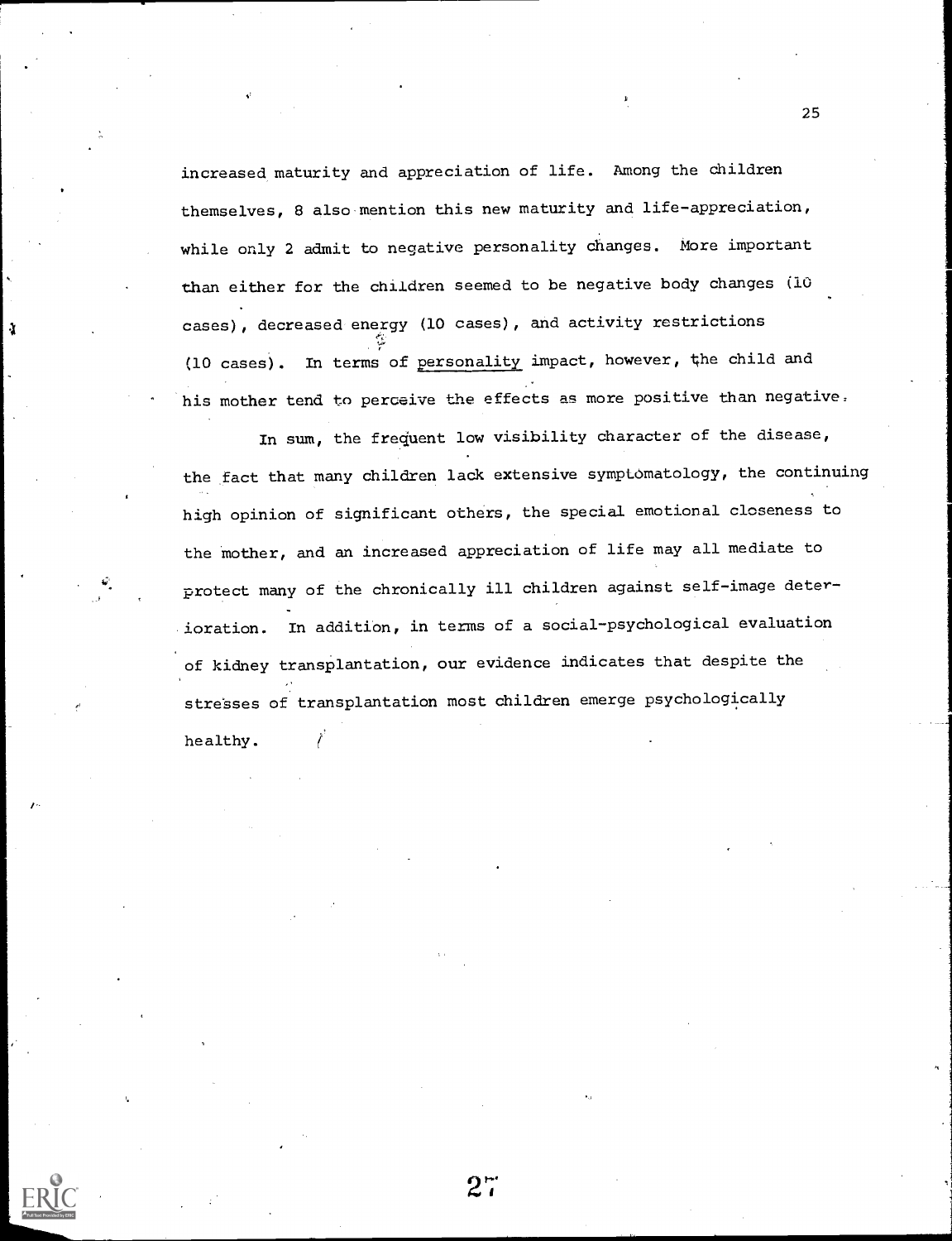### REFERENCES

"Should we transplant organs or efforts," American Journal of Public Health, September 1969, 59 1567-8.

- Bernstein, D. M. "After transplanation--the child's emotional reactions." American Journal of Psychiatry, 127:9, March 1971, 1189-1193.
- Bernstein, D. M. "Emotional reactions of children and adolescents to renal transplantation," Child Psychiatry and Human Development, 1971a, Vol. 1-2, Spring.
- Bernstein, D. M., "After transplantation--the child's emotional reactions," American Journal of Psychiatry, 1971b, 127-9 1189-1193, March. To be reprinted in Annual Progress in Child Psychiatry and Child Development. (Ed. Stella Chase, M.D., and Alexander Thomas, M.D.), Brunner Mazel, Publisher, New York City, 1972.
- Bohrnstedt, G. W. "A quick method for determining the reliability and validity of multiple-item scales." American Sociological Review, 34, No. 4, August, 1969, 542-48.
- Collier, B. N., Jr. "Comparisons between adolescents with and without diabetes." Personal and Guidance Journal, March; 1969, 679-684.
- Crain, A. J., Sussman, M. B., and Weil, W. B., Jr. "Family interaction, diabetes, and sibling relationships." The International Journal of Social Psychiatry, vol. xii, No. 1, 1966.
- Eichorn, R. L., and Andersen, R. M. "Changes in personal adjustment to perceived and medically established heart disease: a panel study." Journal Health Social Behavior, v. 3, 1962, 242-249.
- Erikson, E. H., "The problem of ego-identity." Journal of American Psychoanalytic Association, 1956, IV, 1, 53-121.
- Goldberg, R. T. "Adjustment of children with invisible and visible handicaps: congenital heart disease and facial burns." Journal of Counseling Psychology, 1974, v. 21, #5, 428-432.
- Khan, A. U., Herndon, C. H. and Ahmadian, S. Y. "Social and Emotional adaptations of.children with transplanted kidneys and chronic hemodialysis." American Journal of Psychiatry, 127:9, March 1971, 1194-1198.
- Hathaway, S. T. and Monachesi, E. D. Adolescent Personality and Behavior: MMPI Patterns of Normal, Delinquent, Dropout, and Other Outcomes. Minneapolis: The University of Minnesota Press, 1963.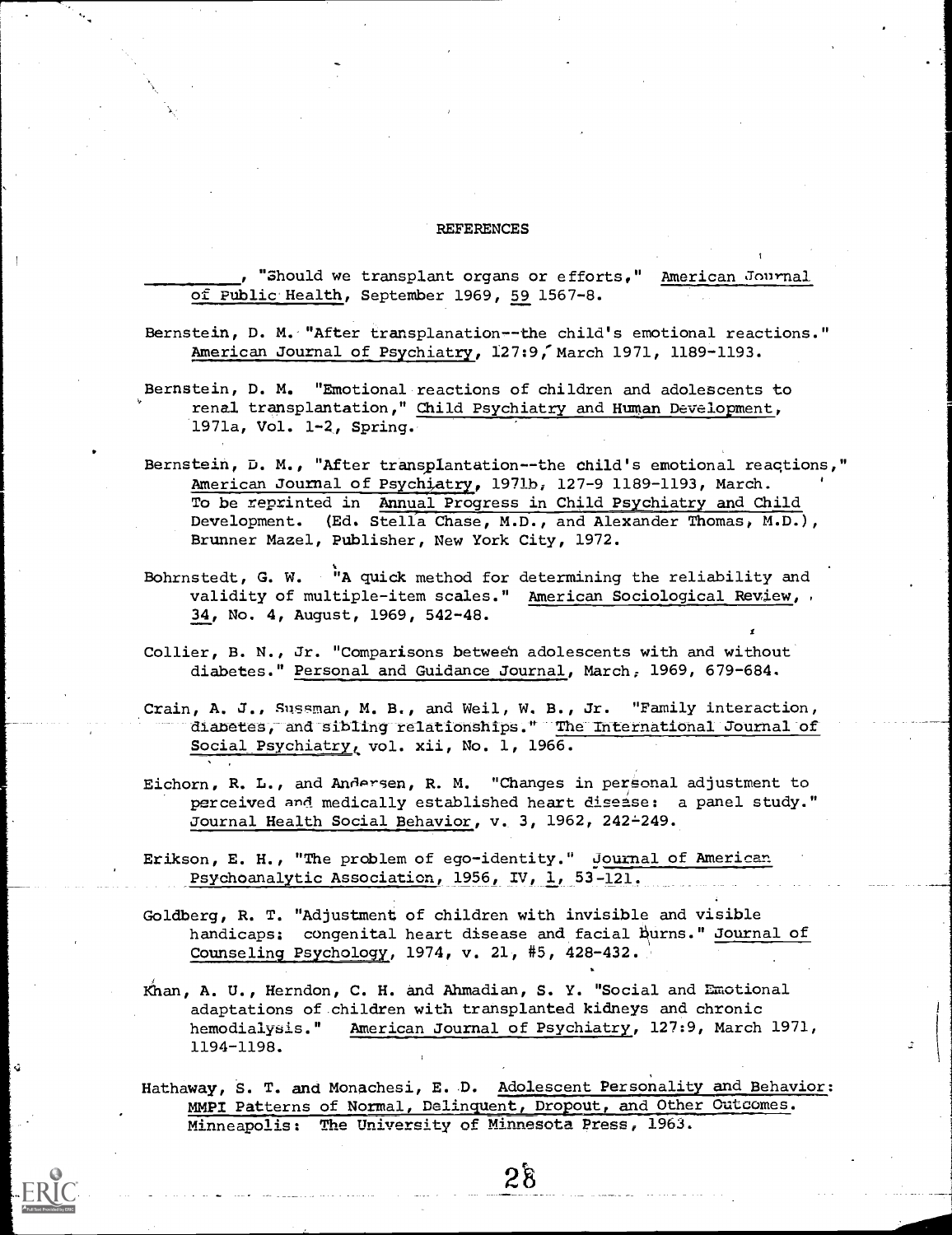Korsch, B. M., Negrete, V. F., Gardner, J. E., Weinstock, C. L., Mercer, A. S., Grushkin, C. M., and Fine, R. N. "Kidney transplantation in children: psychosocial follow-up study on child and family." The Journal of Pediatrics, Sept. 1973, #3, v. 83, The Journal of Pediatrics, Sept. 1973, #3, v.  $83$ <sub>7</sub> 399-408.

r

Lecky, P. Self-Consistency. New York: Island Press, 1945.

- Lederer, H. "How the sick view their world," in E. J. Jaco, Patients, Physicians, and Illness. Glenco, Illinois: The Free Press, 1960: Ch. 26.
- Litman, T. , "The Family as a basic unit in health and medical care: <sup>a</sup> social-behavioral overview." Social Science and Medicine, 1974, 8:495-519.
- Mangus, A. R. "Mental Health of rural children in Ohio." Ohio Agricultural Experiment Station Research Bulletin 682, March, 1949, 3-34.
- Mattsson, A. "Long-term physical illness in childhood: a challenge to psychosocial adaptation': Pediatrics ,v. 50, no. 5, November, 1972, 801-811.
- Mattsson, A., and Gross, S. "Social and behavioral studies on hemophilic children and their families," Journal of Pediatrics, v. 68:2, 1966, 952-964.
- McAnarney, E. R., Pless, B., Satterwhite, B., and Friedman, S. B. "Psychological problems of children with chronic juvenile arthritis." Pediatrics, v. 53, #4, April 1974,523-528.
- Minde, K. K., Hackett, J. D., Killou, D., and Silver, S. "How they grow up: 41 physically handicapped children and their families." American Journal of Psychiatry, 128:12, June 1972, 1554-1560.
- Of ford, D. R., and Aponte, J. F. "Distortion of disability and effect on family life. American Academy of Child Psychiatry Journal, 1967, v. 6, 499-498.
- Pless, I. B., and Roghmann, K. J. "Chronic illness and its consequences: observations based on three epidemiologic surveys." ,Journal of Pediatrics, v. 79, #3, Sept. 1971, 351-359.
- Richardson, S. A., Goodman, N., Hastorf, A. H., and Dornbusch, S. M. "Cultural uniformity in reaction to physical disabilities," American Sociological Review, 26:241-7, 1961.
- Rosenberg, M., Society and the Adolescent Self-Image. Princeton: Princeton University Press, 1965.
- Rosenberg, M., and Simmons, R. G., "Black and white self-esteem: the urban school child," 1972, Arnold M. and Caroline Rose Monograph Series, American Sociological Association.

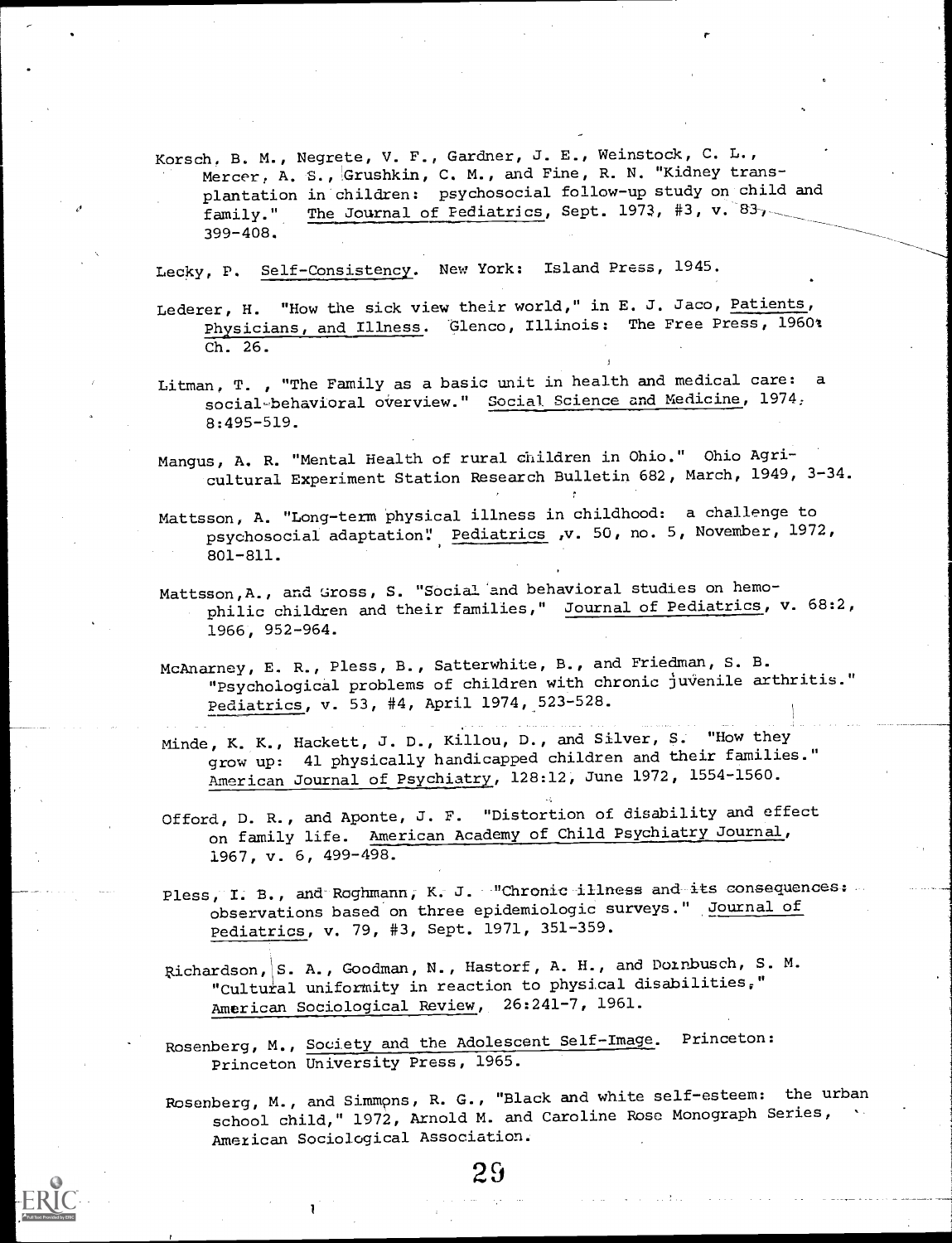- Salk, L., Hilgartner, M., and Granich, B. "The psycho-social impact of hemophilia on the patient and his family." Social Science and Medicine, 1972, v. 6, 491-505.
- Simmons, R. G. and Rosenberg, F. L. "Sex, Sex-Roles, and Self-Image," Submitted. 1975.
- Simmons, R. G., Rosenberg, T., and Rosenberg, M., "Disturbance in the self-image at adolescence." American Sociological Review, 1973, 38 1973, (Oct.): 553-568.
- Simmons, R. G. and Schilling, K. J., "The Social and Psychological Rehabilitation of the Diabetic Transplant Patient," Kidney International, Oct., vol. 6, No. 4, Supplement No. 1, S152-S15B.
- Wiley, R. C. The Self-Concept. Lincoln, Nebraska: University of Nebraska Press, 1961.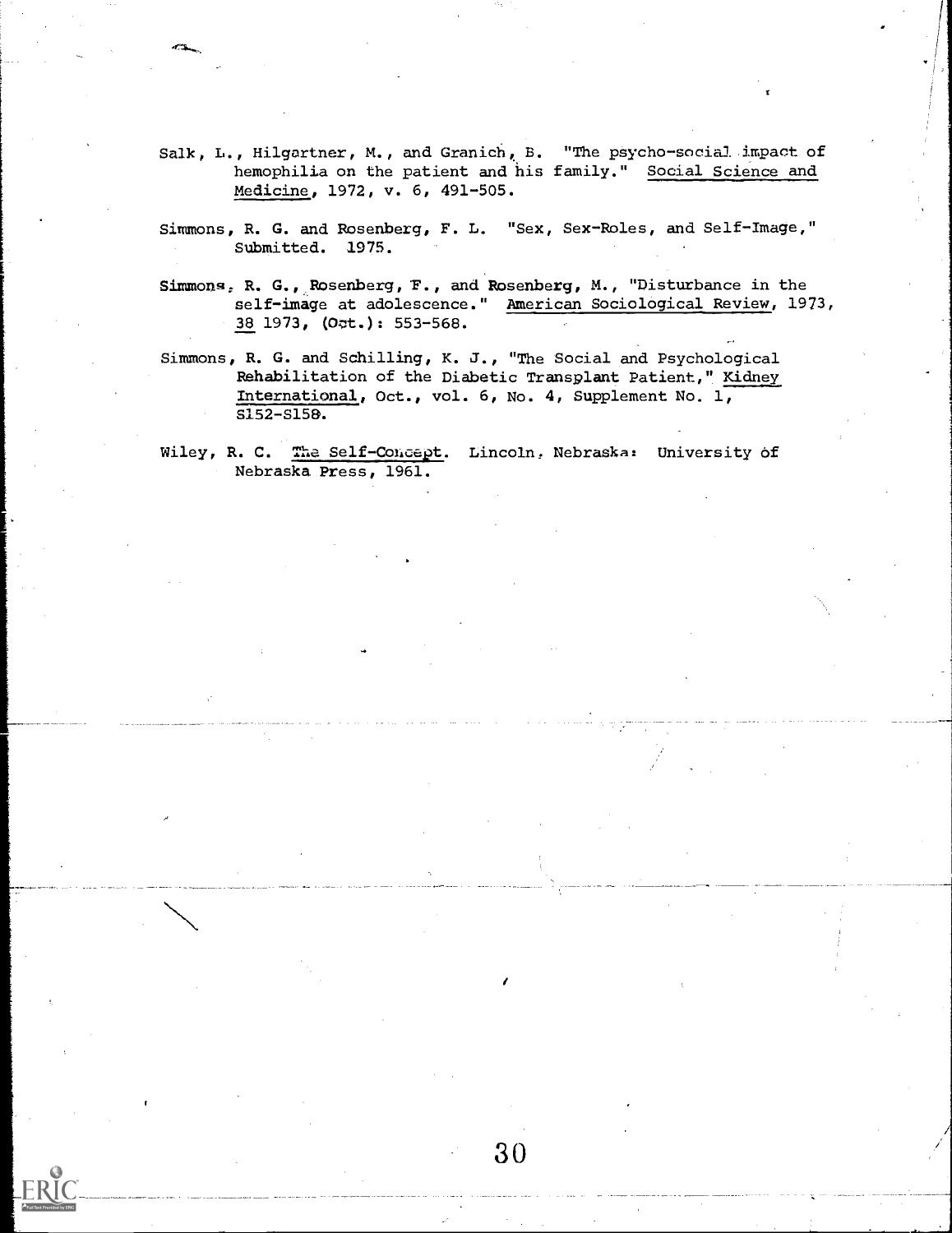|                                | Baltimore Normals |         | Sick Children |
|--------------------------------|-------------------|---------|---------------|
| Self-Esteem                    |                   |         |               |
| Coefficient of reproducibility | .902              |         | .857          |
| Coefficient of scalability     | .676              |         | .603          |
| Cronbach's Alpha               |                   |         | .62           |
| Self-Consciousness             |                   |         |               |
| Coefficient of reproducibility | .894              |         | .814          |
| Coefficient of scalability     | .625              |         | .394          |
| Cronbach's Alpha               |                   |         | .67           |
| Stability                      |                   |         |               |
| Coefficient of reproducibility | .891              |         | .818          |
| Coefficient of scalability     | .648              |         | .338          |
| Cronbach's Alpha               |                   |         | .37           |
| Depression                     | Original          | Revised | Revised       |
| Coefficient of reproducibility | .922              | .903    | .944          |
| Coefficient of scalability     | .695              | .410    | .600          |
| Cronbach's Alpha               |                   |         | .33           |

Table 1. Guttman Scale Coefficients and Cronbach's Alpha for Baltimore and Ill Children

ti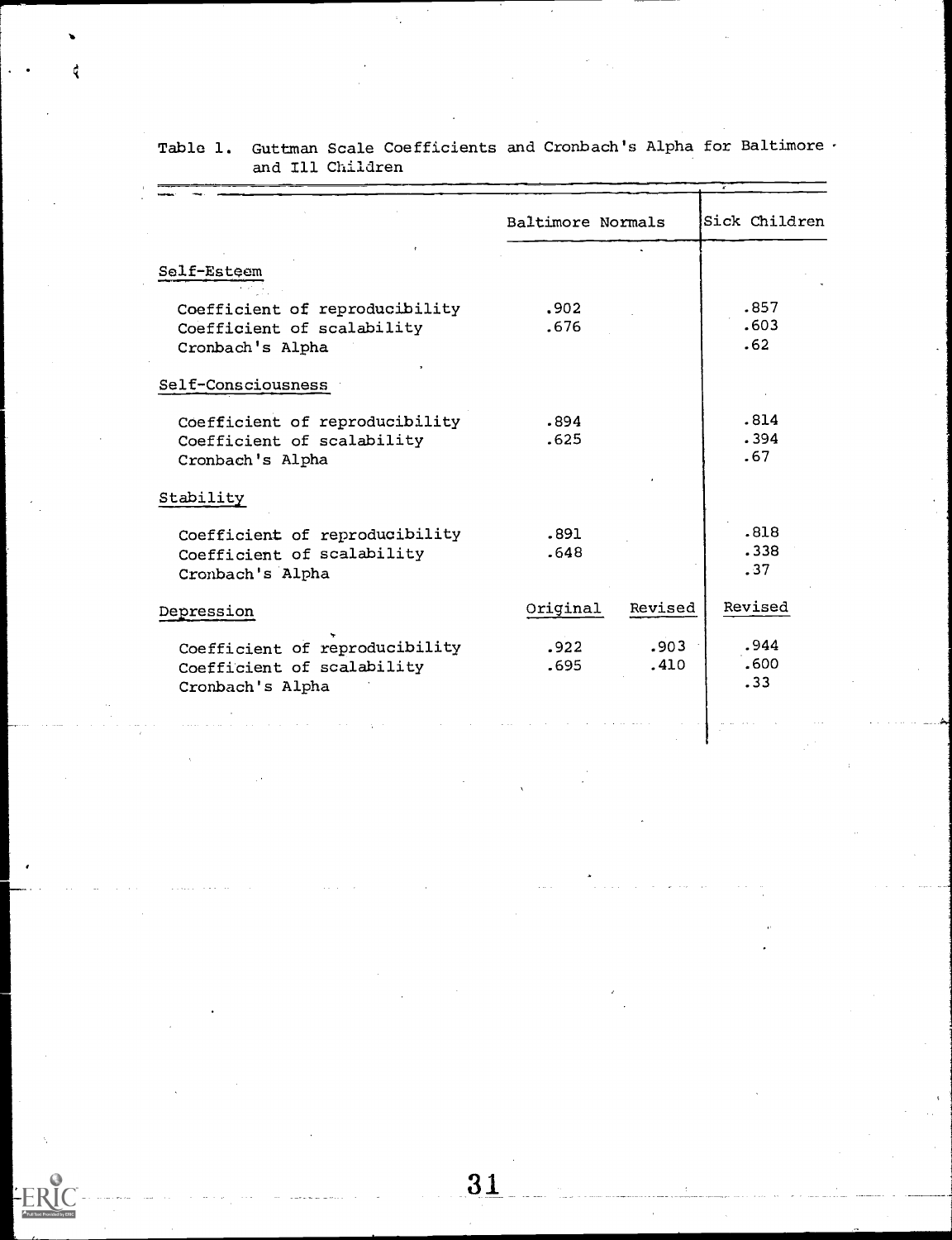|  | Table 2.\ Social-Emotional Adjustment for Sick Children and Normal Controls |  |
|--|-----------------------------------------------------------------------------|--|
|  |                                                                             |  |

 $\Delta_{\rm c}$ 

|                           | *<br>Baltimore  |                         | Sick Children Normal Siblings Post-Transplant | Children         |              |
|---------------------------|-----------------|-------------------------|-----------------------------------------------|------------------|--------------|
|                           | $(N=621)$       | $(N=72)$                | $(N=44)$                                      | $(N=52)$         |              |
|                           | £.              | £,                      | g                                             | શ                |              |
| Depression                |                 |                         |                                               |                  |              |
| Low                       | 12              | $\cdot$ 14              | 16                                            | 23               |              |
| Medium                    | 46              | 51                      | 44                                            | 43               |              |
|                           | 42              | 35                      | 40                                            | 34               |              |
| High                      | $100*$          | 100%                    | $100*$                                        | $100*$           |              |
| Self-Image                |                 |                         |                                               |                  |              |
| Self-Esteem               |                 |                         |                                               |                  |              |
| Low                       | 37              | 31                      | 42                                            | 39               |              |
| Medium                    | 29              | 37                      | 25                                            | 33               |              |
| High                      | 33              | 32                      | $\overline{33}$                               | 28               |              |
|                           | 100%            | 100%                    | 100%                                          | 100%             |              |
| Self-Consciousness        |                 |                         |                                               |                  |              |
| Low                       | 19 <sup>°</sup> | 44                      | 41                                            | 48               |              |
| Medium                    | 44              | 42                      | 46                                            | 36               | $p \lt .001$ |
| High                      | 37<br>100%      | 15<br>$100*$            | 14<br>100%                                    | 16<br>100%       |              |
| Stability of self-picture |                 |                         |                                               |                  |              |
| Low                       | 38              | 35                      | 46                                            | 36               |              |
| Medium                    | 21              | 28                      | 20                                            | 16               |              |
| High                      | $-35$           | 37                      | 33                                            | 35               |              |
|                           | 100%            | 100%                    | 100%                                          | 100%             |              |
| Sense of Distinctiveness  |                 |                         |                                               |                  |              |
| Not Different             | 11              | 16                      | 5                                             | 22               |              |
| Little Different          | 26              | 33                      | 27                                            | $\rightarrow$ 75 | p<.004       |
| Very Different            | 63              | 51                      | 68 <sup>7</sup>                               | 3                |              |
|                           | 100%            | 100%                    | <b>100%</b>                                   | 100%             |              |
| Body-Image, Satisfied     |                 |                         |                                               |                  |              |
| with Looks                |                 |                         |                                               |                  |              |
| Not Satisfied             | 22              | 39                      | 28                                            | 55               |              |
| A little Satisfied        | 42              | 36                      | 40                                            | 36               | p<.001       |
| Very Satisfied            | <u>35</u>       | $\stackrel{25}{\equiv}$ | $\frac{32}{1}$                                | $\overline{8}$   |              |
|                           | 100%            | 100%                    | $100*$                                        | $\overline{100}$ |              |
| Relationship to Others    |                 |                         |                                               |                  |              |
| Show True Feelings        |                 |                         |                                               |                  |              |
| Not Show                  | 30              | 26                      | 29                                            | 22               |              |
| Show little               | 51              | 44                      | 41                                            | 47               |              |
| Show lot                  | 20              | 29                      | 29                                            | $\overline{31}$  |              |
|                           | 100%            | 100%                    | 100%                                          | 100%             |              |
| Estimate of Popularity    |                 |                         |                                               |                  |              |
| Not Popular               | 8               | 7                       | 7                                             | 14               |              |
| Little Popular            | 23              | 28                      | 20                                            | 23               |              |
| Very Popular              | 69              | 65                      | $\frac{72}{ }$                                | 63               |              |
|                           | 100%            | 100%                    | 100%                                          | 100 <sub>8</sub> |              |
| Anxiety                   |                 |                         |                                               |                  |              |
|                           |                 |                         |                                               |                  |              |
| High                      | 11              | 12                      | 14                                            | $12\,$           |              |
| Medium                    | 54              | 53                      | 54                                            | 54               |              |
| Low                       | <u>34</u>       | $\frac{34}{5}$          | $\frac{32}{5}$                                | 33               | 32           |
|                           | 100%            | 100%                    | 100%                                          | 100%             |              |

\* Using only white children ages 10-18.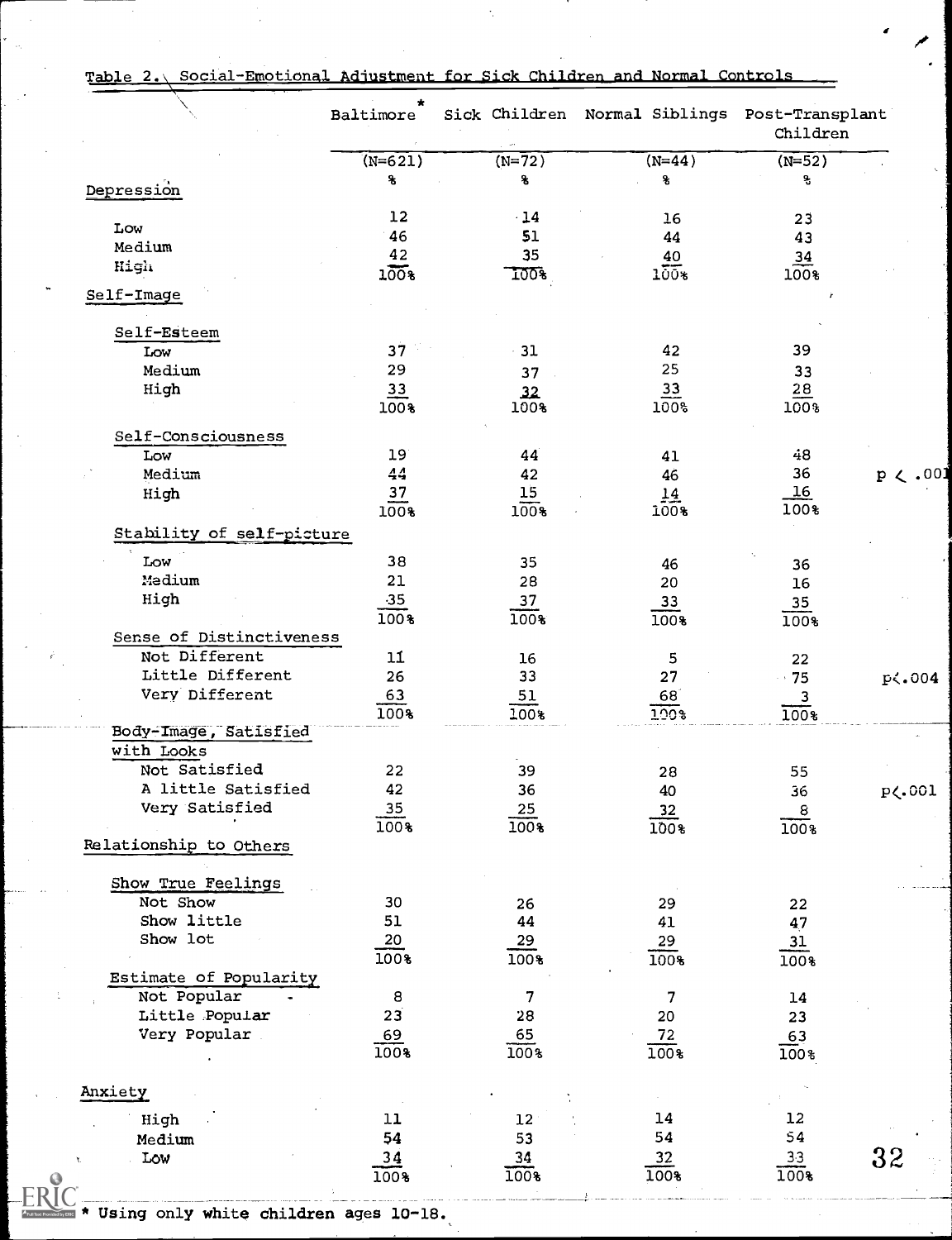

Table 3<br>Effect on Child of Objective Severity of the Disease<br>Pearson's Correlations

 $\overline{\phantom{a}}$ 

|                                                    | Physician<br>Cource:                                                                                                                | Mother<br>Source:                                                                   |                                                            |                                                                      |
|----------------------------------------------------|-------------------------------------------------------------------------------------------------------------------------------------|-------------------------------------------------------------------------------------|------------------------------------------------------------|----------------------------------------------------------------------|
| State:<br>Emotional<br>Child's                     | of Disease<br>đ<br>Rating<br>Seriousness<br>Physician's                                                                             | Number of Hospital-<br>izations Child Has<br>Had                                    | Child<br>ð<br>Frequency<br>Being Ill<br>x,                 |                                                                      |
| Depressive Affect                                  | 14                                                                                                                                  | $\ddot{ }$                                                                          | .005<br>N<br>$\mathbf{a}$<br>$\ddot{3}$                    |                                                                      |
| Self-Esteem                                        |                                                                                                                                     |                                                                                     | $\frac{15}{1}$                                             | れい                                                                   |
| Self-Consciousness                                 | $\ddot{ }$                                                                                                                          |                                                                                     |                                                            |                                                                      |
| Stability of the Self-<br>$\bullet$<br>Picture     |                                                                                                                                     |                                                                                     | $\frac{1}{2}$                                              |                                                                      |
| Sense of Being Distinctive,<br>Different           |                                                                                                                                     | °SO                                                                                 | $\ddot{\circ}$<br>N<br>$\mathbf{a}$<br>.26                 |                                                                      |
| Satisfaction with One's<br><b>Looks</b>            | Ш,                                                                                                                                  |                                                                                     | FF.                                                        |                                                                      |
| Showing True Feelings<br>to Others                 | ot.<br>N<br>$\mathbf{\hat{p}}$<br>$-16$                                                                                             | °S<br>$\frac{1}{\alpha}$<br><b>PZ</b>                                               | 50 <sub>1</sub><br>N<br>$\mathbf{p}_i$<br>$\overline{.}21$ |                                                                      |
| Popularity<br>u<br>o<br>Eatimate                   |                                                                                                                                     |                                                                                     | So.<br>ħ<br>Q,<br>.25                                      |                                                                      |
| Anxiety                                            |                                                                                                                                     |                                                                                     | Ę<br>N<br>$\tilde{\mathbf{u}}_i$<br>$-16$                  |                                                                      |
| CANNONICAL CORRELATION<br><b>A COMMON VARIANCE</b> | $\frac{1}{2}$<br>ž                                                                                                                  | $rac{2}{4}$<br>.37                                                                  | 28%<br>S.                                                  |                                                                      |
|                                                    |                                                                                                                                     |                                                                                     |                                                            |                                                                      |
| the other.<br>۰<br>$\sqrt{3}$                      | Low depression, low self-consciousness, high<br>showing one's feelings to others, and less<br>A positive correlation indicates that | a favorable rating on one variable is related to<br>severe objective effects of the | are considered<br>disease<br>satisfaction with looks,      | a high estimate of popularity<br>a favorable rating on<br>favorable. |
|                                                    |                                                                                                                                     |                                                                                     |                                                            |                                                                      |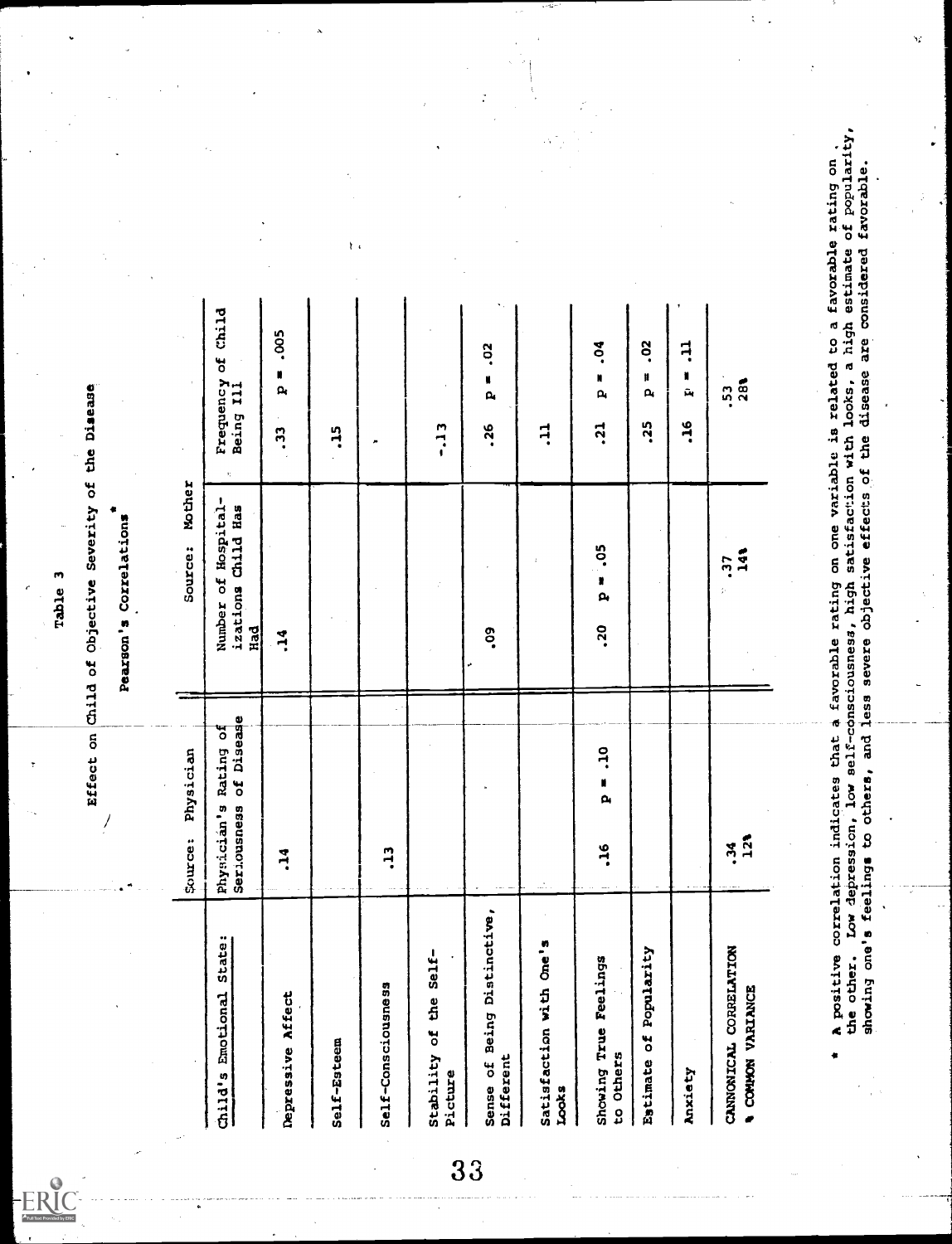$R_1^{\circ}$ 

| Child<br>$\overline{\mathbf{5}}$<br>Effect<br>$\bullet$<br>m<br>Thale                                                                                                     | $\overline{5}$                    | Severity<br>Objective                         | $\overline{\mathbf{c}}$         | Disease<br>the                                                               | ×                                                                 |                                             |                                                                |                         |                    |                                          |                                                                      |                                             |
|---------------------------------------------------------------------------------------------------------------------------------------------------------------------------|-----------------------------------|-----------------------------------------------|---------------------------------|------------------------------------------------------------------------------|-------------------------------------------------------------------|---------------------------------------------|----------------------------------------------------------------|-------------------------|--------------------|------------------------------------------|----------------------------------------------------------------------|---------------------------------------------|
|                                                                                                                                                                           | Source:                           | Physician                                     |                                 | sparce:<br>U)                                                                | Mother                                                            |                                             |                                                                |                         |                    |                                          |                                                                      |                                             |
| þ                                                                                                                                                                         | $\overline{\mathbf{d}}$<br>Rating | Seriousness<br>Disease<br>tij                 |                                 | umber.of<br>zations<br>2                                                     | Hospital                                                          |                                             | $\frac{4}{\pi}$<br><b>Effects</b><br>Child's                   | Disease<br>Appearance   | ទី                 | Child<br>HOW                             | ς.<br><b>Sick</b><br>Often                                           |                                             |
|                                                                                                                                                                           | Serious<br>Disease                | Disease<br>Serious<br>not                     | gamma**                         | ٩<br>4 times<br>Zero                                                         | or more<br>times<br>m                                             | gamna                                       | Appearance<br>Affects                                          | Effect<br>$\frac{1}{2}$ | gamma              | Often<br>Not                             | <b>Often1</b>                                                        | gamma                                       |
| depression<br>thigh in                                                                                                                                                    | 42%<br>(38)                       | 278<br>(30)                                   | .252                            | 30%<br>(40)                                                                  | 50%<br>(22)                                                       | .268                                        | 34%<br>(38)                                                    | 44%<br>(23)             | $-208$             | 24%<br>$\begin{array}{c} 33 \end{array}$ | 50%<br>(28)                                                          | .04<br>$-545$<br>H<br>$\mathbf{a}$          |
| self-esteem<br>t high in                                                                                                                                                  |                                   |                                               |                                 |                                                                              |                                                                   |                                             | 22 <sub>8</sub><br>(41)                                        | $463***$<br>(22)        | 250                |                                          |                                                                      |                                             |
| self-consciousness<br>thigh in                                                                                                                                            | 18%<br>(39)                       | 7%<br>(29)                                    | .206                            | 10%<br>(40)                                                                  | 23%<br>(22)                                                       | .108                                        |                                                                |                         |                    |                                          |                                                                      |                                             |
| self-picture<br>timstable                                                                                                                                                 |                                   |                                               |                                 | 34%<br>(41)                                                                  | 43%<br>(23)                                                       | .129                                        |                                                                |                         |                    |                                          |                                                                      |                                             |
| others<br>from<br>distinctive,<br>different<br>ò                                                                                                                          |                                   |                                               |                                 | 48%<br>(40)                                                                  | 63%<br>(24)                                                       | $-143$                                      |                                                                |                         |                    |                                          |                                                                      |                                             |
| t dissatisfied<br>with looks                                                                                                                                              |                                   |                                               |                                 |                                                                              |                                                                   |                                             | 44%<br>(41)                                                    | 26%<br>(23)             | .398               |                                          |                                                                      |                                             |
| true<br>feelings to others<br>showing<br>sinot                                                                                                                            | 35%<br>(40)                       | 16%<br>(31)                                   | .253                            | 20%<br>(41)                                                                  | 38%<br>(24)                                                       | .340                                        |                                                                |                         |                    | 15%<br>$\overline{33}$                   | 37 <sub>8</sub><br>(30)                                              | .278                                        |
| ۴b<br>% low estimate<br>popularity                                                                                                                                        |                                   |                                               |                                 | 8\$<br>(40)                                                                  | $98+$<br>(22)                                                     | .223                                        |                                                                |                         |                    | as<br>C<br>(32)                          | 14 <sup>8</sup><br>(28)                                              | $\ddot{\circ}$<br>.317<br>Ħ<br>$\mathbf{a}$ |
| trichotemized as close to 1/3 frequency division<br>extremes act consistently with one<br>(even with these<br>findings<br>*Since we are<br>However, where<br>direction of | over many measures<br>studying    | small numbers) p<br>a population,<br>another. | 3S<br>√<br>۵Ó<br>is tsed<br>not | according<br>a criterion<br>ample,<br>as<br>$\frac{1}{2}$<br>point<br>m<br>٠ | (see<br>d<br>β,<br>for<br>$\frac{4}{\sigma}$<br>possible<br>tests | presentation<br>statistical<br>Table<br>chi | significance<br>test, we<br>These<br>$\frac{2}{2}$ .<br>square | are<br>are<br>Findings  | report that<br>not | dependent variables<br>really<br>fact.   | presented only when both<br>applicable.<br>are all<br>$\mathbf{a}_i$ | consistent                                  |
| $\bf{34}$                                                                                                                                                                 |                                   |                                               |                                 |                                                                              |                                                                   |                                             |                                                                |                         |                    |                                          |                                                                      |                                             |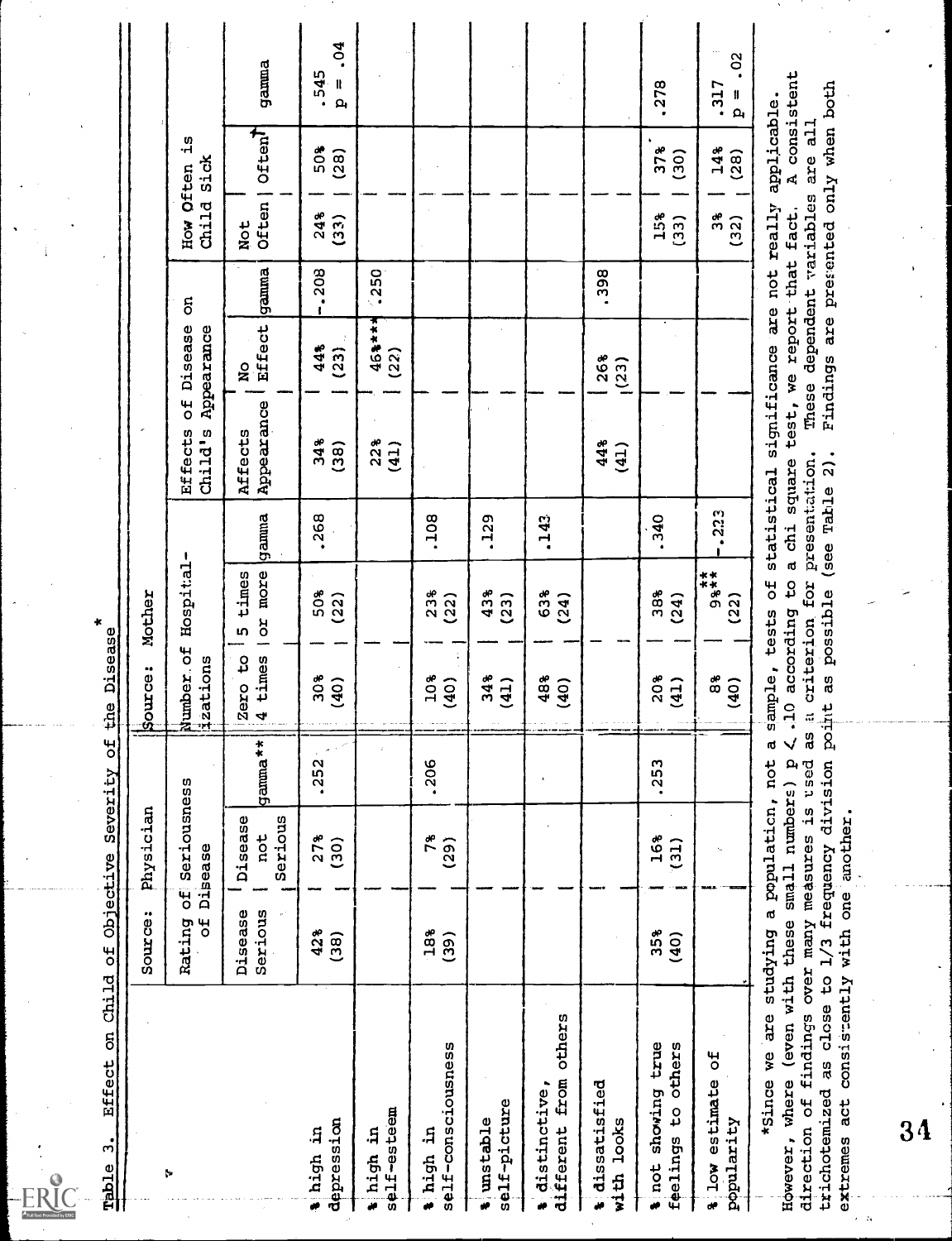imble ."<br>
\*\*A positive grams indicates that a fevorable rating on one wuriable is related to a favorable<br>rating on the other: ... Aw depression, low self-consciousness, high satisfaction with looks, a high<br>diesase are cons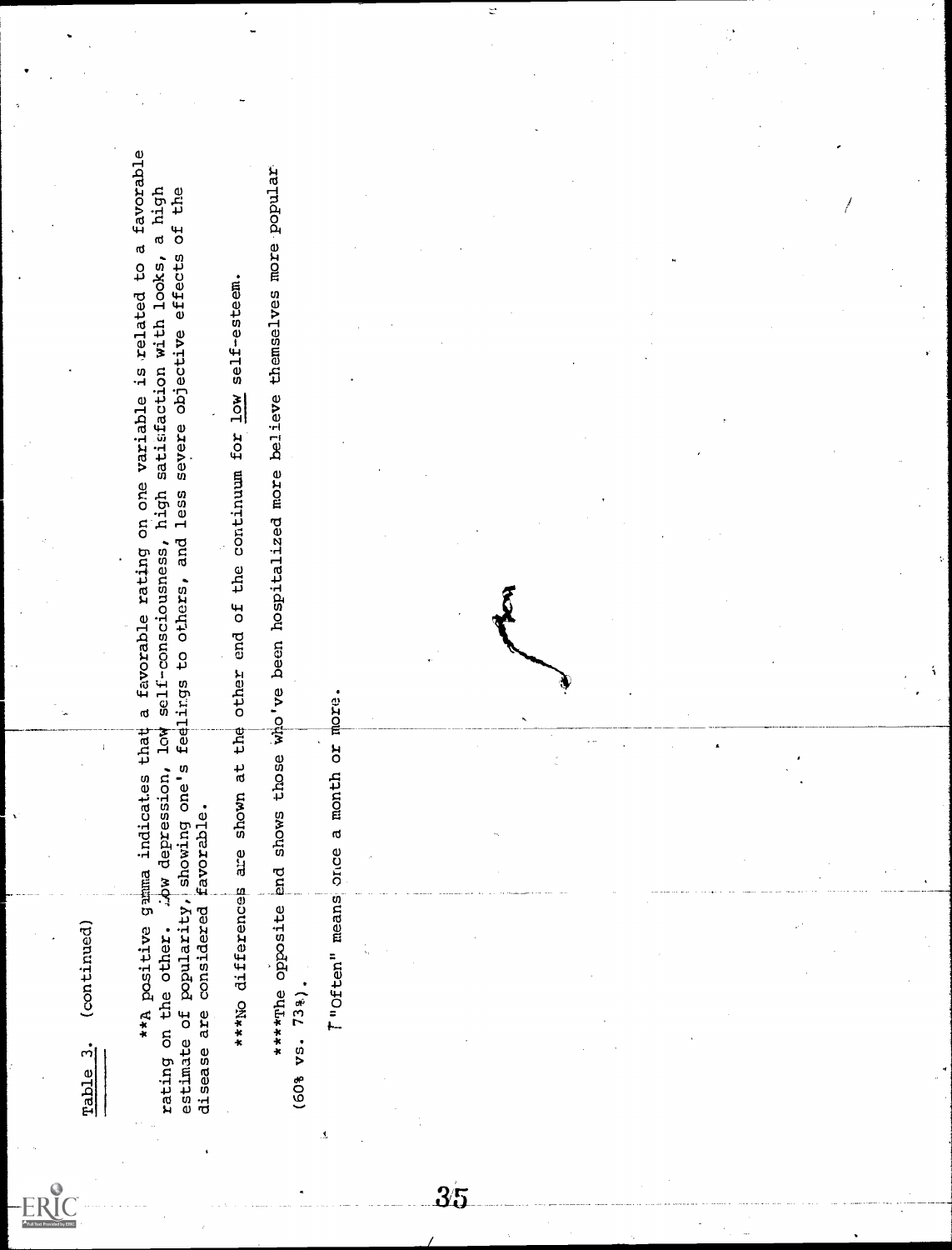| Effect                                               | on Child of His or Her Own Perceptions                        |                                                                                                                                                         |
|------------------------------------------------------|---------------------------------------------------------------|---------------------------------------------------------------------------------------------------------------------------------------------------------|
|                                                      |                                                               |                                                                                                                                                         |
|                                                      | Pearson's Correlations                                        |                                                                                                                                                         |
|                                                      |                                                               |                                                                                                                                                         |
| a problem<br>disease?<br>How great<br>your           | how<br>sick,<br>feel?<br>you<br>are<br>When you<br>g<br>badly | disease make<br>different?<br>you look<br>Does the                                                                                                      |
| ar.<br>$_{\rm c}$ H<br>$\mathbf{a}_i$                | <b>14</b>                                                     | .,                                                                                                                                                      |
| $\ddot{c}$ .<br>B<br>$\mathbf{a}$                    | <b>eo</b>                                                     | $\sim$<br>$\ddot{\circ}$<br>n<br>$\mathbf{a}$<br>$-27$                                                                                                  |
| .o.<br>11<br>$\mathbf{a}$                            | $\frac{2}{3}$<br>H<br>$\mathbf{a}$<br>.26                     |                                                                                                                                                         |
|                                                      | h,<br>τ,                                                      |                                                                                                                                                         |
|                                                      | Í                                                             |                                                                                                                                                         |
| í                                                    | $-0.09$<br>÷                                                  | $\ddot{\circ}$<br>ll<br>$\mathbf{a}_i$<br>.23                                                                                                           |
| ΣÎ<br>ိဝံ့<br>$\pmb{\mathfrak{m}}$<br>$\mathbf{a}_i$ | $-12$                                                         | ٠<br>$-11$                                                                                                                                              |
| <b>p</b> .<br>Ħ<br>$\mathbf{a}$                      | ÷,<br>.10                                                     |                                                                                                                                                         |
| .001<br>$\checkmark$<br>$\mathbf{a}$                 | .26                                                           |                                                                                                                                                         |
| .47<br>36%<br>.60                                    | 13%<br>-37                                                    | 20%<br>.44                                                                                                                                              |
| cofrelation indicates that<br>depression, high       |                                                               | ٠<br>a favorable rating on one variable is associated with a favorable<br>and<br>$\overline{5}$<br>low self-consciousness, high stability, low feelings |
| are<br>effect<br>feeling the disease has had less    | favorable.                                                    |                                                                                                                                                         |
|                                                      | 22%                                                           | distinctive or different, high satisfaction with looks, showing one's true feelings, feeling popular,<br>self-esteem,<br>considered                     |

 $\mathbf{Y}$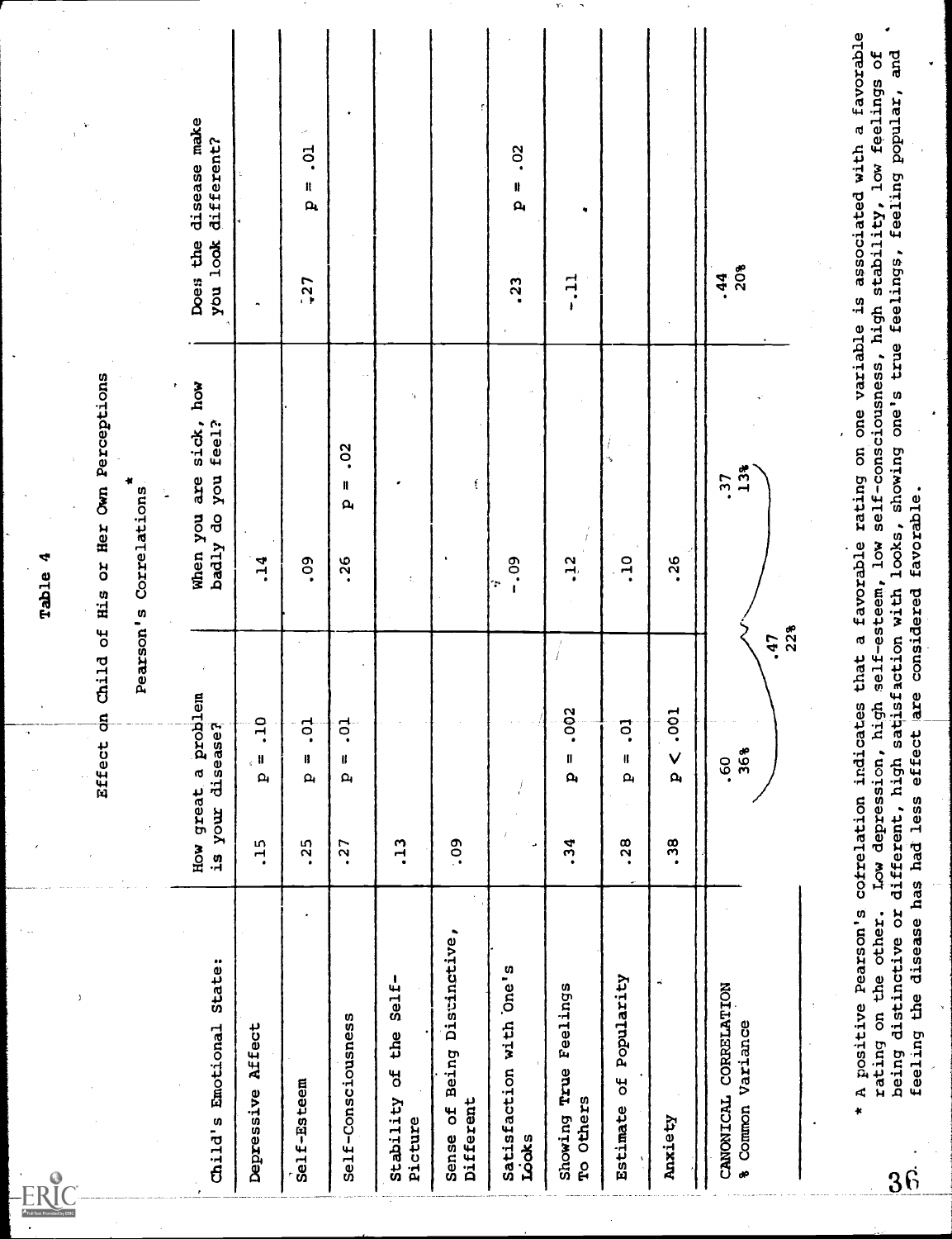**မှ**<br>၂(

| Child of<br>Effect on<br>٠<br>4<br>Table                      | R<br>R<br>H15                                         | Her Own Perceptions        |                     |                   |                                    |                              |                    |                     |                                |                  |
|---------------------------------------------------------------|-------------------------------------------------------|----------------------------|---------------------|-------------------|------------------------------------|------------------------------|--------------------|---------------------|--------------------------------|------------------|
|                                                               |                                                       |                            |                     |                   |                                    |                              |                    |                     |                                |                  |
|                                                               | How great                                             | $\ddot{1}$<br>problem<br>d | your disease?       |                   | badly do<br>When you<br>ı          | sick how<br>you feel?<br>are |                    | different<br>Does   | the disease<br>make you look   |                  |
|                                                               | metdord<br>$\frac{0}{2}$                              | Problem<br>Little          | Problem<br>Great    | ×<br>gamma        | sick<br>$\frac{1}{2}$              | sick<br>very                 | gamma              | $\frac{1}{2}$       | $rac{y_{\text{es}}}{\sqrt{2}}$ | Gamna            |
| a high in depression                                          | $288$<br>(25)                                         | 393)                       | 36 <sub>*</sub>     | .142              | 3139                               | $433$<br>(23)                | .258               |                     |                                |                  |
| self-esteem<br>Low in<br>æ                                    | 18%<br>(27)                                           | 30%<br>(33)                | 64%<br>(11)         | .325              | 24%<br>(41)                        | 36%<br>(22)                  | .144               | $\frac{20\%}{(45)}$ | (26)<br>50%                    | .435<br>$ p=.03$ |
| self-<br>consciousness<br>a high in                           | 4 <sup>o</sup><br>(25)<br>$\mathcal{F}_{\mathcal{F}}$ | $21*$<br>(33)              | $18\degree$<br>(11) | .383              | $\mathcal{L}^{\pm}$<br>10%<br>(39) | $23%$<br>(22)                | .455               |                     |                                |                  |
| stability<br>self-image<br>a.<br>lower<br>$\overline{5}$<br>æ |                                                       |                            |                     |                   | $28$ <sup>2</sup><br>(39)          | 46%<br>(22)                  | .110               |                     |                                |                  |
| distinctive,<br>from others<br>feeling<br>different<br>æ      | 46%<br>(26)                                           | 49%<br>(33)                | $73%$<br>(11)       | .161              |                                    |                              |                    |                     |                                |                  |
| % low in satisfaction<br>with looks                           |                                                       |                            |                     |                   | 448<br>(41)                        | 35%<br>(23)                  | $-155$             | 30%<br>(46)         | (27)<br>54%                    | .400             |
| true<br>a not showing<br>$\mathbf{r}^{\prime}$<br>feelings    | 19%<br>(27)                                           | 21%<br>(34)                | 64%<br>(11)         | $P = .01$<br>.458 | 24%<br>(41)                        | $\ast$<br>26%<br>(23)        | .214               |                     |                                |                  |
| least popular<br>feeling<br>æ                                 | ô.<br>(26)                                            | 9g<br>(32)                 | $18$<br>(11)        | .431              | 3 <sub>8</sub><br>(39)             | $178$<br>(23)                | $P = 0.07$<br>.081 |                     |                                | $\cdot$          |
| 37                                                            |                                                       |                            |                     |                   |                                    | ţ                            |                    |                     |                                |                  |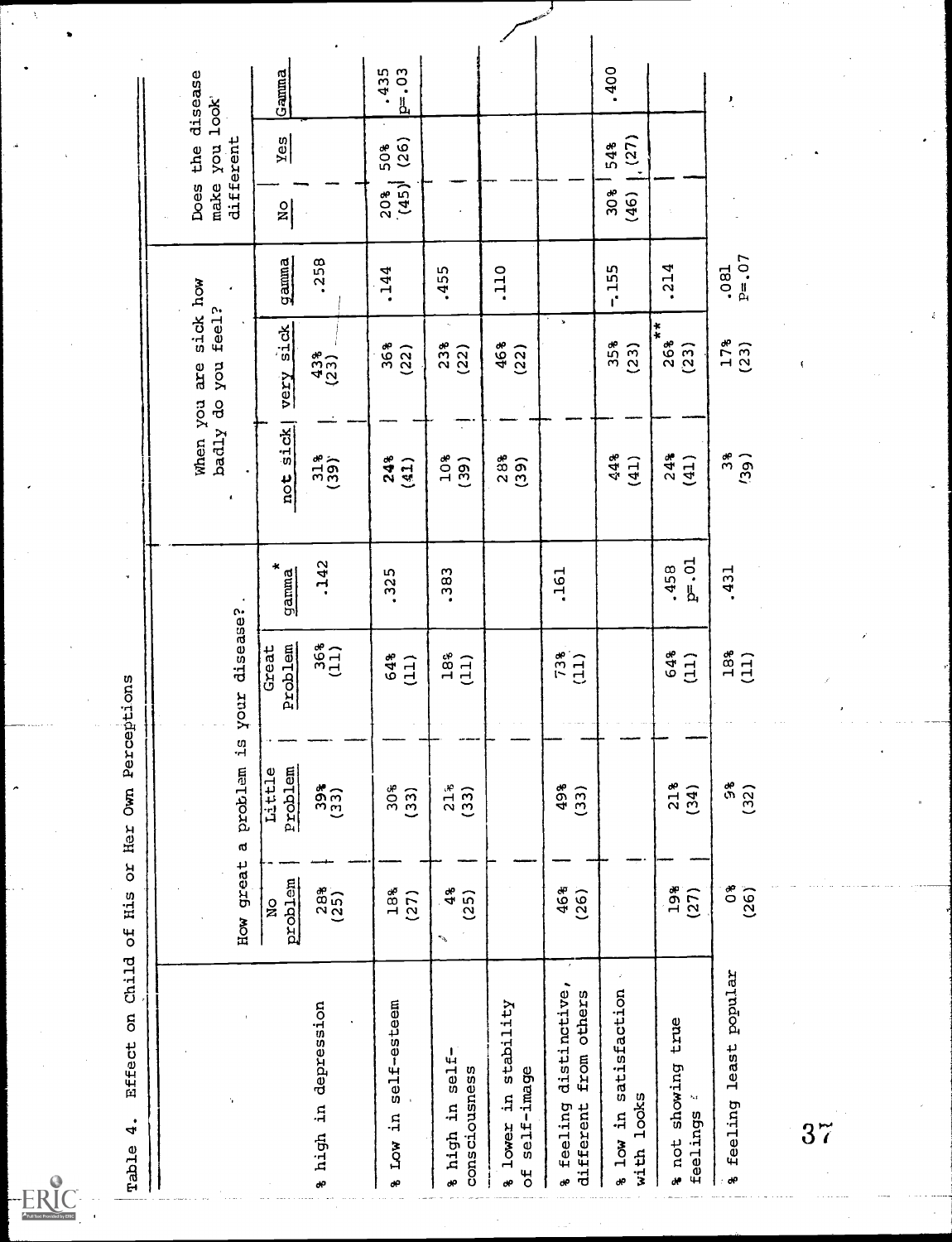rable 4. (continued)<br>he besitive gamma indicates that a favorable rating on one variable is associated with a favorable rating<br>on the owner gamma indicates that a favorable rating on one variable is associated with a favor

 $\lambda$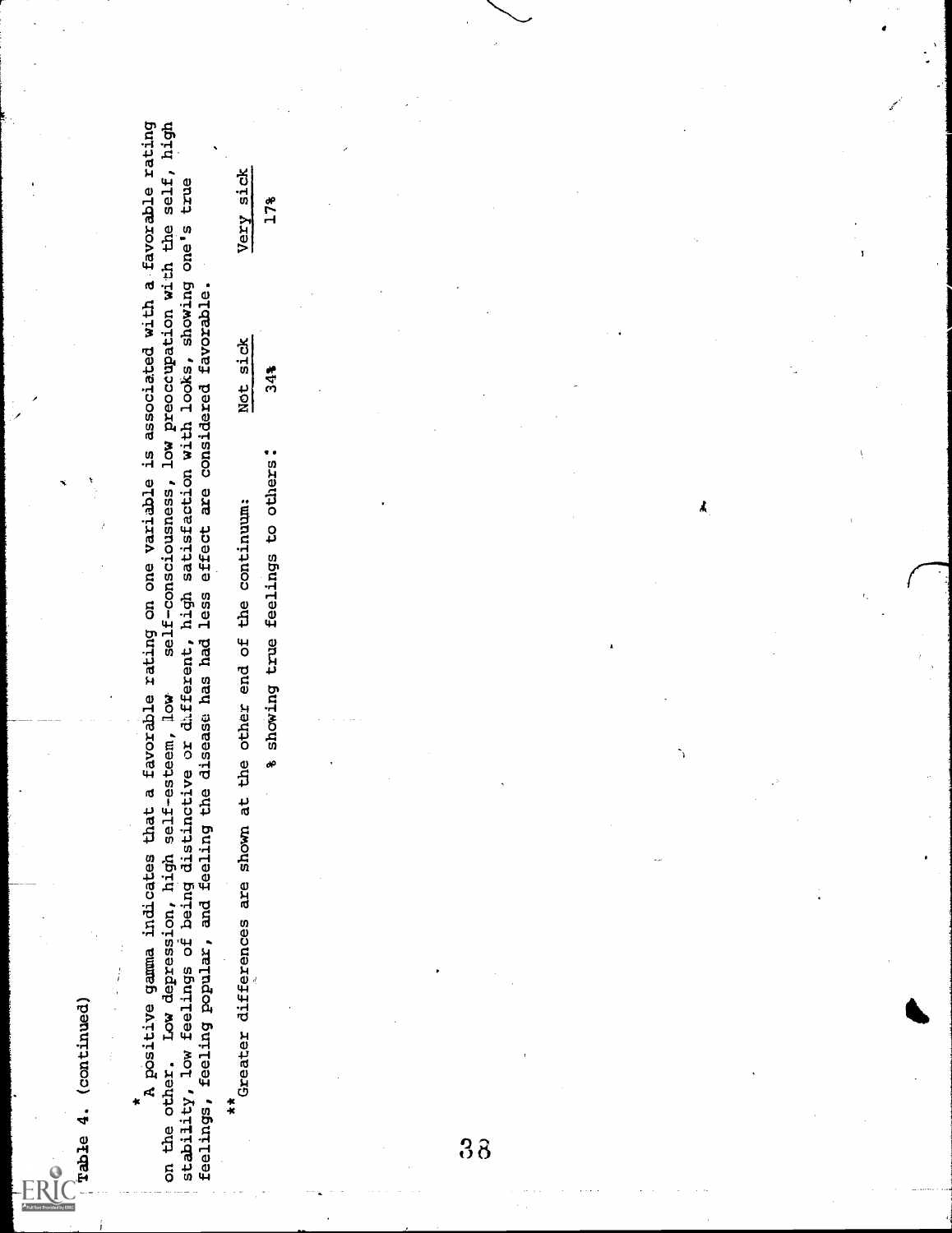|                            |                  | Age         |             |                              |                  | Age         | $\mathcal{D}_\mathrm{A}$ |                         |
|----------------------------|------------------|-------------|-------------|------------------------------|------------------|-------------|--------------------------|-------------------------|
|                            | 8 to 11<br>years | $12 - 14$   | $15 - 20$   | qamma                        | 8 to 11<br>vears |             | $12 - 14$ ; $15 - 20$    | qamma                   |
| % HighlY<br>Self-Conscious | 0%<br>(17)       | 248<br>(21) | 16%<br>(31) | gamma $=-.409*$<br>$p = .02$ | 14%<br>(7)       | 0%<br>(18)  | 32%<br>(19)              | $-.154$                 |
| % Low in<br>Self-Esteem    | 53%<br>(17)      | 33%<br>(21) | 18%<br>(33) | $gamma = .383$<br>$p = .08$  | 83%<br>(6)       | 56%<br>(18) | 16%<br>(19)              | gamma=.622<br>$p = .05$ |
| % High in<br>Depression    | 29%<br>(17)      | 48%<br>(21) | 29%<br>(31) | .026                         | 29%<br>(7)       | 47%<br>(17) | 37%<br>(19)              | .039                    |

Table 5. Age and Sex and Relevant Socio-Emotional Variables.

# Sick Children Normal Siblings

 $Sex$  Sex  $Sex$ Male | Female | gamma | | Male Female | gamma | | % Least Satisfied  $\begin{bmatrix} 268 & 498 \\ 310 & 498 \\ 120 & 11 \end{bmatrix}$  .318\*\*  $\begin{bmatrix} 118 & 608 \\ 78 & 1 \end{bmatrix}$   $\begin{bmatrix} 922 \\ 15 \end{bmatrix}$   $\begin{bmatrix} 128 & 608 \\ 15 \end{bmatrix}$   $\begin{bmatrix} 15 & 602 \\ 1 \end{bmatrix}$ With Looks (31) <sup>1</sup> (41) (78) (15) p = .002 % Unstable 28% | 40% | gamma=.397 || 37% <sup>|</sup> 64% | 6440<br>} Self-Image (29) 1 (40)  $p = .03$  (27) 1 (14) % Highly  $41\%$  | 30% | gamma = .365 || 39% | 40% | gamma=.139 Depressed  $(29)$   $(40)$   $p = .08$   $(28)$   $(15)$ 

\*A positive gamma indicates that as age increases, the self-image becomes more favorable.

\*\*A positive gamma indicates that the male sex is associated with a more favorable self-image.

\*\*\*Among the siblings, the girls were more likely to be low in depression: 27% of girls versus 11% of boys.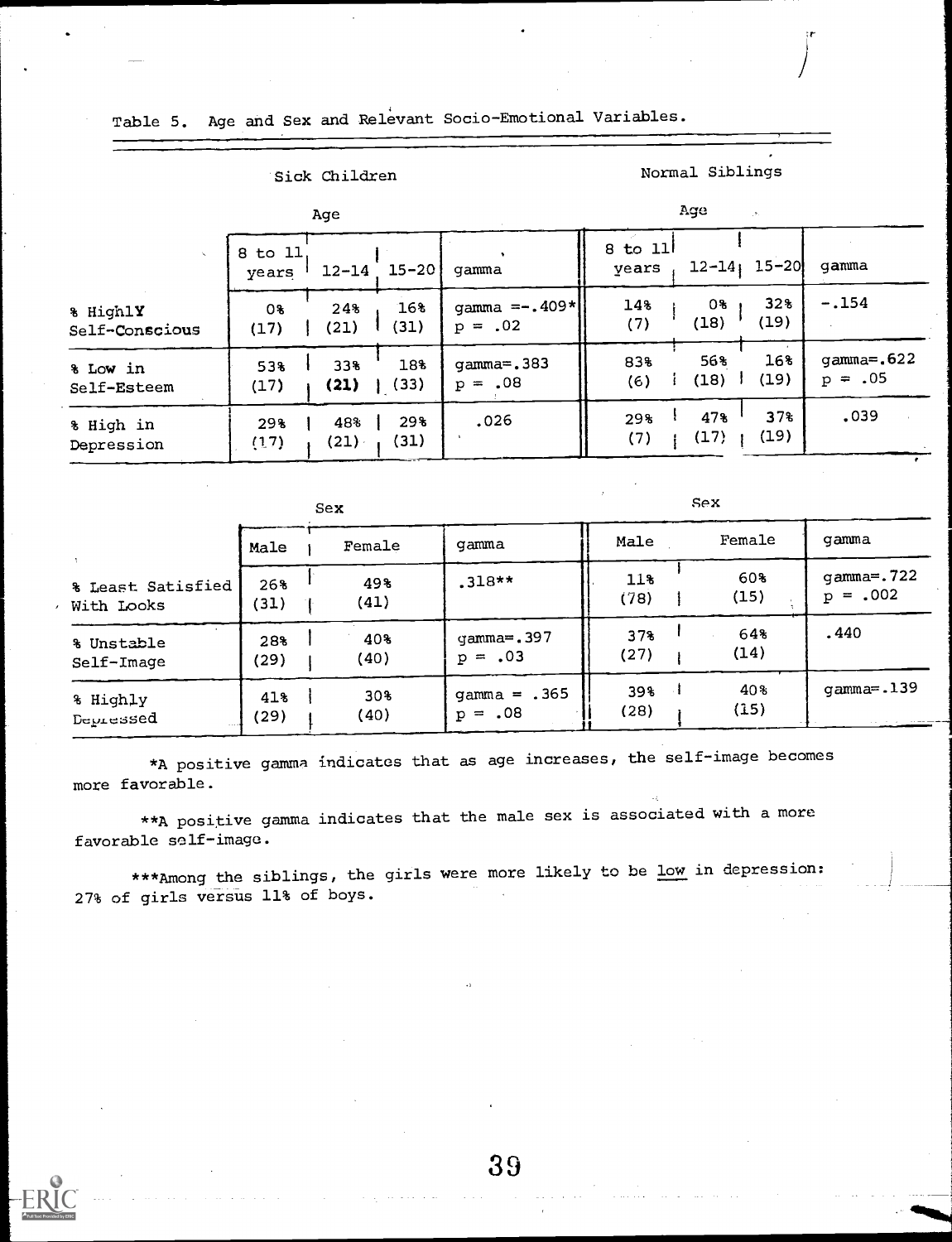|                                  |                   |                                           | Effect of Family Size and Residence on Aspects of the Self<br>Table 6 |                                            |                   |                    |
|----------------------------------|-------------------|-------------------------------------------|-----------------------------------------------------------------------|--------------------------------------------|-------------------|--------------------|
|                                  |                   |                                           |                                                                       |                                            |                   |                    |
|                                  |                   |                                           | Family Size                                                           |                                            |                   |                    |
|                                  |                   | Sick Children                             |                                                                       |                                            | Normal Siblings   |                    |
|                                  | Families<br>Sma11 | Families<br>Large                         | Pearson's<br>t.                                                       | Families<br>Small                          | Families<br>Large | Pearson's<br>Ħ     |
| Depressed<br><b>More</b>         | Not Consistent    |                                           | $\frac{500}{5}$                                                       | $\frac{36}{150}$                           | $\frac{48}{(27)}$ | $-0.25$ $P = 0.05$ |
| Self-Conscious<br><b>Alighly</b> | ក៏ ត្តិ<br>:្ត    | $23$<br>(40)                              | $-23$ $p = -03$                                                       | $\begin{array}{c} 64 \\ 61 \end{array}$    | 18%<br>(28)       | さ・1                |
| Not Showing<br>True Feelings     | 53                | $\begin{array}{c} 374 \\ 411 \end{array}$ | $-23$ $p = -02$                                                       | $\frac{36}{16}$                            | 36<br>(25)        | $-33$ $P = 0.02$   |
| n Low in<br>Anxiety              | 425<br>(31)       | $291$<br>(41)                             | $-13$                                                                 | $\begin{matrix} 16 \\ 0 \\ 0 \end{matrix}$ | 298<br>(28)       | $-0.08$            |

|                                                | Families<br>Sma11                                                    | Families<br>Egrei                        | Pearson's<br>$\ddot{r}$                                                                                                                                                                                                                              | <b>Families</b><br>Small       | Families<br>Large             | Pearson 's<br>ы                                         |
|------------------------------------------------|----------------------------------------------------------------------|------------------------------------------|------------------------------------------------------------------------------------------------------------------------------------------------------------------------------------------------------------------------------------------------------|--------------------------------|-------------------------------|---------------------------------------------------------|
| Depressed<br><b>More</b>                       | Not Consistent                                                       |                                          | -003                                                                                                                                                                                                                                                 | 25 <sub>1</sub><br>(16)        | $\frac{5}{48}$<br>(27)        | °S<br>n<br>$\mathbf{a}_i$<br>$-25$                      |
| Self-Conscious<br><b>Alighly</b>               | ភី<br>(29)                                                           | 23%<br>(40)                              | $\ddot{\circ}$<br>n<br>ρ,<br>$-23$                                                                                                                                                                                                                   | (16)<br>$\ddot{\circ}$         | $\frac{3}{4}$<br>(28)         | $\frac{3}{10}$ .                                        |
| True Feelings<br>a Not Showing                 | $\frac{1}{2}$<br>3                                                   | 37 <sub>8</sub><br>(41)                  | .02<br>N<br>$\mathbf{p}_i$<br>$-123$                                                                                                                                                                                                                 | 3 <sup>8</sup><br>(16)         | $rac{6}{3}$<br>(25)           | So.<br>ų<br>Ŵ<br>$\begin{array}{c} 7 \\ -1 \end{array}$ |
| ar ron in<br>Anxiety                           | 421<br>(31)                                                          | 29%<br>(41)                              | $\ddot{a}$                                                                                                                                                                                                                                           | នី<br>$\widetilde{\mathbf{d}}$ | 29<br>(28)                    | eo.                                                     |
|                                                |                                                                      |                                          | <b>Family Residence</b>                                                                                                                                                                                                                              |                                |                               |                                                         |
|                                                | $\frac{1}{2}$                                                        | k Children                               |                                                                                                                                                                                                                                                      | Normal                         | Siblings                      |                                                         |
|                                                | Rural                                                                | Urban                                    | н<br>Pearson's                                                                                                                                                                                                                                       | Rural                          | Urban                         | н<br>Pearson's                                          |
| a Low in Self-<br>Esteem                       | នី<br>(20)                                                           | (39)<br>213                              | ី<br>N<br>$\mathbf{a}$<br>ಸ್ತ                                                                                                                                                                                                                        | 671<br>(12)                    | $\frac{2}{11}$<br>(29)        | ಿಂ<br>×<br>$\mathbf{p}_i$<br>.24                        |
| Satisfied<br>With Looks<br><i><b>Seast</b></i> | 46%<br>(22)                                                          | 356<br>(40)                              | 8O.                                                                                                                                                                                                                                                  | ក្តី<br>$\overline{13}$        | 無供<br>25 <sub>8</sub><br>(28) | ł,<br>Ę                                                 |
| True Feelings<br>Wot Showing                   | 461<br>(22)                                                          | $\begin{array}{c} 180 \\ 40 \end{array}$ | - 003<br>μ<br>$\mathbf{p}_i$<br>.34                                                                                                                                                                                                                  | (12)<br>ក្លឹ                   | $\frac{1}{4}$<br>263<br>(27)  | $\frac{15}{1}$                                          |
| Self<br><b>Bating</b><br>Popular               | 541<br>(22)                                                          | 737                                      | $\frac{15}{1}$                                                                                                                                                                                                                                       | $\frac{2}{5}$<br>(12)          | 女女<br>731<br>(26)             | $\frac{1}{4}$                                           |
|                                                |                                                                      |                                          | $\begin{array}{c} 1 \\ 1 \\ 1 \\ 1 \end{array}$                                                                                                                                                                                                      |                                |                               |                                                         |
|                                                | a larger family or with urban residence.<br>satisfaction with looks, |                                          | A positive Pearson's correlation indicates that a more favorable social-emotional attitude is associated with<br>Low depression, low self-consciousness, high self-esteem, high<br>and revealing one's feelings to others are considered favorable.' |                                |                               |                                                         |
| $\ddot{\phantom{1}}$                           | Cross-tab differences in                                             |                                          | the predicted direction are greater at the other extreme of the dependent variable.                                                                                                                                                                  |                                |                               | ٠                                                       |
|                                                | $\overline{\mathbf{r}}$                                              |                                          |                                                                                                                                                                                                                                                      |                                |                               |                                                         |

ċ

مي<br>م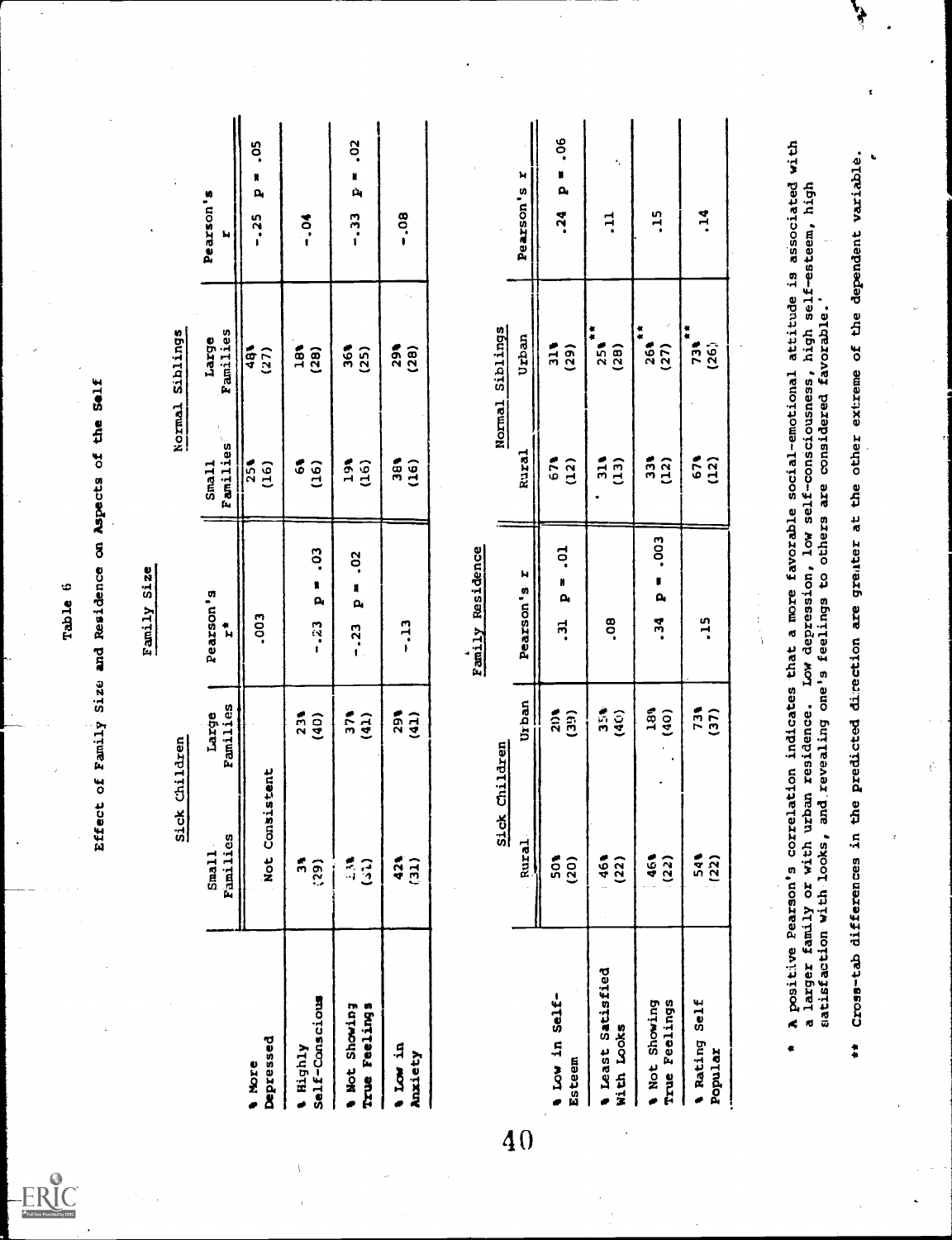# Table 6. Effect of Family Size and Residence on Aspects of the Self

|                                |                        |                       | Family Size                        |                              |                       |                               |
|--------------------------------|------------------------|-----------------------|------------------------------------|------------------------------|-----------------------|-------------------------------|
|                                |                        | Sick Children         |                                    |                              | Normal Siblings       |                               |
|                                | Small<br>Families      | Large<br>Families     |                                    | Small<br>Families   Families | Large                 |                               |
|                                | $1$ to $3$<br>children | 4 or more<br>children | gamma                              | $1$ to $3$<br>children       | 4 or more<br>children | gamma                         |
| % More<br>Depressed            | not consistent         |                       |                                    | 25%<br>(16)                  | 48%<br>(27)           | $-.428$                       |
| % Highly<br>Self-Conscious     | $3*$<br>(29)           | 23%<br>(40)           | gamma =<br>$-.370$<br>$p \sim .10$ | 6%<br>(16)                   | 18%<br>(28)           | $-.037.$                      |
| % Not Showing<br>True Feelings | 13%<br>(31)            | 37%<br>(41)           | gamma =<br>$-.256$                 | 19%<br>(16)                  | 36%<br>(25)           | gamma $= -0.516$<br>$p = .06$ |

| $\sim$ $^{+3.5}_{-1.7}$           |             |               | <b>TOMPTA WORKSHOP</b>                         |              |                                |       |  |  |
|-----------------------------------|-------------|---------------|------------------------------------------------|--------------|--------------------------------|-------|--|--|
|                                   |             | Sick Children |                                                |              | Normal Siblings                |       |  |  |
|                                   | Rural       | Urban         | qamma                                          | <b>Rural</b> | Urban                          | qamma |  |  |
| % Low in<br>Self-Esteem           | 50%<br>(20) | 20%<br>(39)   | gamma $=$<br>.492<br>$p = .05$                 | 67%<br>(12)  | 31%<br>(29)                    | .542  |  |  |
| % Least Satis-<br>fied With Looks | 46%<br>(22) | 35%<br>(40)   | .142                                           | 31%<br>(13)  | $25$ <sup>**</sup><br>$(28)$ . | .200  |  |  |
| % Not Showing<br>True Feelings    | 46%<br>(22) | 18%<br>(40)   | gamma $=$<br>$\mathbf{r}$<br>.557<br>$p = .02$ | 33%<br>(12)  | $268$ <sup>**</sup><br>(27)    | .264  |  |  |
| % Rating Self<br>Unpopular        | 93<br>(22)  | 8%**<br>(37)  | .327                                           | 17%<br>(12)  | 48.<br>(26)                    | .205  |  |  |

A

Family Residence

 $\tilde{P}$  A positive gamma indicates that a more favorable social-emotional attitude-is associated with-a-larger family or with urban residence. Low depression, low-self-consciousness, high self-esteem, high satisfaction with looks, and revealing one's feelings to others are considered favorable.

| **                   | The other extremes of these tables show greater differences in the |                 |       |  |
|----------------------|--------------------------------------------------------------------|-----------------|-------|--|
| predicted direction: |                                                                    | Rural           | Urban |  |
|                      | % satisfied with looks                                             | 23%             | 36%   |  |
|                      | 8 showing true feelings                                            | 17 <sub>8</sub> | .33%  |  |
|                      | % rating self popular                                              | 54%             | 73%   |  |

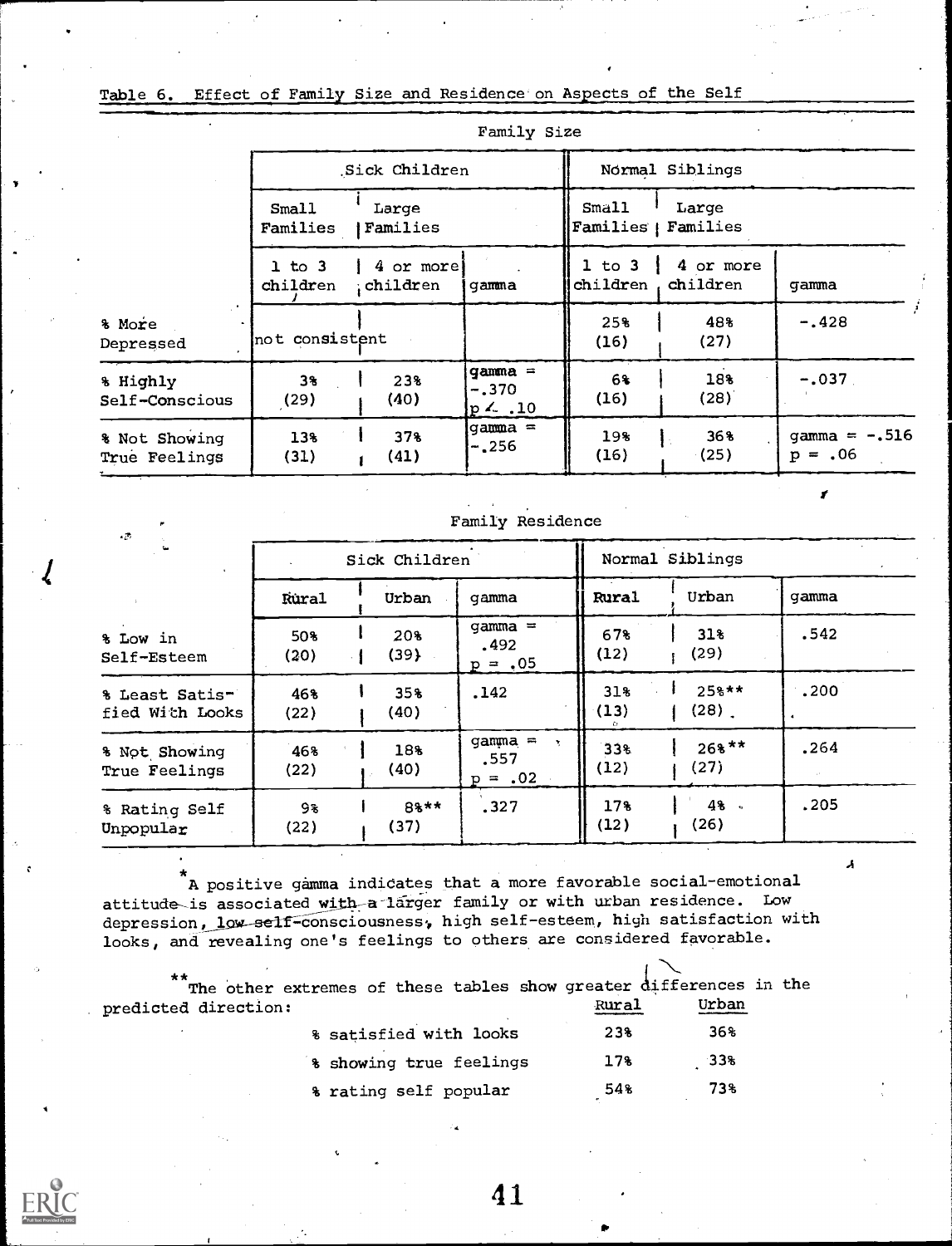|             |                          | Small Family             | Sick Children |             | Large Families  |
|-------------|--------------------------|--------------------------|---------------|-------------|-----------------|
|             |                          | 1 to 3 children          |               |             | 4 plus children |
|             | $\underline{\mathbf{A}}$ | $\overline{B}$           |               | $\subseteq$ | $\overline{D}$  |
|             | Rural                    | Urban                    |               | Rural       | Urban           |
| Self Esteem |                          |                          |               |             |                 |
| Low         | 71%                      | 21%                      |               | 40%         | 20%             |
| Medium      | 14%                      | 32%                      |               | 40%         | ∖50%            |
| High        | 14%                      | 47%                      | ۰.            | 20%         | 30%             |
|             | 100%                     | 100%                     |               | 100%        | 100%            |
|             | (7)                      | (19)                     |               | (15)        | (20)            |
|             |                          | $p = .05$<br>gamma=.714* | $\bullet$     |             | $gamma = .333$  |

Table 7. Interactional Effect<sub>5</sub> of Family Size and Residence on Self Esteem,

# Normal Siblings

|             | Small Family    |                | Large Family |              |  |
|-------------|-----------------|----------------|--------------|--------------|--|
|             | Rural           | Urban          | Rural        | Urban        |  |
| Self Esteem | $\bullet$       |                |              |              |  |
| Low         | 67%             | 25%            | 67%          | 35%          |  |
| Medium      | 0%              | 25%            | 22%          | 35%          |  |
| High        | 33 <sup>3</sup> | 50%            | 11           | 29%          |  |
|             |                 |                |              |              |  |
|             | 100%            | 100%           | 100%         | 100%         |  |
|             | (3)             | (12)           | (9)          | (17)         |  |
|             |                 | $gamma = .500$ |              | $gamma=.520$ |  |

\*A positive gamma indicates that urban residence is associated with high self-esteem.

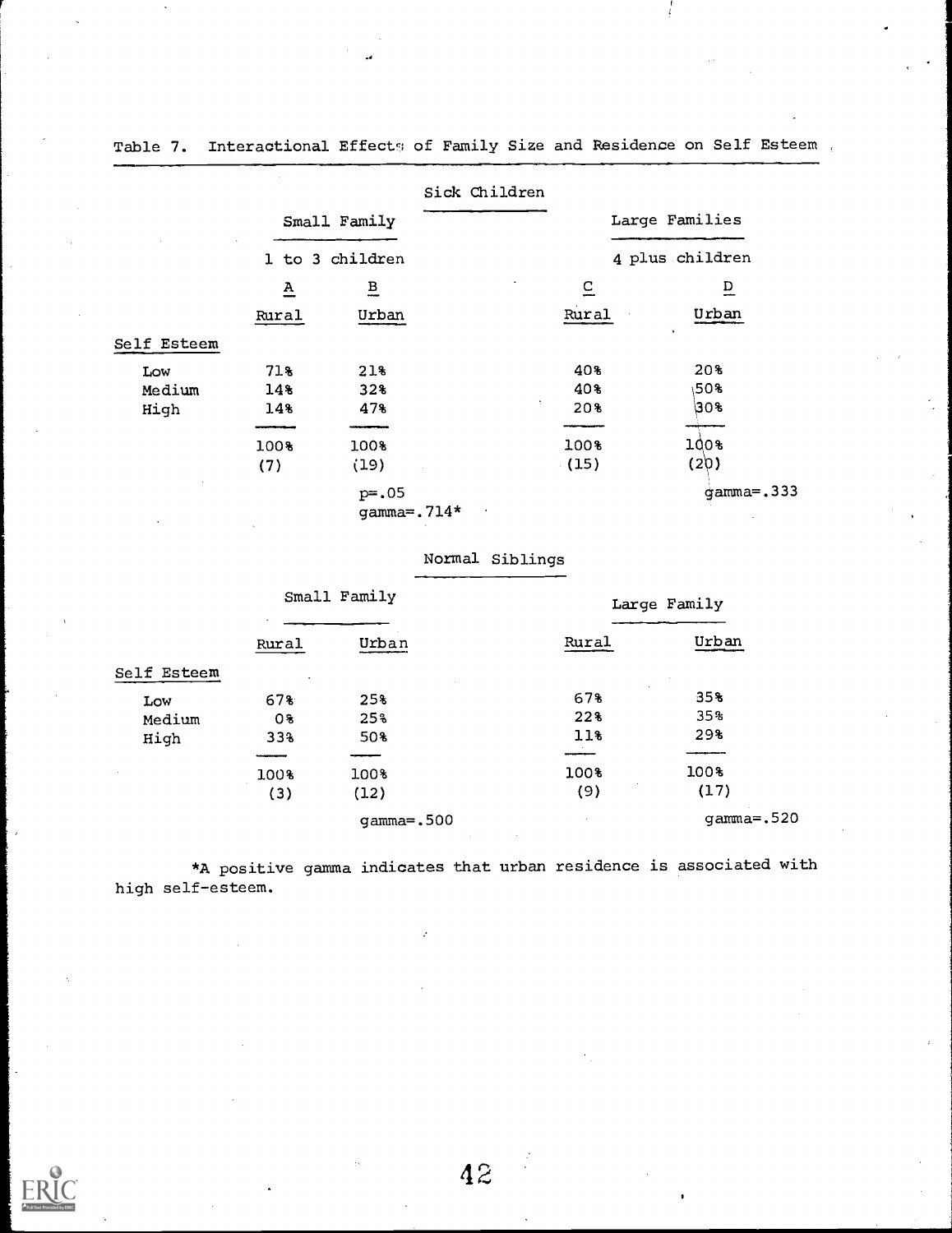| Child's Definition |       | Small Family     | Large Family                    |       |
|--------------------|-------|------------------|---------------------------------|-------|
| of Disease         | Rural | Urban            | Rural                           | Urban |
| Not a problem      | 43%   | 65%              | 40%                             | 20%   |
| Little problem     | 298   | 25%              | $\mathcal{P}_\mathrm{A}$<br>33% | 80%   |
| Great problem      | 29%   | $\ddotsc$<br>10% | 27%                             | 0     |
|                    | 100%  | 100%             | 100%                            | 100%  |
|                    | (7)   | (20)             | (15)                            | (20)  |

Table 8. 'Effect of Family Size and Residence on Child's Definition of Disease as a Problem

 $\sqrt{\epsilon} \, e^{\frac{1}{2} \mathbf{r}^2 \cdot \mathbf{r}}$ 

gamma = .4253 gamma = .0204

 $\pmb{\gamma}$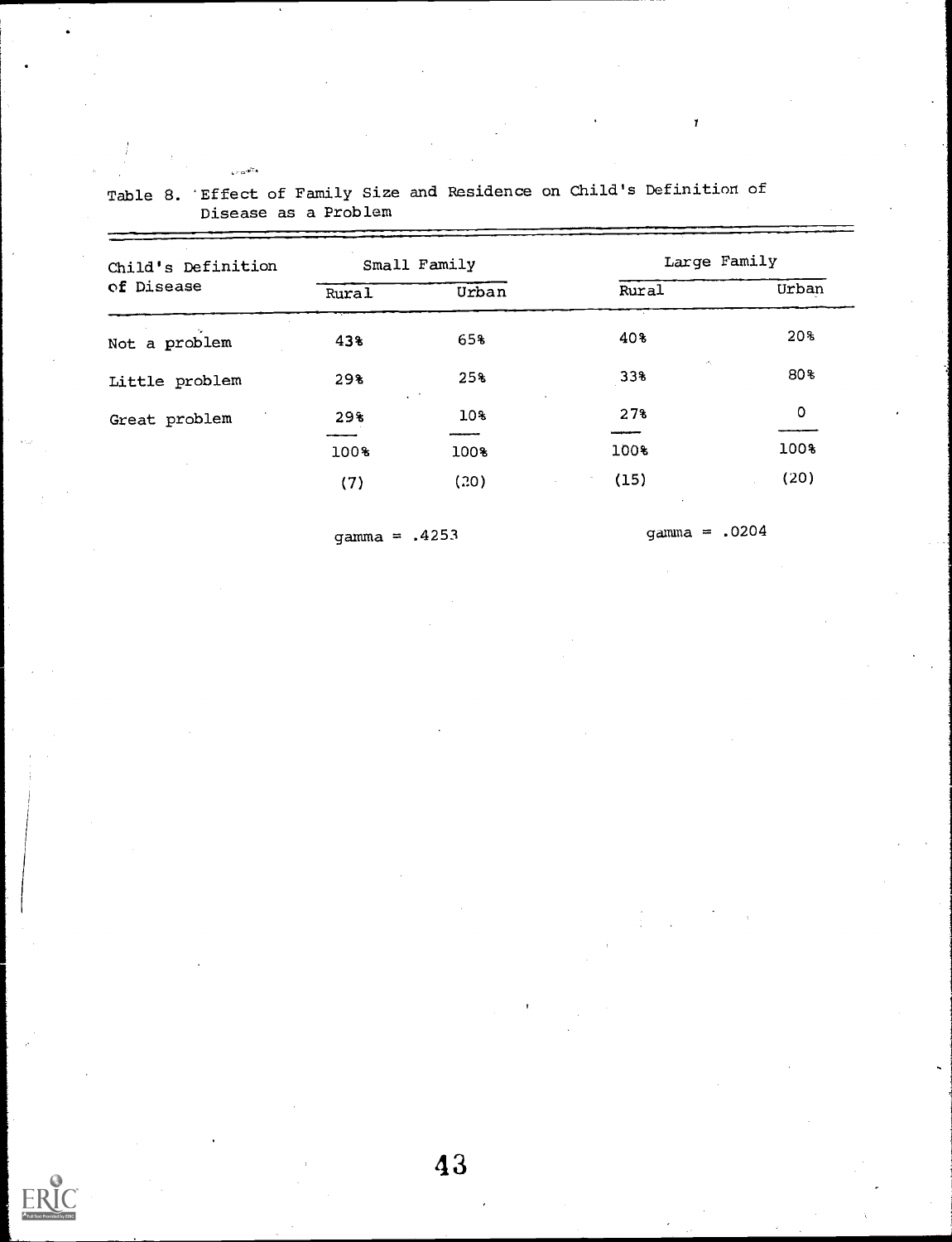$\underset{\overbrace{\mathsf{Fulltest\,Proofed}\, \mathsf{by\,}(E)}}{\sum\limits_{\mathsf{FullTest\,Proofed\,}(E)}}$ 

 $\ddot{a}$ 

|                                 |                                         | Sick Children                                                                        |                            |                                |                                      | Siblings                                                                       |                            |                   |
|---------------------------------|-----------------------------------------|--------------------------------------------------------------------------------------|----------------------------|--------------------------------|--------------------------------------|--------------------------------------------------------------------------------|----------------------------|-------------------|
|                                 | high school<br>than<br>graduate<br>Less | tional<br>trade school<br>ă<br>č<br>High school<br>some addi<br>business<br>graduate | college<br>or more<br>Some | gamma                          | high school<br>Less than<br>graduate | 1<br>graduate or<br>tional busi<br>school<br>High school<br>some addi-<br>ness | or more<br>college<br>Some | gamma             |
| self-esteem<br>304              | 33 <sub>8</sub><br>(18)                 | 41%<br>(29)                                                                          | $25%$<br>(16)              | .102                           | 60%<br>(101)                         | $45%$<br>(20)                                                                  | $238$<br>(13)              | $P = -07$<br>.295 |
| least popular<br><b>a</b> think | 40%<br>(18)                             | 40%<br>(26)                                                                          | $20%$<br>(17)              | .430                           | 11 <sub>8</sub><br>$\widehat{e}$     | $\frac{8}{6}$<br>(18)                                                          | ౚి<br>$(13)$               | .283              |
| true feelings<br>s not show     | 50%<br>(18)                             | 21%<br>(29)                                                                          | $12%$<br>(17)              | $g$ arma=.217<br>$P^{\pm}$ .02 | 33 <sub>8</sub><br>$\widehat{e}$     | 32 <sub>8</sub><br>(19)                                                        | $23%$<br>(13)              | .357              |
| depression<br>a high            | 28%<br>(18)                             | 44%<br>(21)                                                                          | 35%<br>(17)                | .067                           | J<br>60%<br>(101)                    | 33 <sub>8</sub><br>$\widetilde{a}$                                             | $33*$<br>(12)              | .182              |
| a unstable<br>self-image        | 22%<br>(18)                             | $41$ <sup>s</sup><br>(29)                                                            | $43%$<br>(16)              | $-171$                         | 44%<br><u>(၅</u>                     | 53%<br>(19)                                                                    | $398$<br>(13)              | .085              |
|                                 |                                         | ដ<br><br>A positive association indicates                                            |                            | association between            | a high education and                 |                                                                                | a favorable self-picture.  |                   |

 $\overline{44}$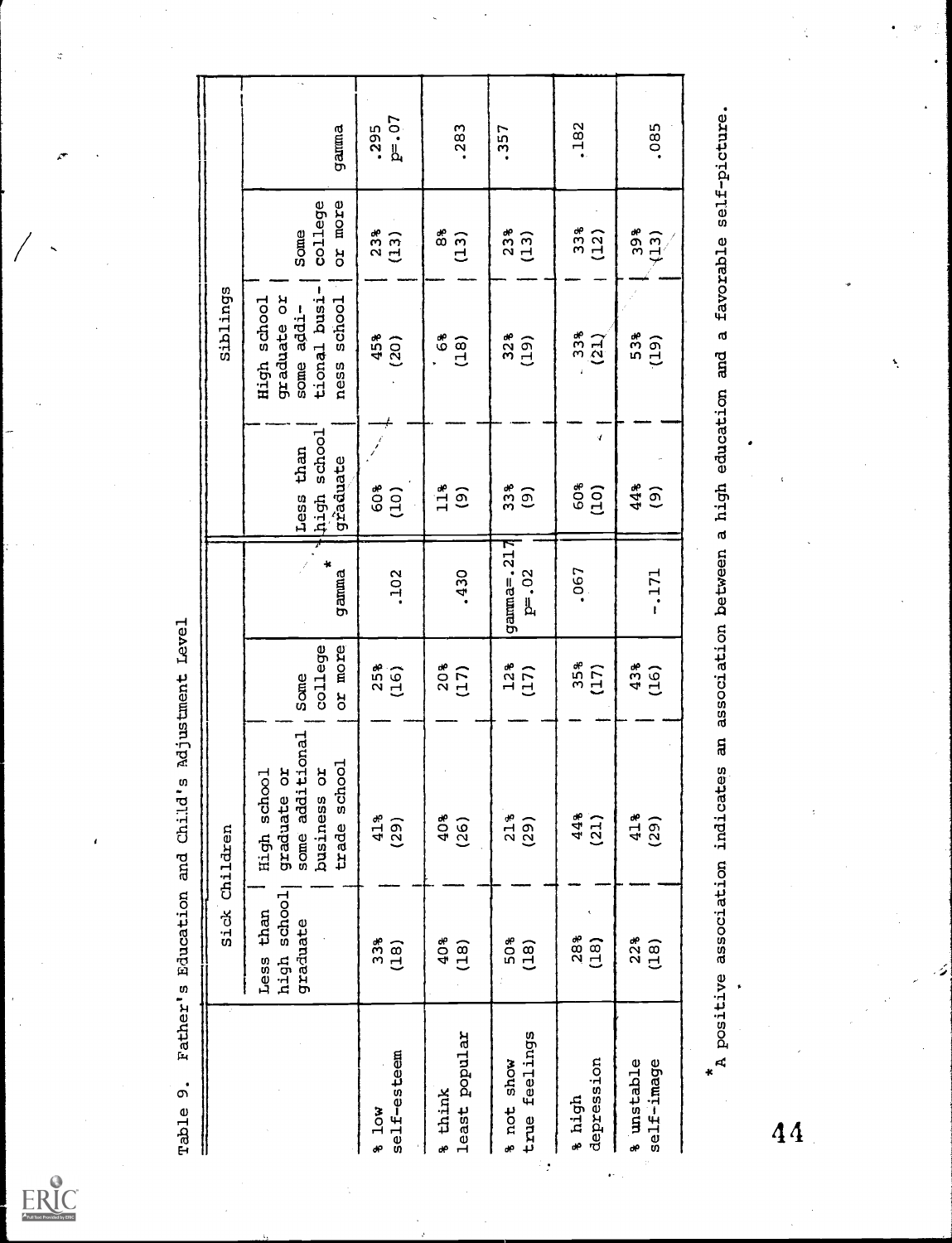# Table 10

Relationship with Mother for Sick Children and Normal Controls

|                                                                                                                                                                       | Sick<br>Children<br>$(N = 72)$ | Normal<br>Siblings<br>$(N = 44)$ | Baltimore<br>Controls<br>$(N = 621)$ |
|-----------------------------------------------------------------------------------------------------------------------------------------------------------------------|--------------------------------|----------------------------------|--------------------------------------|
| Would you say your mother<br>thinks you are a - wonderful<br>person, - a pretty nice per-<br>son, - a little bit of a nice<br>person, or - not such a nice<br>person? |                                |                                  |                                      |
| % Saying "A wonderful person"                                                                                                                                         | 43%                            | 36%                              | 26%                                  |
| To which family member are you<br>closest?                                                                                                                            |                                |                                  |                                      |
| % selecting mother                                                                                                                                                    | 29%                            | 18%                              |                                      |
| % selecting father                                                                                                                                                    | $7\%$                          | 20%                              |                                      |
| Who is your mother's favorite<br>child?                                                                                                                               |                                |                                  |                                      |
| % Self                                                                                                                                                                | 14%                            | 7%                               |                                      |

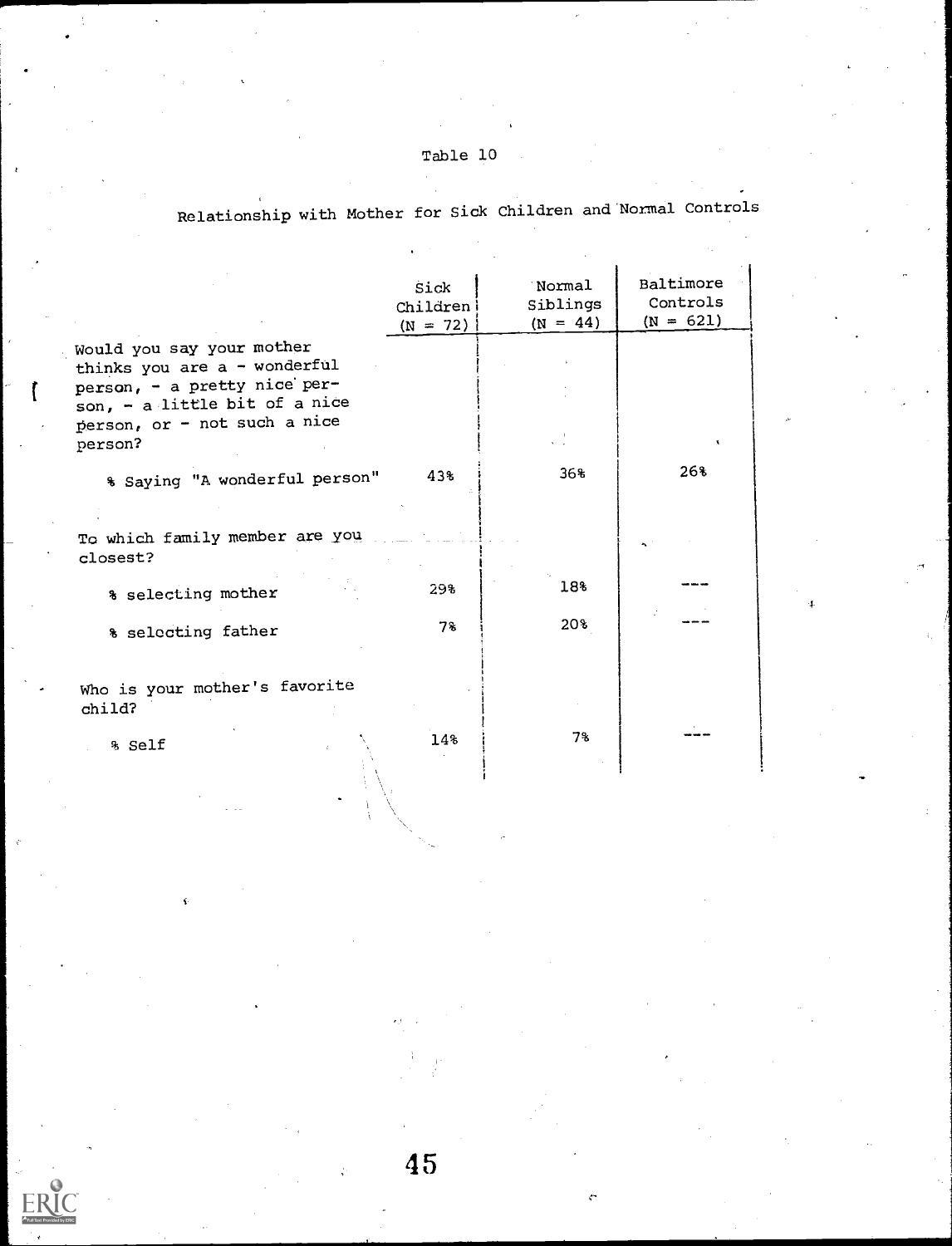APPENDIX

# Depression Scale

High score represents high depression.

Responses marked by asterisk indicate high depression.

(110) How happy would you say you are most of the time? Would,you say you are . . .

> Very happy Pretty happy \*Not very happy \*Not at all happy

(111) Would you say this: "I get a lot of fun out of life."

Yes \*No

(112) Would you say this: "Mostly, I think I am quite a happy person."

> Yes \*No

(114) How happy are you today? Are you . .

Very happy Pretty happy \*Not very happy \*Not at all happy

(115) A kid told me: "Other kids seem happier than I." Is this . . .

> \*True for you Not true for you

(120) Would you say that most of the time you are . .

Very cheerful \*Pretty cheerful \*Not very, cheerful \*Not cheerful at all

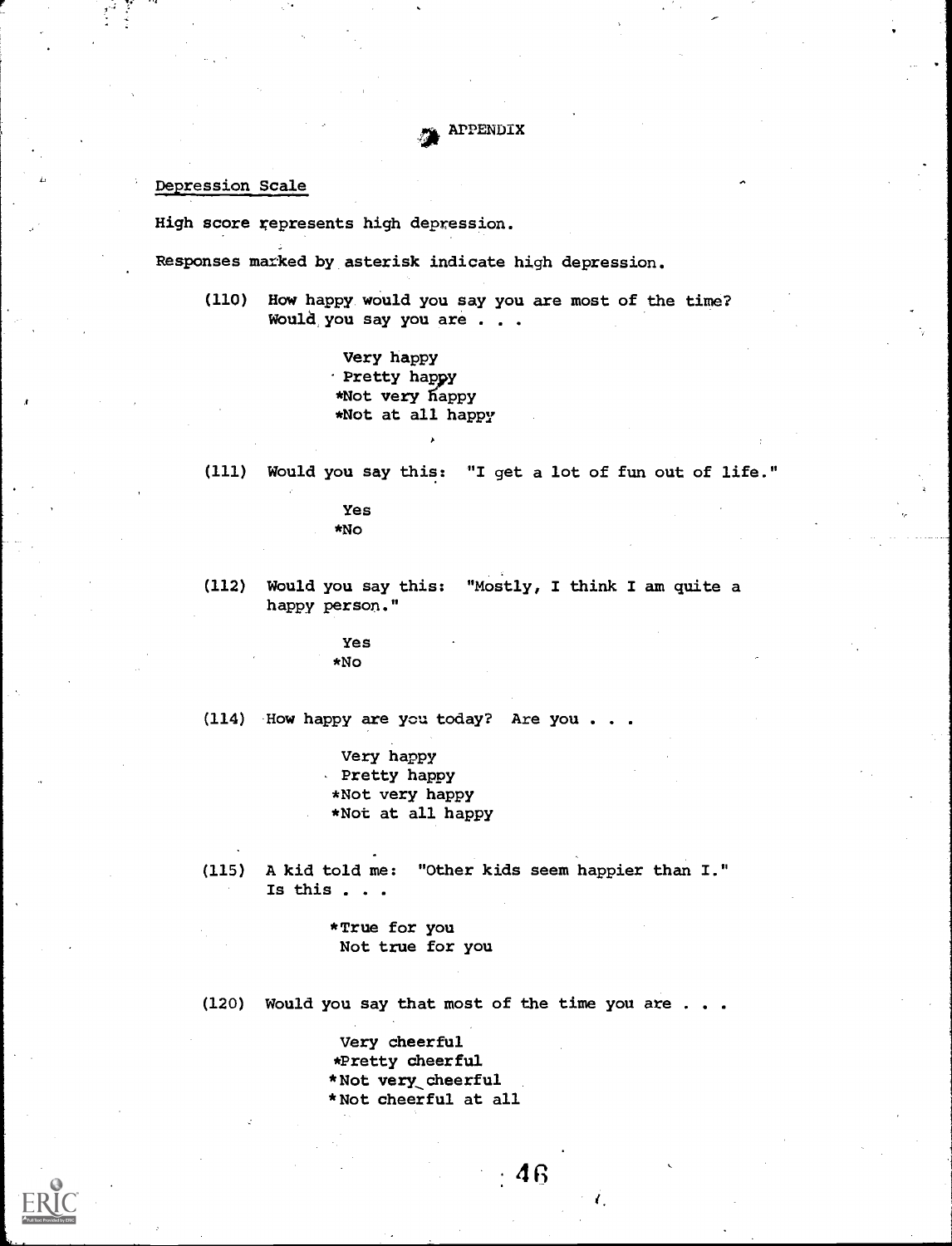# Self-Esteem Scale

Low score  $=$  low self-esteem

Categories without asterisk indicate high self-esteem.

(56) Everybody has some things about him which are good and some things about him which are bad. Are more of the things about you  $\ldots$ 

> Good \*Bad \*Both about the same

(36) Another kid said, "I am no good." Do you ever feel like this? (IF YES, ASK):- Do you feel like this a lot or a little? "I am no good?"

> NO \*A lot \*A little

(60) A kid told me: "There's a lot wrong with me." Do you ever feel like this? (IF YES, ASK): Do you feel this a lot or a little? "There's a lot wrong with me." NO

\*A lot \*A little

- (57) Another kids said: "I'm not much good at anything." Do you ever feel like this? (IF YES, ASK): Do you feel like this a lot or a little? "I'm not much good at anything." NO
	- \*A lot
	- \*A little
- (55) Another kid said,"I think I am no good at all." Do you ever feel like this? (IF YES, ASK): Do you feel like this a lot or a little? "I think I am no good at all."

NO \*A lot \*A little

(58) How happy are you with the kind of person you are? Are you .

 $47$ 

Very happy with the kind of person you are Pretty happy \*A little happy \*Not at all happy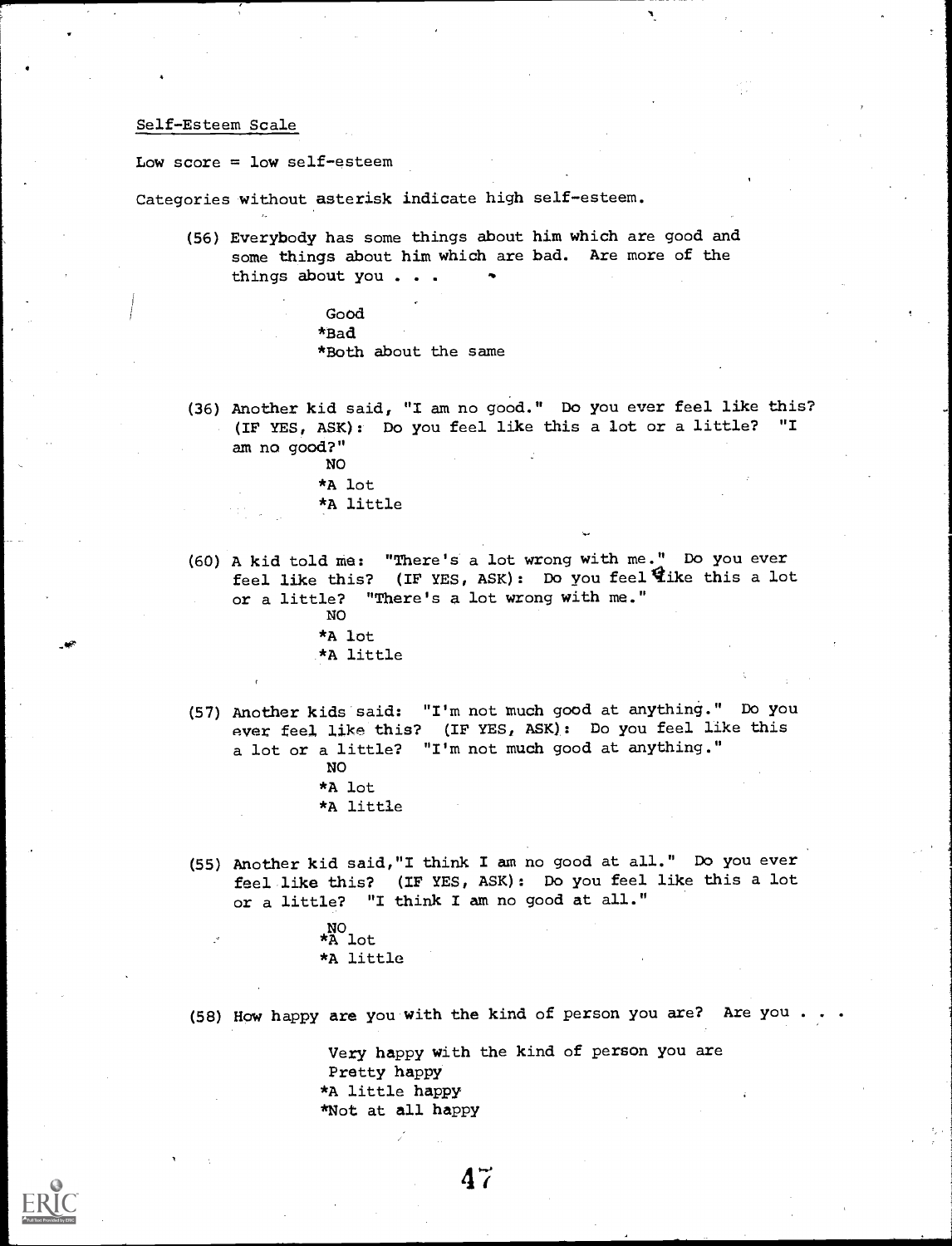# Self-Consciousness Scale 1

Low score represents high self-consciousness.

Responses marked by asterisk indicate high self-consciousness.

(101) Let's say some grownup or adult visitors came into class and the teacher wanted them to know who you were, so she asked you to stand up and tell them a little about yourself . .

> Would you like that \*Would you not like it Wouldn't you care

(104) If the teacher asked you to get up in front of the class and talk a little bit about your summer, would you be . . .

> \*Very nervous A little nervous Not at all nervous

(105) If you did get up in front of the class and tell them about your summer . . .

> \*Would you think a lot about how all the kids were looking at you Would you think a little bit about how all the kids were looking at you Wouldn't you think at all about the kids looking at you

/ (106) If you were to wear the wrong kind of clothes to a party, would that bother you . . .

> \*A lot A little Not at all

(107) If you went to a party where you did not know most of the kids, would you wonder what they were thinking about you?

> \*Yes No

(108) Do you get nervous when someone watches you work?

\*Yes No

(109) A young person told me; "When I'm with people I get nervous because I worry about how much, they like me." Do you feel like this  $\cdots$  48

\*Of ten Sometimes Never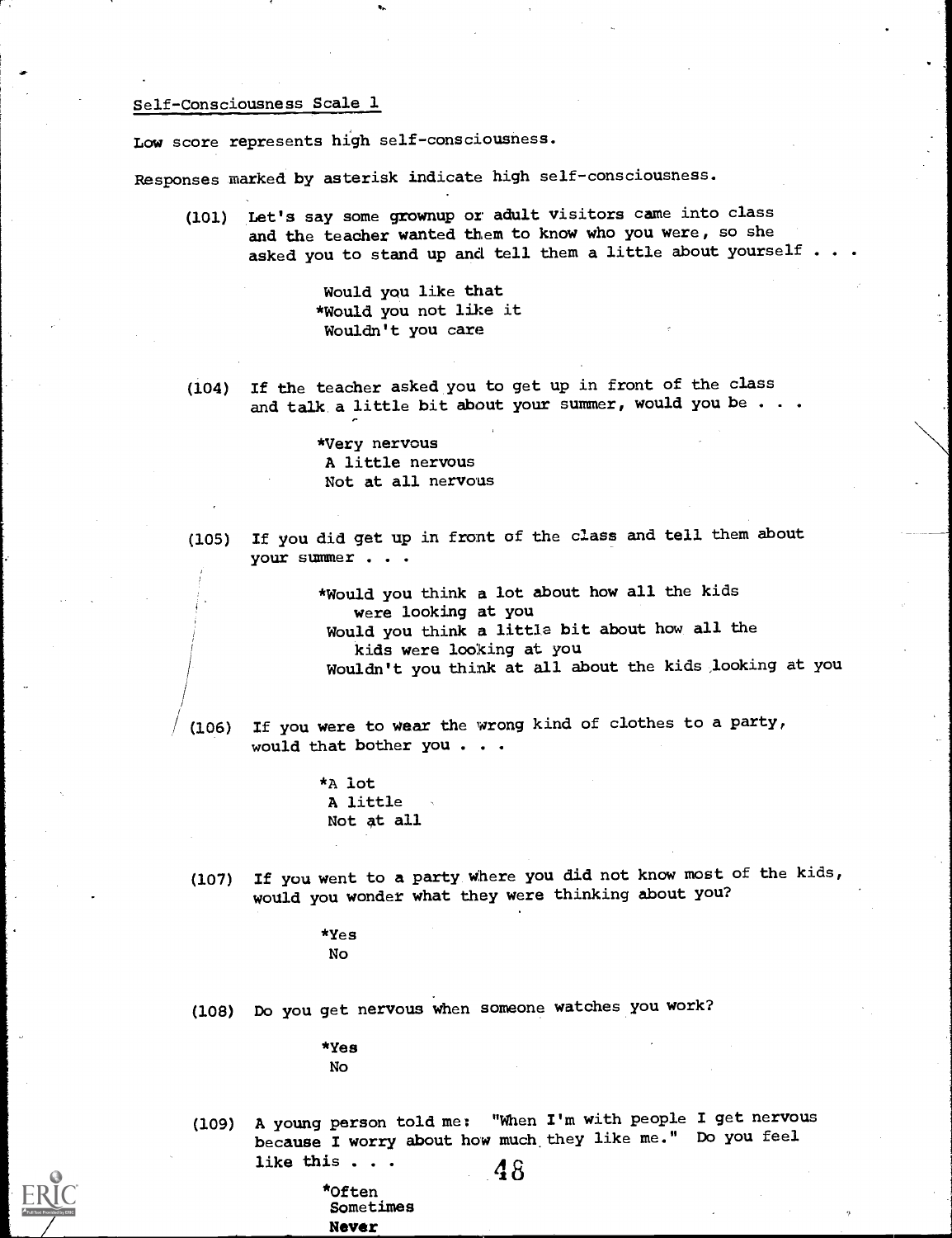# Stability of Self Scale

High score represents high stability.

Responses marked by asterisk indicate high stability.

(62) How sure are you that you know what kind of person you really are? Are you . . .

> \*Very sure \*Pretty sure Not very sure Not at all sure

(63) How often do you feel mixed up about yourself, about what you are really like?

> Often Sometimes \*Never

(97) Do you feel like this: "I know just what I'm like. I'm really sure about it."

> \*Yes No

(98) A kid told me: "Some days I like the way I am. Some days I do not like the way I am." Do your feelings change like this?

> Yes \*No

(100) A kid told me: "Some days I am happy with the kind of person I am, other days I am not happy with the kind of person I am." Do your feelings change like this?

Y.

Yes  $*_{N_O}$ 

(102) Do you . . . \*Know for sure how nice a person you are Do your ideas about how nice you are change a lot

- (103) A kid told me: "Some days I think I am one kind of a person, other days a different kind of person." Do your feelings Change like this?
	- Yes \*No

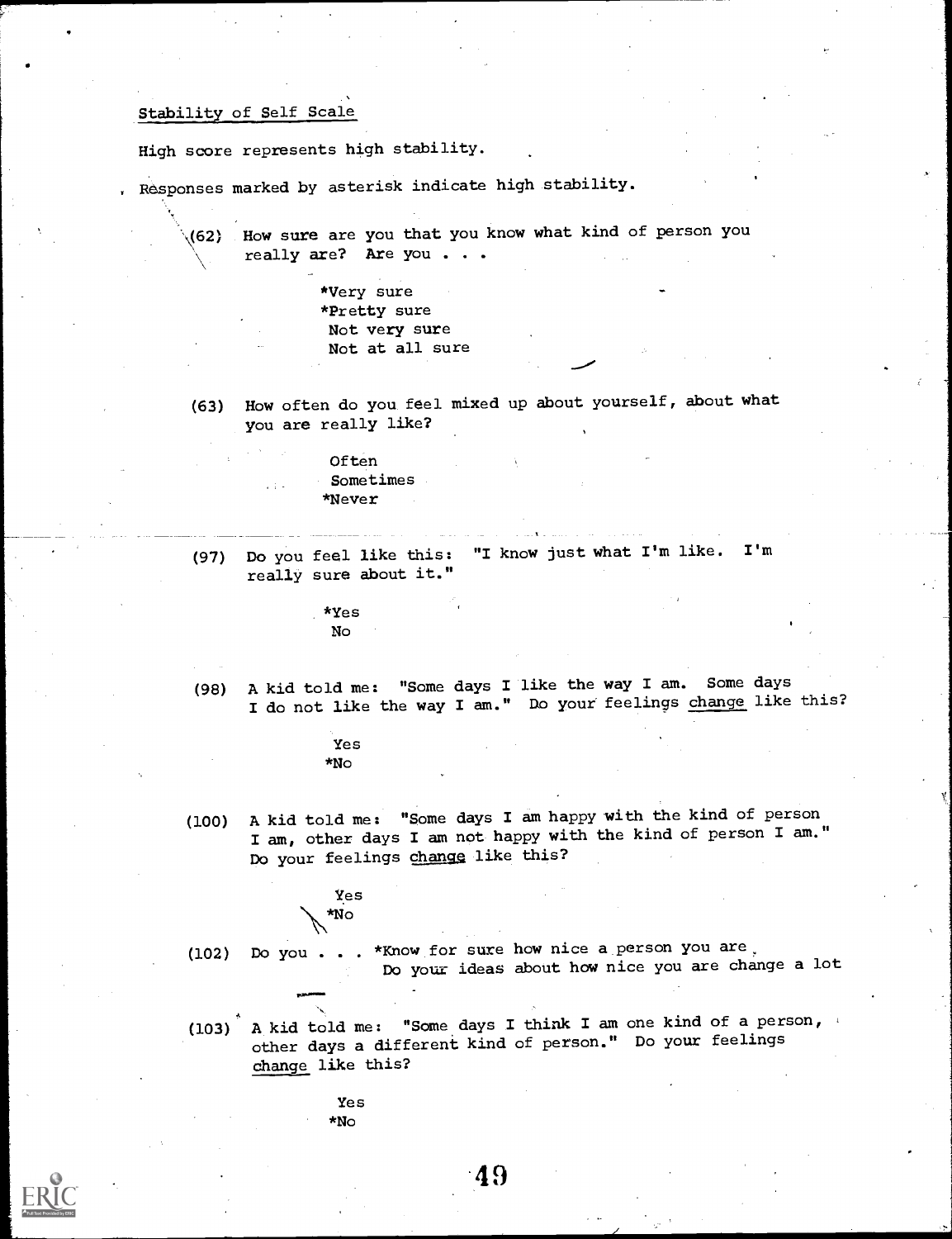# Sense of Distinctiveness Score

Low score represents high sense of distinctiveness

Responses marked by asterist indicate high sense of distinctiveness.

(32) How different are you from most other kids you know?

\*Very different \*Somewhat different Not different at all

(33) How much are you the same as most other kids you know?

Very much the same \*Somewhat the same \*Not at all the same as other kids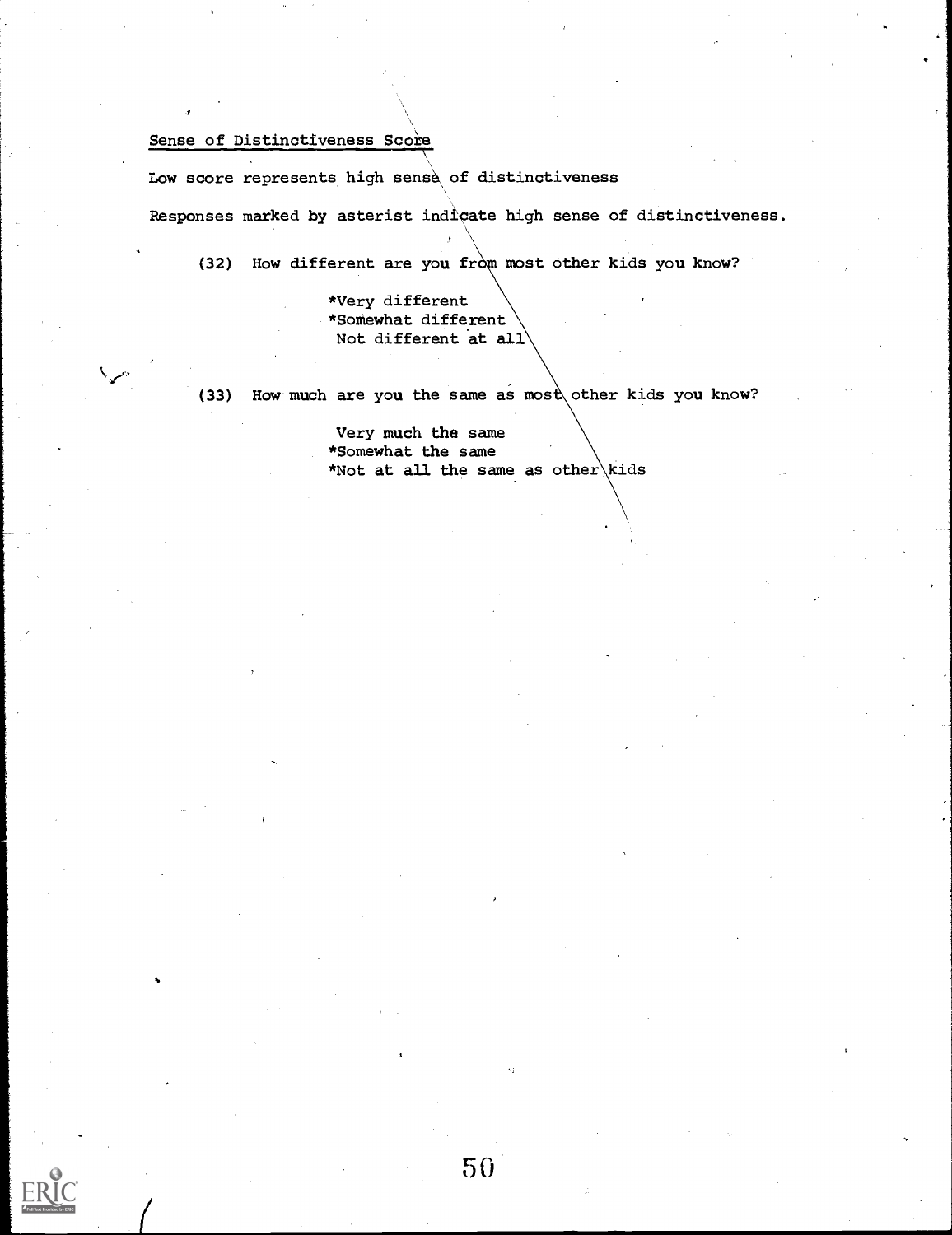# Satisfied With Looks Score

Low score represents high satisfaction with looks.

Responses marked by asterisk indicate high satisfaction with looks.

(45) How do you feel about your looks? Are you . . .

\*Very happy with the way you look \*Pretty happy with the way you look Not very happy with the way you look Not at all happy with the way you look

(46) Do you think you are . .

Too fat \*Just right Too thin

(47) Do you think you are . .

Too tall \*Just right Too short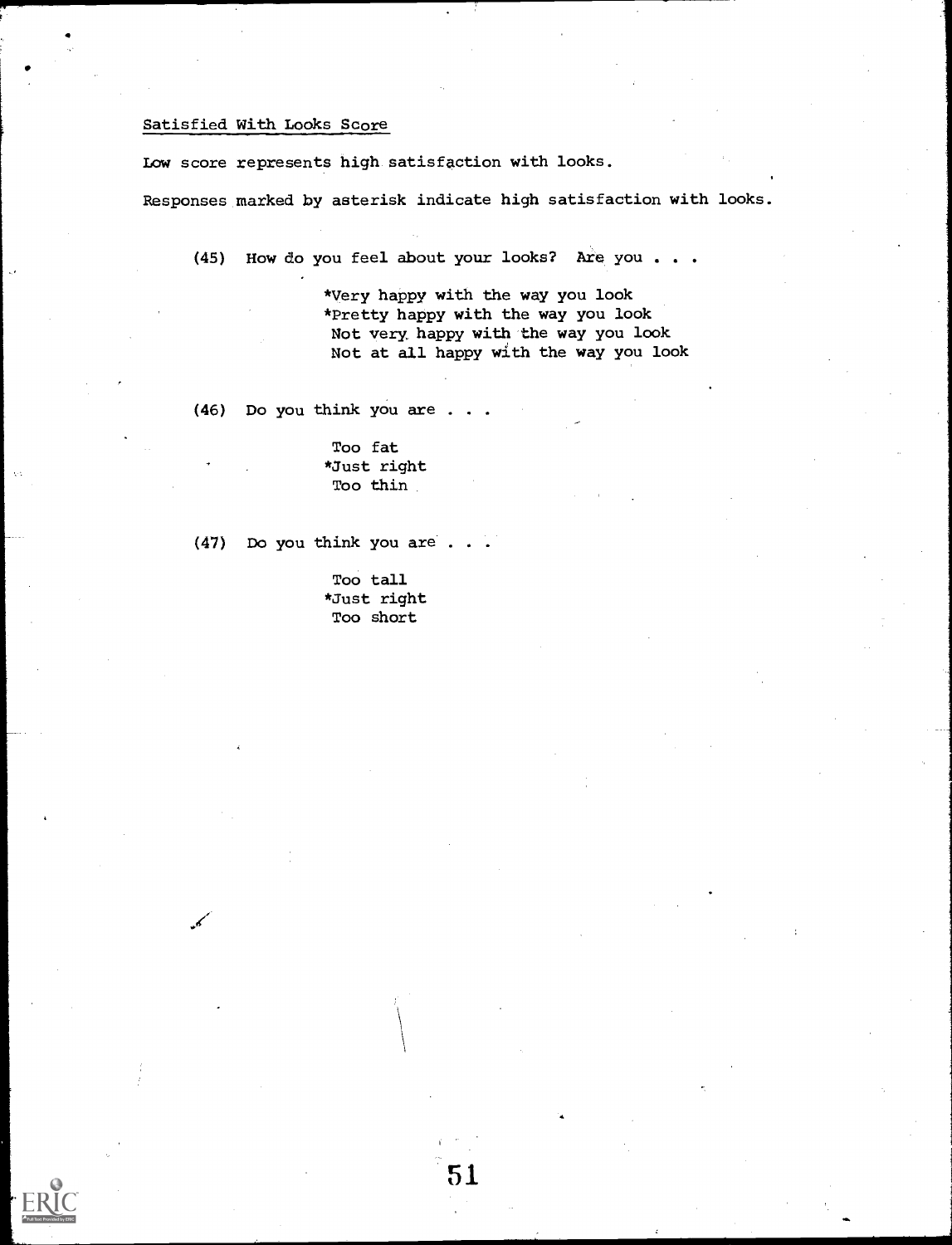# Show True Feelings Score

Low score represents tendency to show true feelings.

High score represents tendency to conceal true feelings.

Responses marked by asterisk indicate tendency to conceal true feelings.

(24) Do you . .

Usually tell people what things you really like \*Do you usually not tell people what things you really like

(45), A kid told me: "I usually show other people how I really feel. ". How about you? Do you . . .

> Usually show people how you really feel Sometimes show people how you really feel \*Never show people how you really feel

(1) A person who keeps his feelings to himself usually doesn't tell others what he really thinks and feels inside. How much do you keep your feelings to yourself?

> \*Very much \*Pretty much Not very much